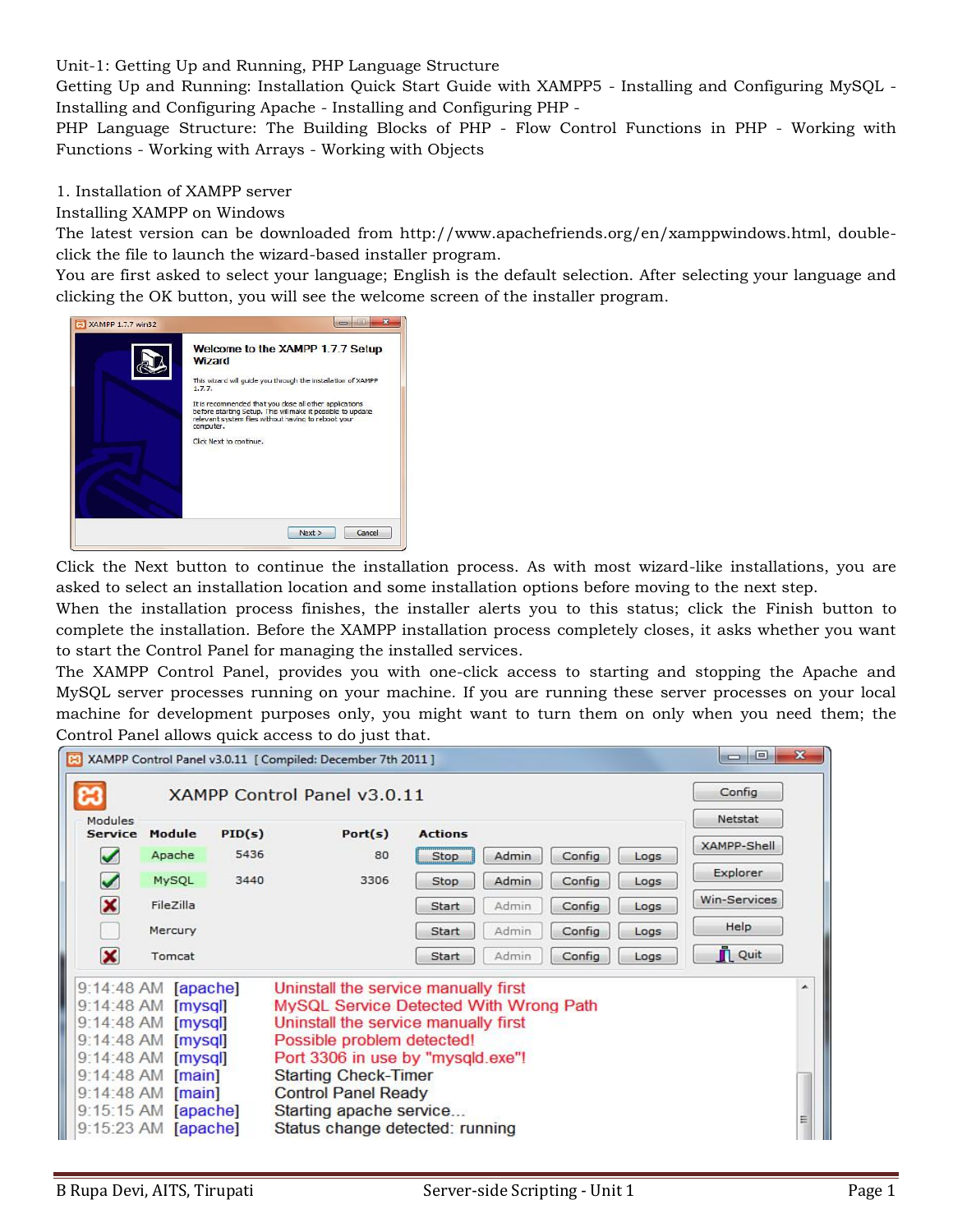To test whether the web server is running, open a web browser and enter **http://localhost/xampp/xampp.php**.

2. Write PHP code to print Hello World program

```
<!DOCTYPE html>
<html>
<head>
<title>A PHP script including HTML</title>
</head>
<body>
<h1><?php echo "hello world"; ?></h1>
</body>
</html>
3. Demonstrate 8 basic data types in PHP.
<?php
$testing; // declare without assigning
echo "is null? ".is_null($testing); // checks if null
echo "<br/>shot \gamma";
\text{Stesting} = 5;echo "is an integer? ".is_int($testing); // checks if integer
echo "<br/>shot \gamma;
\text{Stesting} = \text{``five''};echo "is a string? ".is_string($testing); // checks if string
echo "<br/>>br/>";
\text{Stesting} = 5.024;echo "is a double? ".is_double($testing); // checks if double
echo "<br/>shot \frac{1}{2}";
$testing = true;
echo "is boolean? ".is_bool($testing); // checks if boolean
echo "<br/>shot \gamma;
$testing = array('apple', 'orange', 'pear');
echo "is an array? ".is_array($testing); // checks if array
echo "<br/>shot \gamma";
echo "is numeric? ".is_numeric($testing); // checks if is numeric
echo "<br/>shot \gamma";
echo "is a resource? ".is_resource($testing); // checks if is a resource
echo "<br/>shot \gamma";
echo "is an array? ".is_array($testing); // checks if is an array
echo "<br/>shot \gamma";
?>
Changing the Type of a Variable with settype()
<?php
$undecided = 3.14;echo "is ".$undecided." a double? ".is_double($undecided)."<br/>"; // double
settype($undecided, 'string');
echo "is ".$undecided." a string? ".is_string($undecided)."<br/>"; // string
settype($undecided, 'integer');
echo "is ".$undecided." an integer? ".is_integer($undecided)."<br/>"; //integer
settype($undecided, 'double');
echo "is ".$undecided." a double? ".is_double($undecided)."<br/>"; // double
settype($undecided, 'bool');
```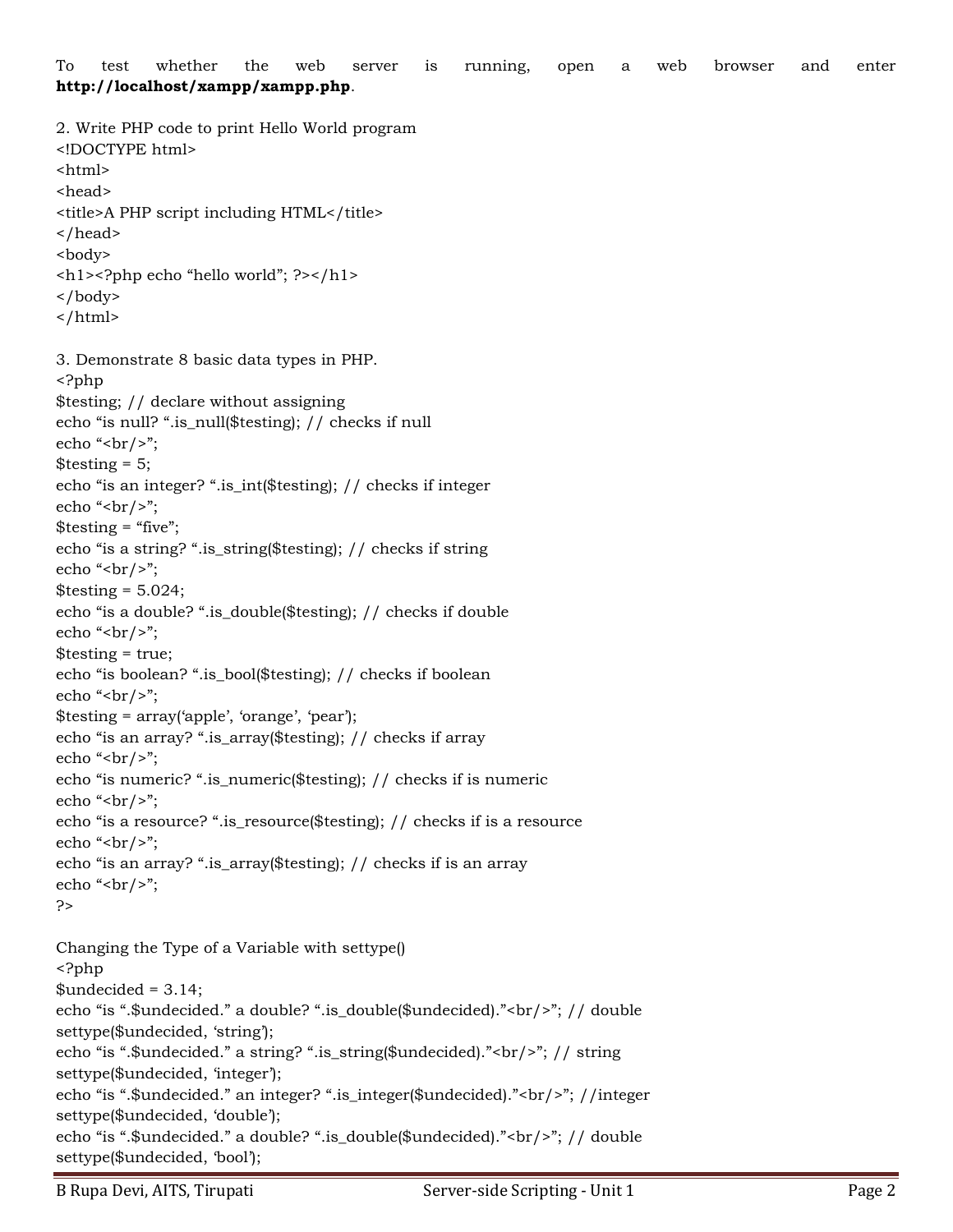echo "is ".\$undecided." a boolean? ".is\_bool(\$undecided)."<br/>"; // boolean ?>

```
Casting a Variable
<?php
$undecided = 3.14;$holder = (double) $undecided;
echo "is ".$holder." a double? ".is_double($holder)."<br/>"; // double
$holder = (string) $undecided;
echo "is ".$holder." a string? ".is_string($holder)."<br/>"; // string
$holder = (integer) $undecided;
echo "is ".$holder." an integer? ".is_integer($holder)."<br/>"; // integer
$holder = (double) $undecided;
echo "is ".$holder." a double? ".is_double($holder)."<br/>"; // double
$holder = (boolean) $undecided;
echo "is ".$holder." a boolean? ".is_bool($holder)."<br/>br/>"; // boolean
echo "<hr/>>";
echo "original variable type of $undecided: ";
echo gettype($undecided); // double
?>
Defining and Accessing a Constant
<?php
define("THE_YEAR", "2012");
echo "It is the year ".THE_YEAR;
?>
4. Demonstrate the scope of variables declared in PHP code.
<?php
// These are all valid declarations
$val = 5;\$val2 = 2;x_Y = "gfg";X = "GeeksforGeeks";// This is an invalid declaration as it begins with a number
$10 val = 56;
// This is also invalid as it contains special character other than \_$f.d = "num";?>
Prog to demonstrate local variable
<?php
```
 $$num = 60;$ function local\_var() { //This \$num is local to this function the variable \$num outside this function is a completely different variable  $$num = 50;$ 

```
echo "local num = \gammanum \n";
```
} local\_var();

// \$num outside function local\_var() is a completely different Variable than that of inside local\_var() echo "Variable num outside local\_var() is \$num \n";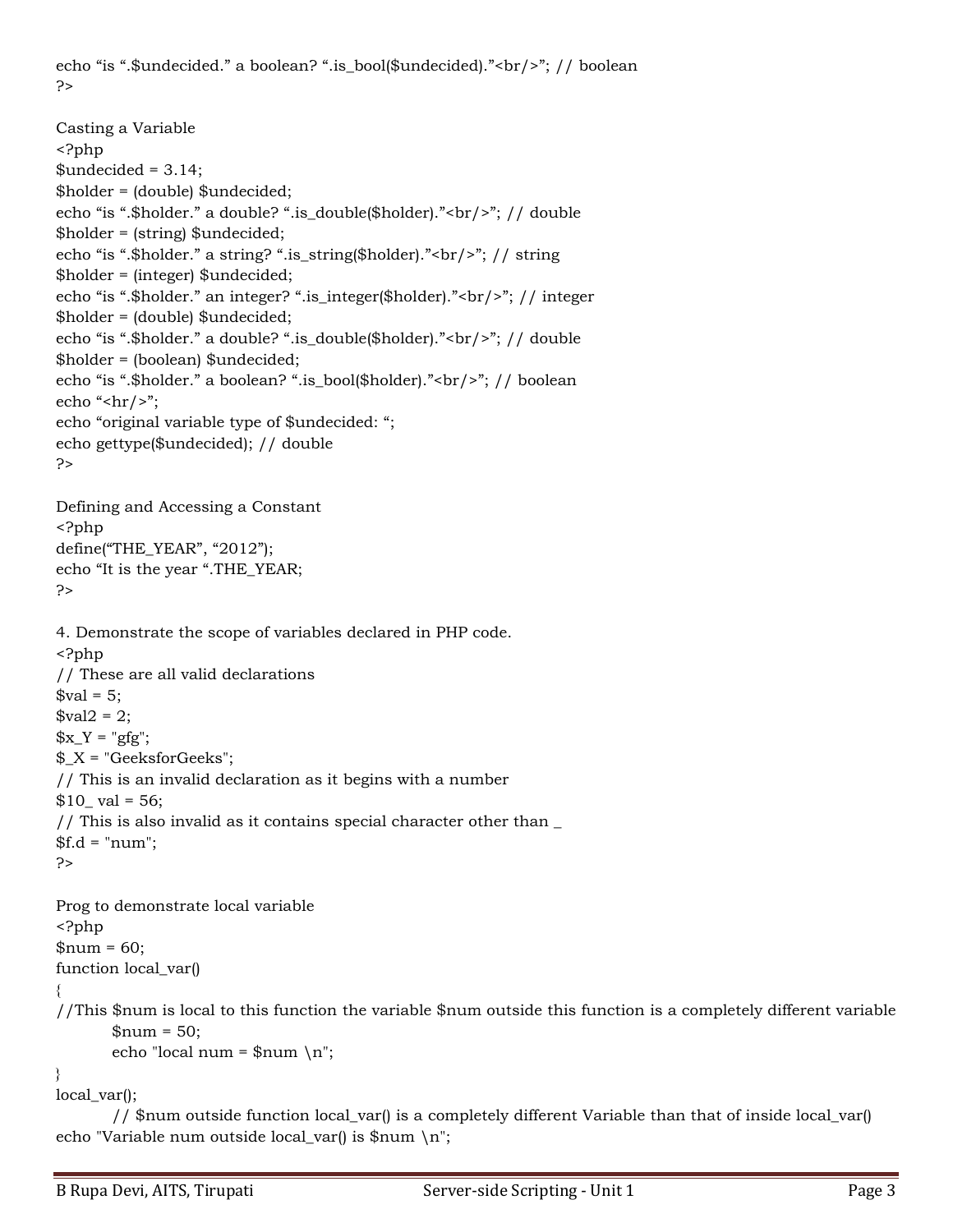```
?>
```

```
Function to demonstrate use of global variable
<?php
$num = 20;// function to demonstrate use of global variable
function global_var()
{
       // we have to use global keyword before the variable $num to access within the function
       global $num;
       echo "Variable num inside function : $num \n";
}
global_var();
echo "Variable num outside function : \gammanum \n";
?>
<?php
// function to demonstrate static variables
function static_var()
{
       // static variable
       static $num = 5;
       \text{\$sum} = 2;$sum++;$num++;echo $num, "\n";
       echo $sum, "\n";
}
// first function call
static_var();
// second function call
static_var();
?>
PHP $ and $$ Variables
The $var (single dollar) is a normal variable with the name var that stores any value like string, integer, float, 
etc.
The $$var (double dollar) is a reference variable that stores the value of the $variable inside it.
<?php 
x = "abc";$x = 200;echo x."<br/>>br/>";
echo $$x."<br/>>br/>";
echo $abc; 
?> 
<?php
```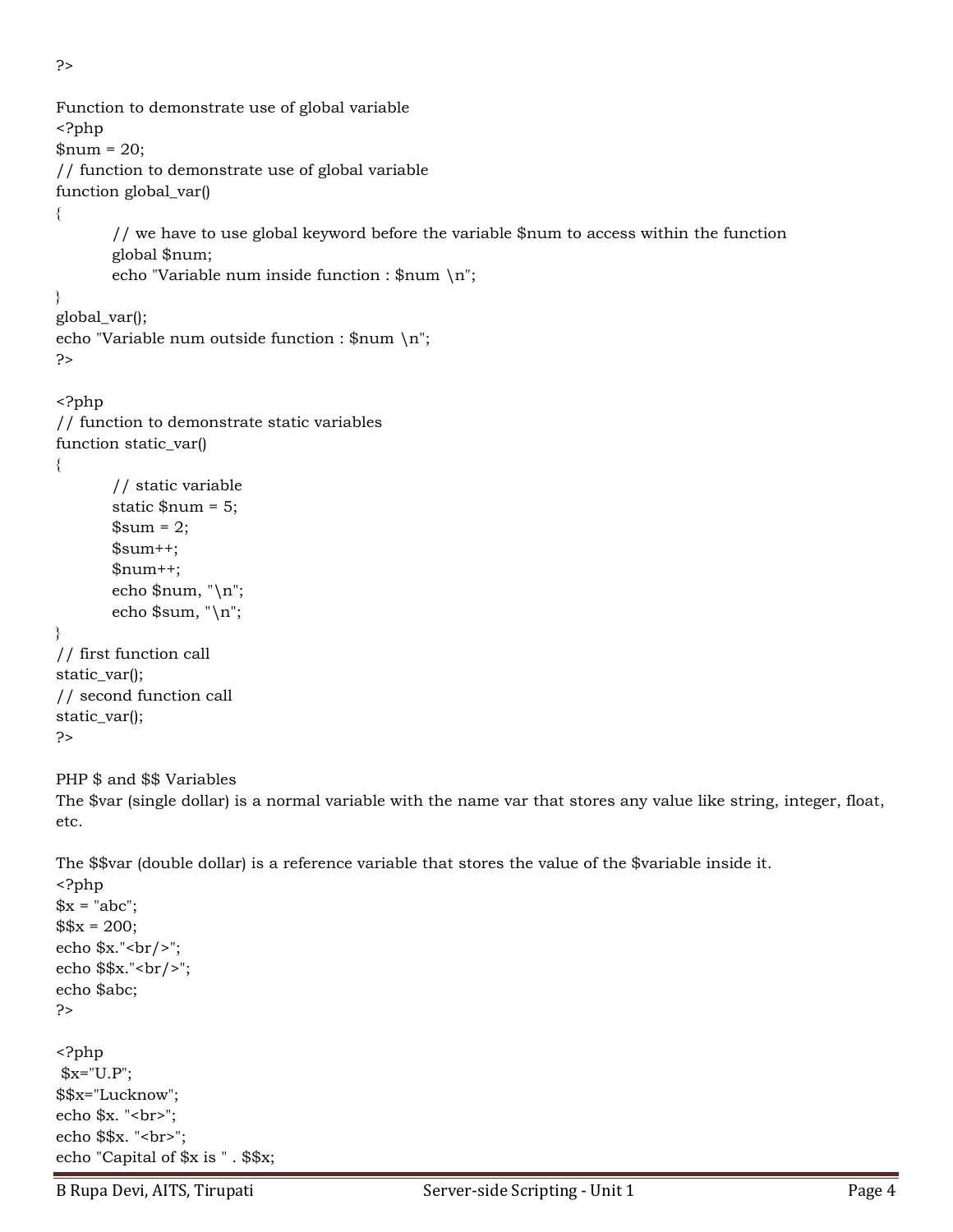```
?>
```

```
<?php 
$name="Cat"; 
${$name}="Dog"; 
${${$name}}="Monkey"; 
echo $name. "<br>";
echo ${$name}. "<br>";
echo $Cat. "<br>";
echo ${${$name}}. "<br>"; 
echo $Dog. "<br>";
?> 
PHP constant: define()
Use the define() function to create a constant. It defines constant at run time.
<?php 
define("MESSAGE","Hello AITS PHP"); 
echo MESSAGE; 
?>
<?php 
define("MESSAGE","Hello JavaTpoint PHP",true);//not case sensitive 
echo MESSAGE, "</br>";
echo message; 
?> 
PHP introduced a keyword const to create a constant. The const keyword defines constants at compile time. It 
is a language construct, not a function. The constant defined using const keyword are case-sensitive.
<?php 
const MESSAGE="Hello const by AITS PHP"; 
echo MESSAGE; 
?> 
Constant() function
There is another way to print the value of constants using constant() function instead of using the echo 
statement.
<?php 
   define("MSG", "JavaTpoint"); 
  echo MSG, "</br>";
   echo constant("MSG"); 
   //both are similar 
?> 
5. Demonstrate Arithmetic, Comparison, Logical (or Relational), Assignment and Conditional (or ternary) 
Operators.
<html>
   <head>
    <title>Arithmetical Operators</title>
```

```
 </head>
```

```
 <body>
```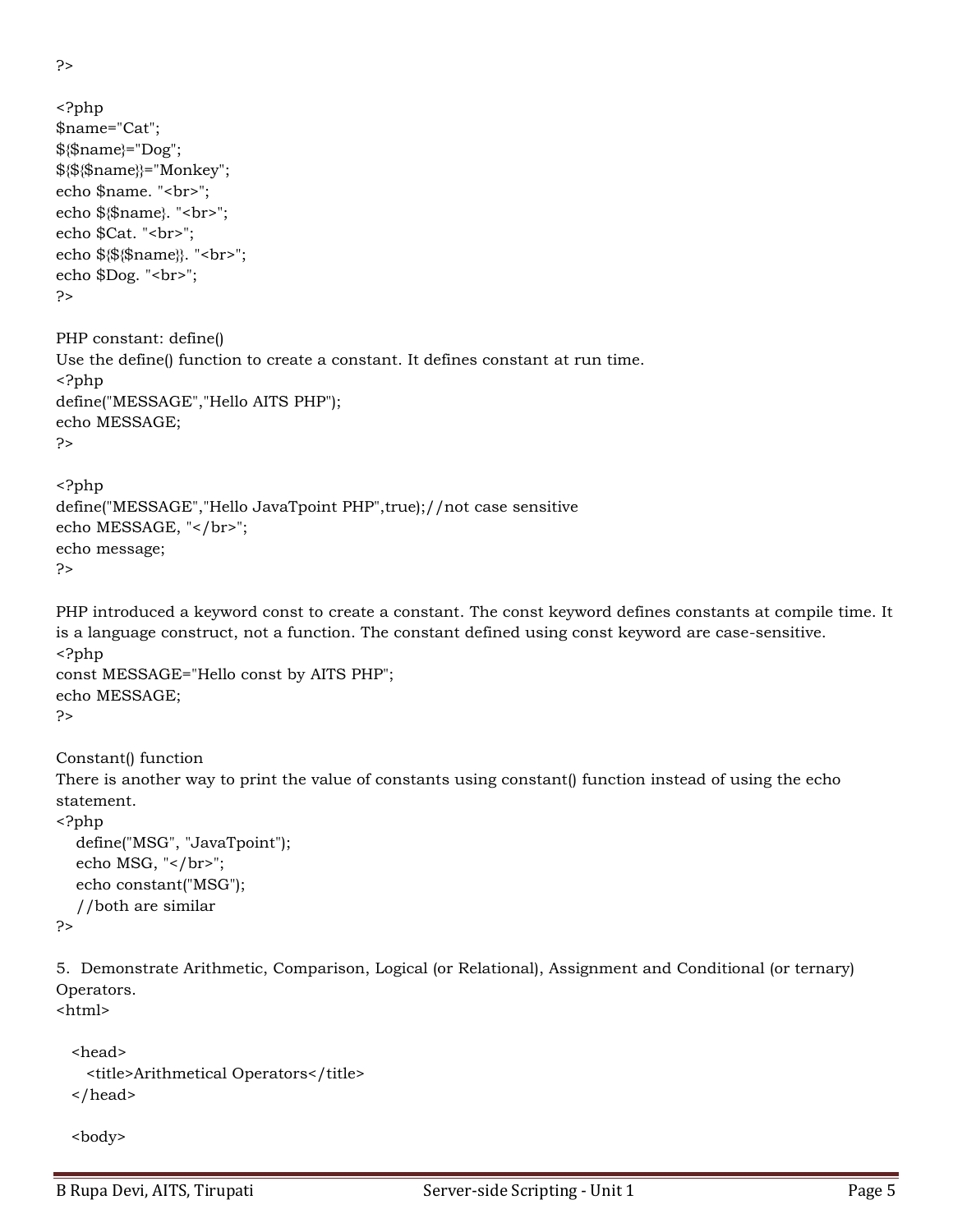<?php  $a = 42;$  $$b = 20;$  $c = $a + $b;$ echo "Addtion Operation Result: \$c <br/> <br/>t/>;  $c = $a - $b;$ echo "Substraction Operation Result: \$c <br/> <br/>br/>";  $c = $a * $b;$ echo "Multiplication Operation Result: \$c <br/> <br/>t/>;  $c = $a / $b;$ echo "Division Operation Result: \$c <br/> <br/>br/>";  $c = $a % $b;$ echo "Modulus Operation Result: \$c <br/>>br/>";  $c = $a^{++};$ echo "Increment Operation Result: \$c <br/> <br/>br/>";  $c = $a-$ ; echo "Decrement Operation Result: \$c <br/> <br/>t/>; ?> </body> </html>

```
<html>
```

```
 <head>
      <title>Comparison Operators</title>
   </head>
   <body>
   <?php
       a = 42;$b = 20;if( a = - b ) {
          echo "TEST1 : a is equal to b <br/>br/>";
        }else {
          echo "TEST1 : a is not equal to b <br/>>br/>";
\left\{\begin{array}{cc} \end{array}\right\}if( a > $b ) {
          echo "TEST2 : a is greater than b <br/>br/>";
        }else {
          echo "TEST2 : a is not greater than b <br/>br/>";
\left\{\begin{array}{cc} \end{array}\right\}if($a < $b$) {
          echo "TEST3 : a is less than b <br/>br/>";
        }else {
          echo "TEST3 : a is not less than b<br/>>br/>";
\left\{\begin{array}{cc} \end{array}\right\}if(\$a != \$b) {
          echo "TEST4 : a is not equal to b <br/> b";
        }else {
          echo "TEST4 : a is equal to b <br/> \frac{b}{r};
\left\{\begin{array}{cc} \end{array}\right\}if( a \geq b ) {
          echo "TEST5 : a is either greater than or equal to b <br/>br/>';
        }else {
          echo "TEST5 : a is neither greater than nor equal to b <br/>br/>';
```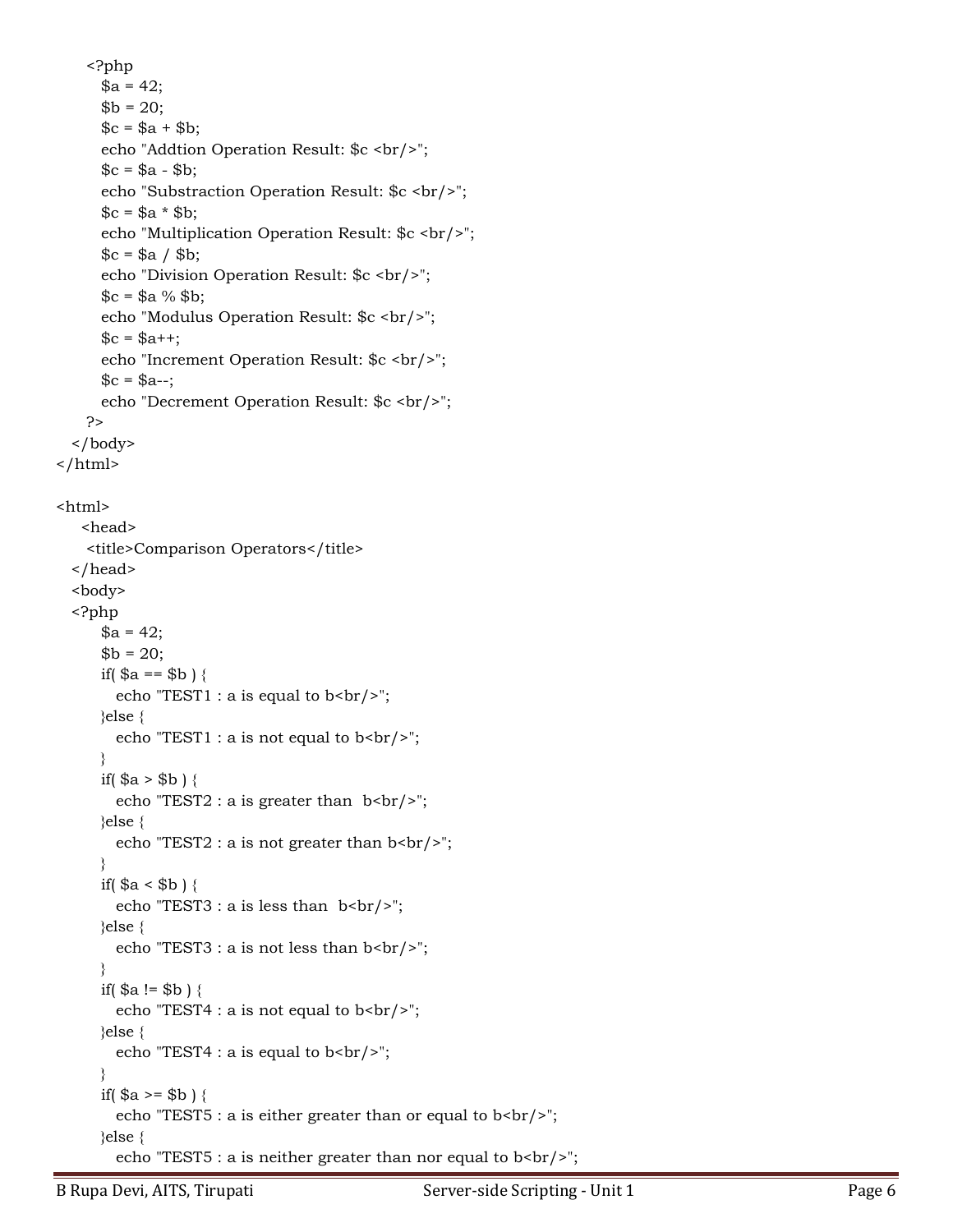```
\left\{\begin{array}{cc} \end{array}\right\}if( a \leq b ) {
          echo "TEST6 : a is either less than or equal to b<br/>stor/>";
        }else {
          echo "TEST6 : a is neither less than nor equal to b<br/>solverly);
         }
      ?>
      </body>
\langle/html>
```
## <html>

```
 <head>
     <title>Logical Operators</title>
   </head>
   <body>
      <?php
        a = 42;$b = 0; if( $a && $b ) {
           echo "TEST1 : Both a and b are true<br/>shipsimeson (>";
         }else{
           echo "TEST1 : Either a or b is false<br/>shipsimeson (>";
\left\{\begin{array}{cc} \end{array}\right\}if(\$a and \$b) {
           echo "TEST2 : Both a and b are true<br/>shipsim-
         }else{
            echo "TEST2 : Either a or b is false<br/>";
\left\{\begin{array}{cc} \end{array}\right\}if(\$a || \$b) {
           echo "TEST3 : Either a or b is true<br/>>br/>";
         }else{
           echo "TEST3 : Both a and b are false<br/>shown";
\left\{\begin{array}{cc} \end{array}\right\} if( $a or $b ) {
           echo "TEST4 : Either a or b is true<br/>shipsimes in the set of \frac{1}{2}";
         }else {
           echo "TEST4 : Both a and b are false<br/>shipsime.
\left\{\begin{array}{cc} \end{array}\right\}a = 10;$b = 20;if(\a){
           echo "TEST5 : a is true \text{br}/\text{F}";
         }else {
           echo "TEST5 : a is false\text{br}/\text{F}";
\left\{\begin{array}{cc} \end{array}\right\}if($b)}
           echo "TEST6 : b is true \text{br}/\text{F}";
         }else {
           echo "TEST6 : b is false<br/>>br/>";
\left\{\begin{array}{cc} \end{array}\right\}if( !\ a) {
           echo "TEST7 : a is true <br/> \langle b r / \rangle";
         }else {
```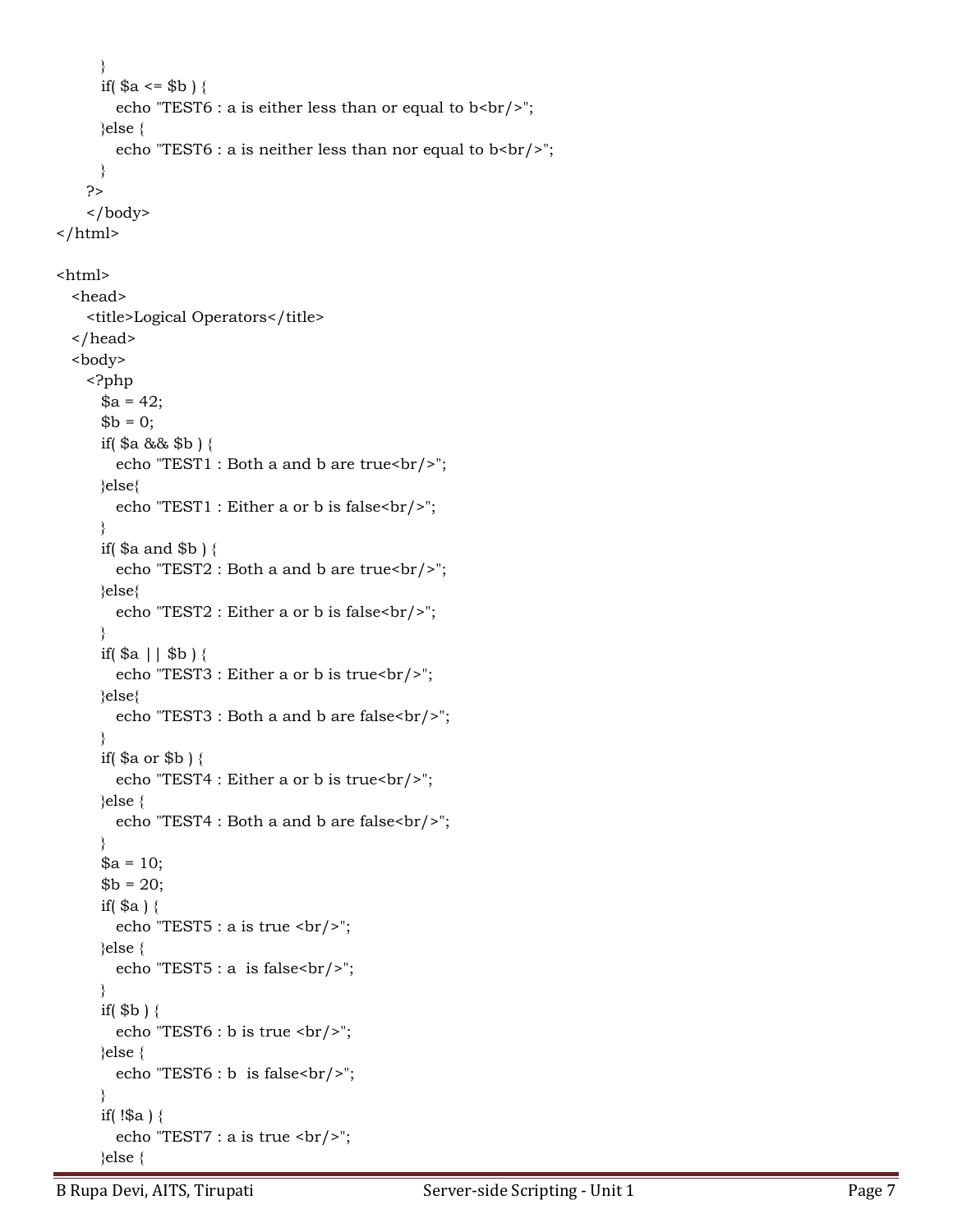```
echo "TEST7 : a is false\text{Br}/\text{F}";
       }
      if(!$b)\{echo "TEST8 : b is true <br/> \langle b r / \rangle";
       }else {
        echo "TEST8 : b is false<br/>>br/>";
       }
     ?>
   </body>
\frac{1}{\text{html}}<html>
   <head>
     <title>Assignment Operators</title>
   </head>
   <body>
    <?php
      a = 42;
      $b = 20;c = $a + $b;echo "Addtion Operation Result: $c <br/> <br/>br/>";
      c = $a;echo "Add AND Assigment Operation Result: $c <br/> <br/>br/>";
      c = $a;echo "Subtract AND Assignment Operation Result: $c <br/> <br/>br/>";
      c^* = $a;
      echo "Multiply AND Assignment Operation Result: $c <br/> <br/>t;
      c /= $a;
      echo "Division AND Assignment Operation Result: $c <br/> <br/>br/>";
      c %= $a;
      echo "Modulus AND Assignment Operation Result: $c <br/> <br/>t;
     ?>
 </body>
\langle/html><html>
    <head>
     <title>Arithmetical Operators</title>
   </head>
   <body>
    <?php
      a = 10;
      $b = 20;\frac{1}{x} If condition is true then assign a to result otheriwse b \frac{x}{x}$result = ($a > $b) ? $a : $b; echo "TEST1 : Value of result is $result<br/>";
      \frac{1}{x} If condition is true then assign a to result otheriwse b \frac{x}{x}$result = ($a < $b) ? $a : $b;echo "TEST2 : Value of result is $result<br/>>hr/>";
     ?>
  </body>
</html>
```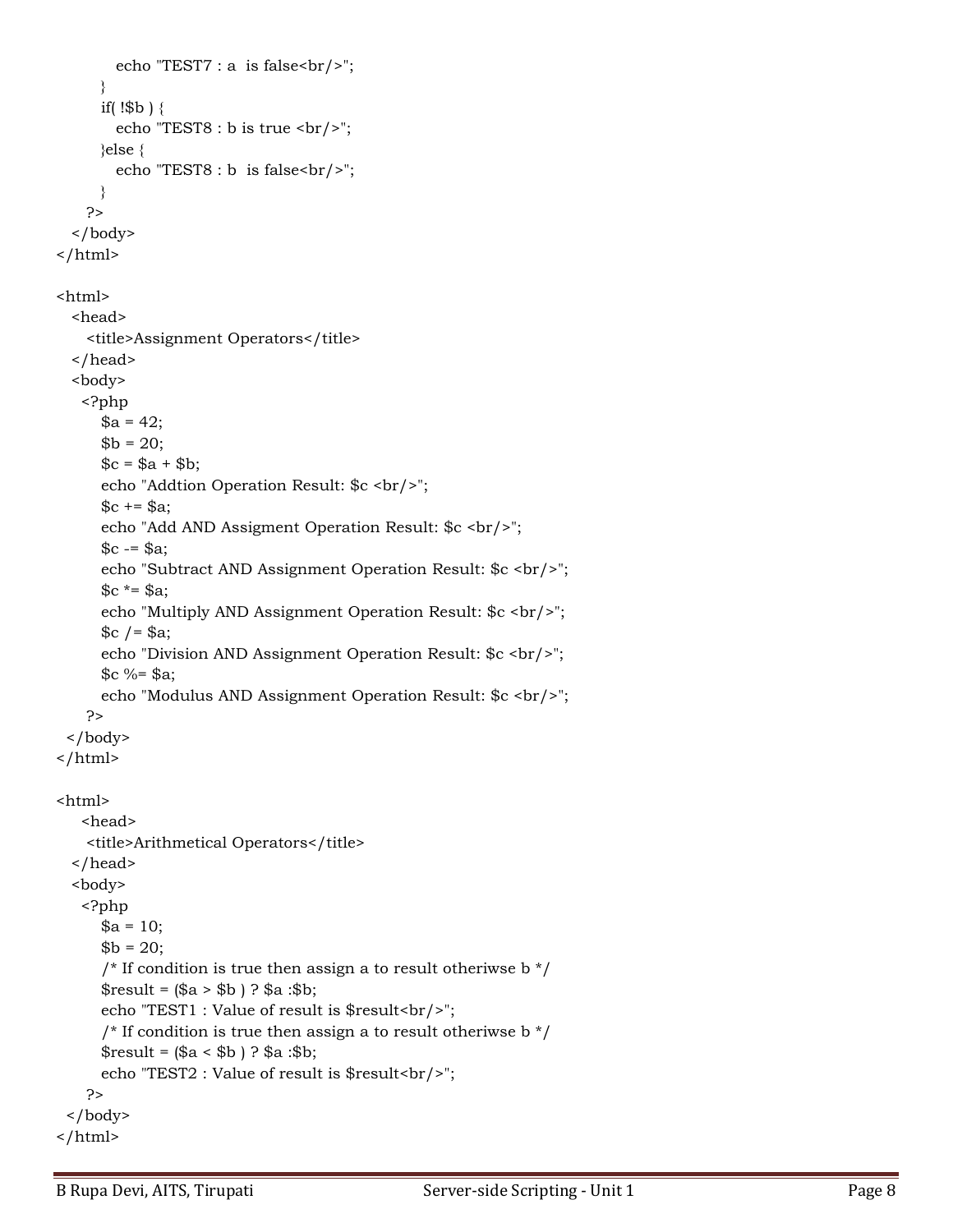```
6. Demonstrate if, elseif ...else and switch statements.
<html>
   <body>
    <?php
      d = date("D"); if ($d == "Fri")
         echo "Have a nice weekend!"; 
       else
         echo "Have a nice day!"; 
     ?>
     </body>
</html>
<html>
   <body>
     <?php
      d = date("D"); if ($d == "Fri")
         echo "Have a nice weekend!";
      elseif (\text{\$d} == "Sun") echo "Have a nice Sunday!"; 
       else
         echo "Have a nice day!"; 
     ?>
     </body>
\frac{1}{\text{html}}<html>
   <body>
       <?php
      d = date("D"); switch ($d){
         case "Mon":
           echo "Today is Monday";
           break;
         case "Tue":
           echo "Today is Tuesday";
           break;
         case "Wed":
           echo "Today is Wednesday";
           break;
         case "Thu":
           echo "Today is Thursday";
           break;
         case "Fri":
           echo "Today is Friday";
           break;
         case "Sat":
           echo "Today is Saturday";
           break;
         case "Sun":
           echo "Today is Sunday";
           break;
```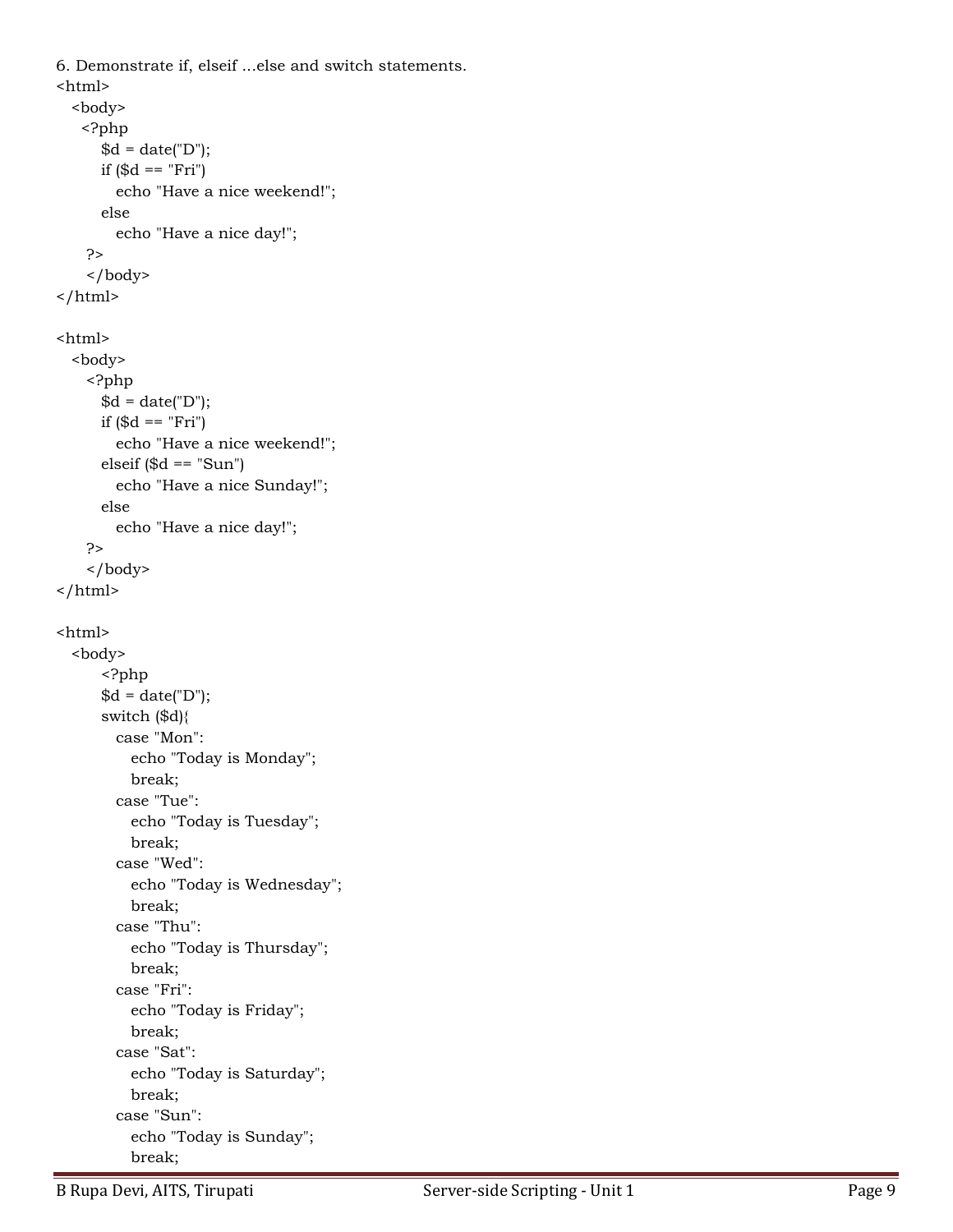```
 default:
           echo "Wonder which day is this ?";
      }
     ?>
   </body>
</html>
```
7. Demonstrate for, while, do – while, and for each loop. <html>

```
 <body>
      <?php
     a = 0;$b = 0;for(\$i = 0; \$i < 5; \$i + + ) {
        a := 10;$b += 5; }
     echo ("At the end of the loop a = $a and b = $b" );
     ?>
   </body>
</html>
<html>
   <body>
       <?php
      $i = 0;$num = 50;while($i < 10) {
         $num--;
        $i++; }
     echo ("Loop stopped at i = $i and num = $num");
     ?>
     </body>
\frac{1}{\text{html}}<html>
   <body>
       <?php
     $i = 0;$num = 0; do {
        $i++; }
     while($i < 10);
      echo ("Loop stopped at i = $i");
     ?>
   </body>
</html>
<html>
   <body>
       <?php
```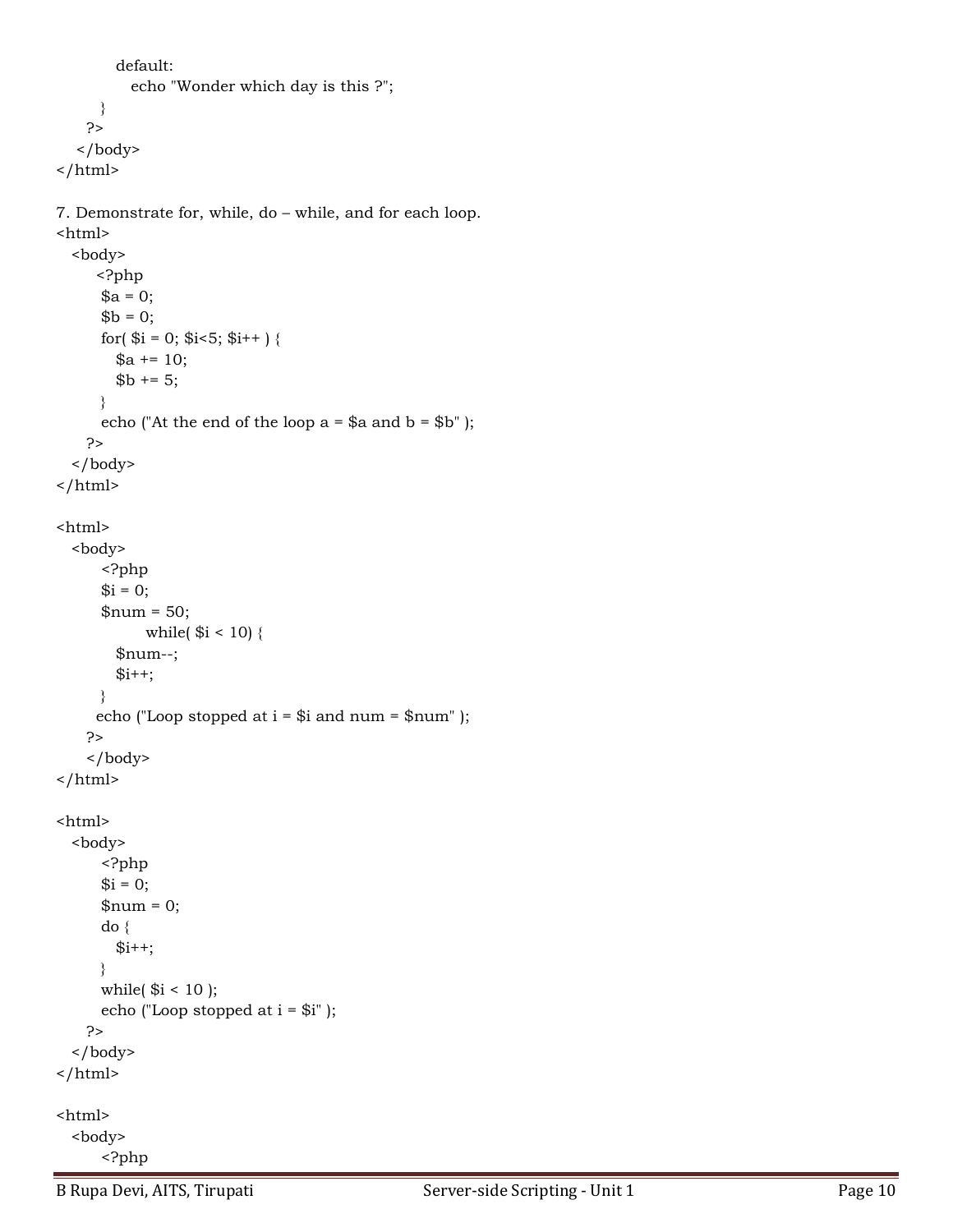```
$array = array( 1, 2, 3, 4, 5); foreach( $array as $value ) {
         echo "Value is $value <br />";
       }
     ?>
   </body>
</html>
<html>
   <body>
       <?php
      $i = 0;while($i < 10) {
        $i++;if($i == 3)break;
       }
       echo ("Loop stopped at i = $i" );
     ?>
     </body>
</html>
<html>
   <body>
       <?php
      $array = array( 1, 2, 3, 4, 5); foreach( $array as $value ) {
        if(\text{\$value} == 3) continue;
         echo "Value is $value <br />";
       }
     ?>
     </body>
\frac{1}{\text{html}}Nesting Two for Loops
1: \langle?php
2: echo "<table style=\"border: 1px solid #000;\"> \n";
3: for (\$y=1; \$y<=12; \$y++) {
4: echo "<tr> \n";
5: for (\$x=1; \$x<=12; \$x++) {
6: echo "<td style=\"border: 1px solid #000; width: 25px;
7: text-align:center;\">";
8: echo ($x * $y);
9: echo "</td> \n";
10:}
11: echo "</tr> \n";
12:}
13: echo "</table>";
14: ?>
A Code Block Containing Multiple echo Statements
1: <?php
2: $display_prices = true;
3: if ($display_prices) {
```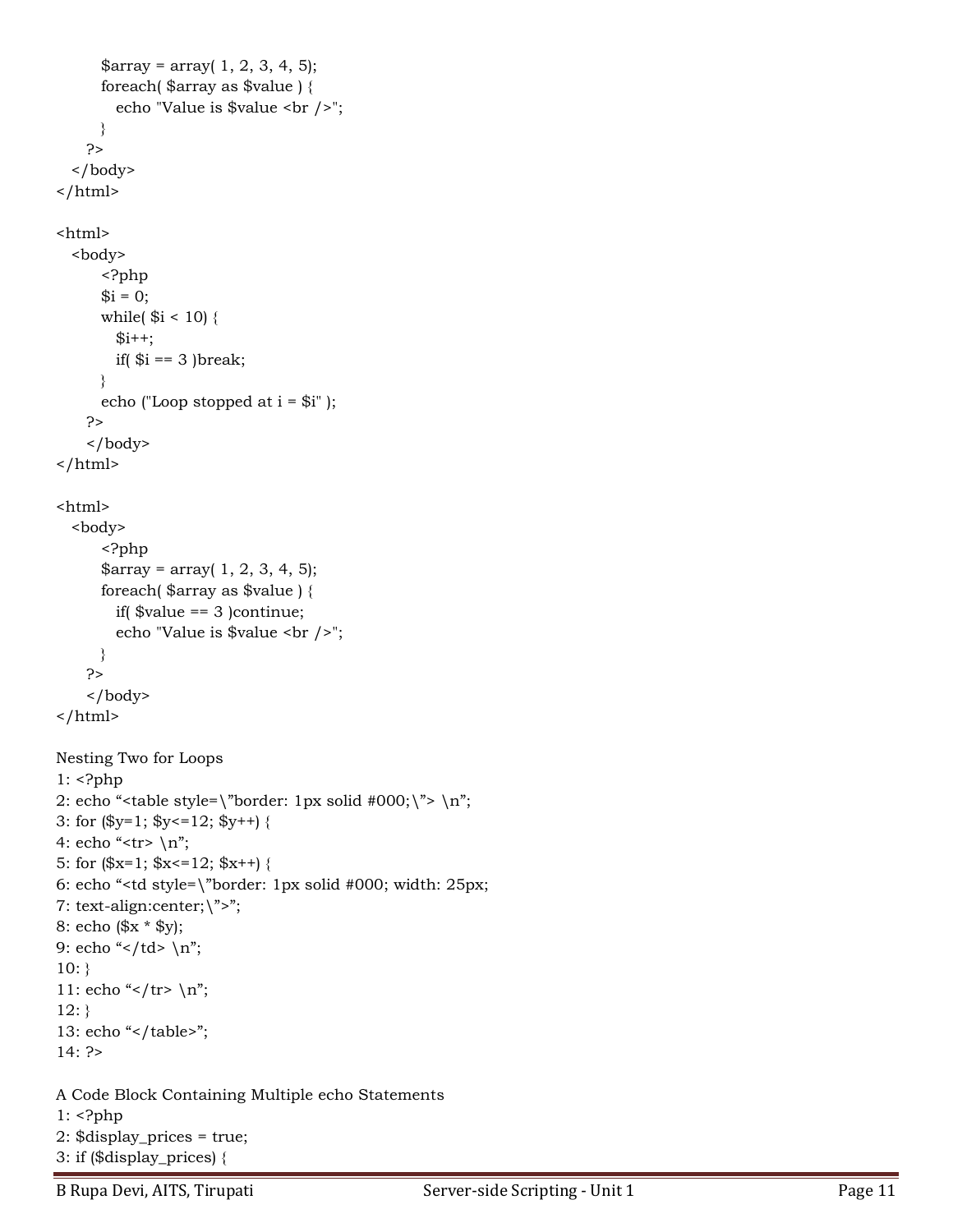```
4: echo "<table border=\lceil n \rceil;
5: echo "<tr><td colspan=\"3\">";
6: echo "today's prices in dollars";
7: echo "</td></tr>";
8: echo "<tr><td>\$14.00</td><td>\$32.00</td><td>\$71.00</td></tr>\n";
9: echo "</table>";
10:}
11: ?>
Returning to HTML Mode Within a Code Block
1: <?php
2: $display_prices = true;
3: if ($display_prices) {
4: ?>
5: <table border="1">
6: <tr><td colspan="3">today's prices in dollars</td></tr>
7: <tr><td>$14.00</td><td>$32.00</td><td>$71.00</td></tr>
8: </table>
9: <?php
10:}
11: ?>
Calling the Built-In abs() Function
1: <?php
2: $num = -321;
3:$newnum = abs($num);
4: echo $newnum;
5: //prints "321"
6: ?>
Declaring and Calling a Function
1: <?php
2: function bighello()
3: {
4: echo "<h1>HELLO!</h1>";
5: }
6: bighello();
7: ?>Declaring a Function That Requires an Argument
1: <?php
2: function printBR($txt)
3: {
4: echo xx:"<br/>>br/>";
5: }
```

```
6: printBR("This is a line.");
7: printBR("This is a new line.");
```

```
8: printBR("This is yet another line.");
```

```
9: ?>
```

```
A Function That Returns a Value
1: <?php
```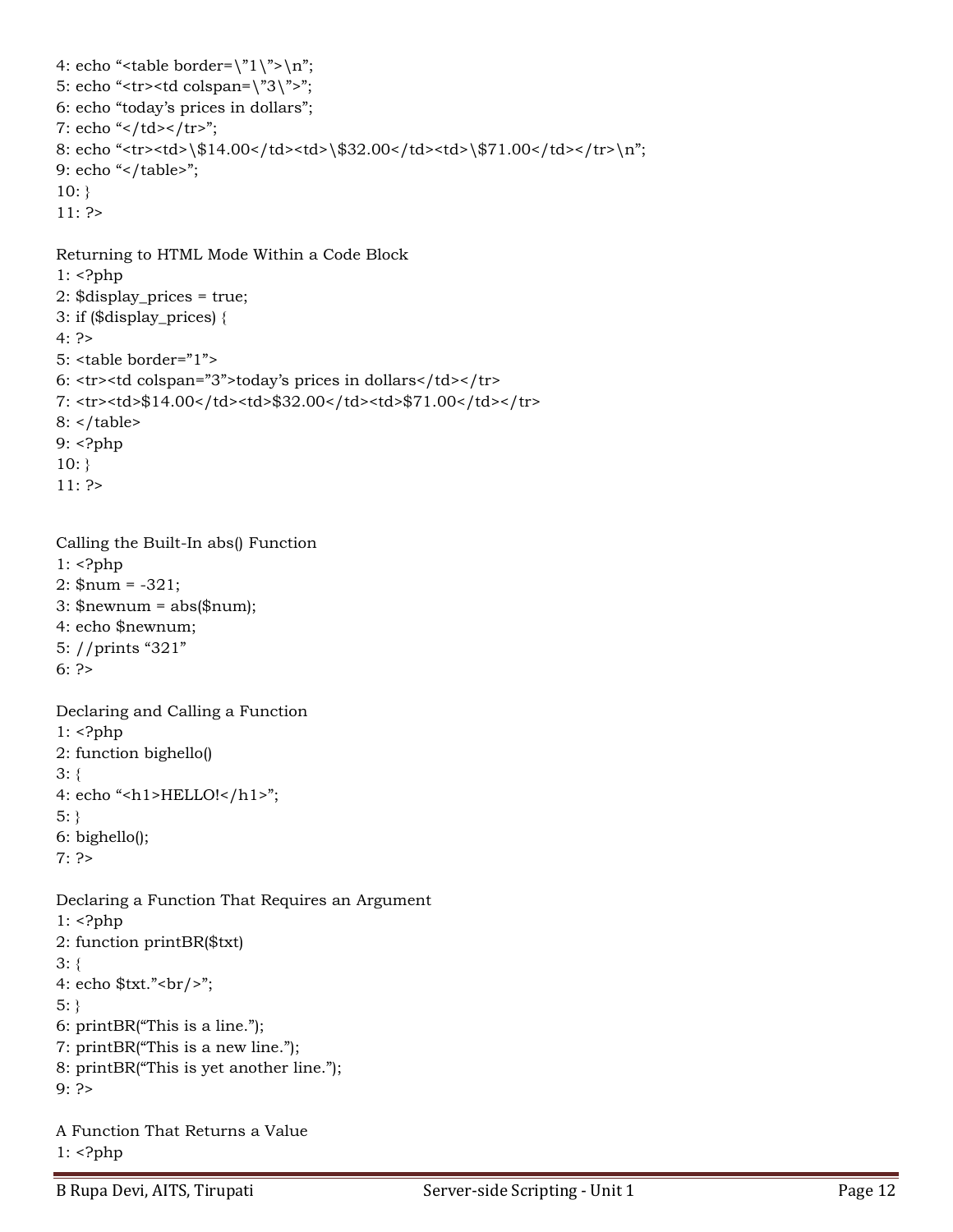```
2: function addNums($firstnum, $secondnum)
3: {
4: $result = $firstnum + $secondnum;
5: return $result;
6:}
7: echo addNums(3,5);
8: //will print "8"
9: ?>
Variable Scope: A Variable Declared Within a Function Is Unavailable Outside the Function
1: <?php
2: function test()
3: {
4: $testvariable = "this is a test variable";
5: }
6: echo "test variable: ".$testvariable."<br/>";
7: ?>
Variables Defined Outside Functions Are Inaccessible from Within a Function by Default
1: <?php
2: $life = 42;3: function meaningOfLife()
4: {
5: echo "The meaning of life is ".$life";
6:}
7: meaningOfLife();
8: ?>
Accessing Global Variables with the global Statement
1: <?php
2: $life=42;
3: function meaningOfLife()
4: {
5: global $life;
6: echo "The meaning of life is ".$life";
7: }
8: meaningOfLife();
9: ?>
Using the global Statement to Remember the Value of a Variable Between Function Calls
1: <?php
2: \text{\$num_of_calls} = 0;
3: function numberedHeading($txt)
4: {
5: global $num_of_calls;
6: $num_of_calls++;
7: echo "<h1>".$num_of_calls." ".$txt."</h1>";
8: }
9: numberedHeading("Widgets");
10: echo "<p>We build a fine range of widgets.</p>";
11: numberedHeading("Doodads");
12: echo "<p>Finest in the world.</p>";
```

```
13: ?>
```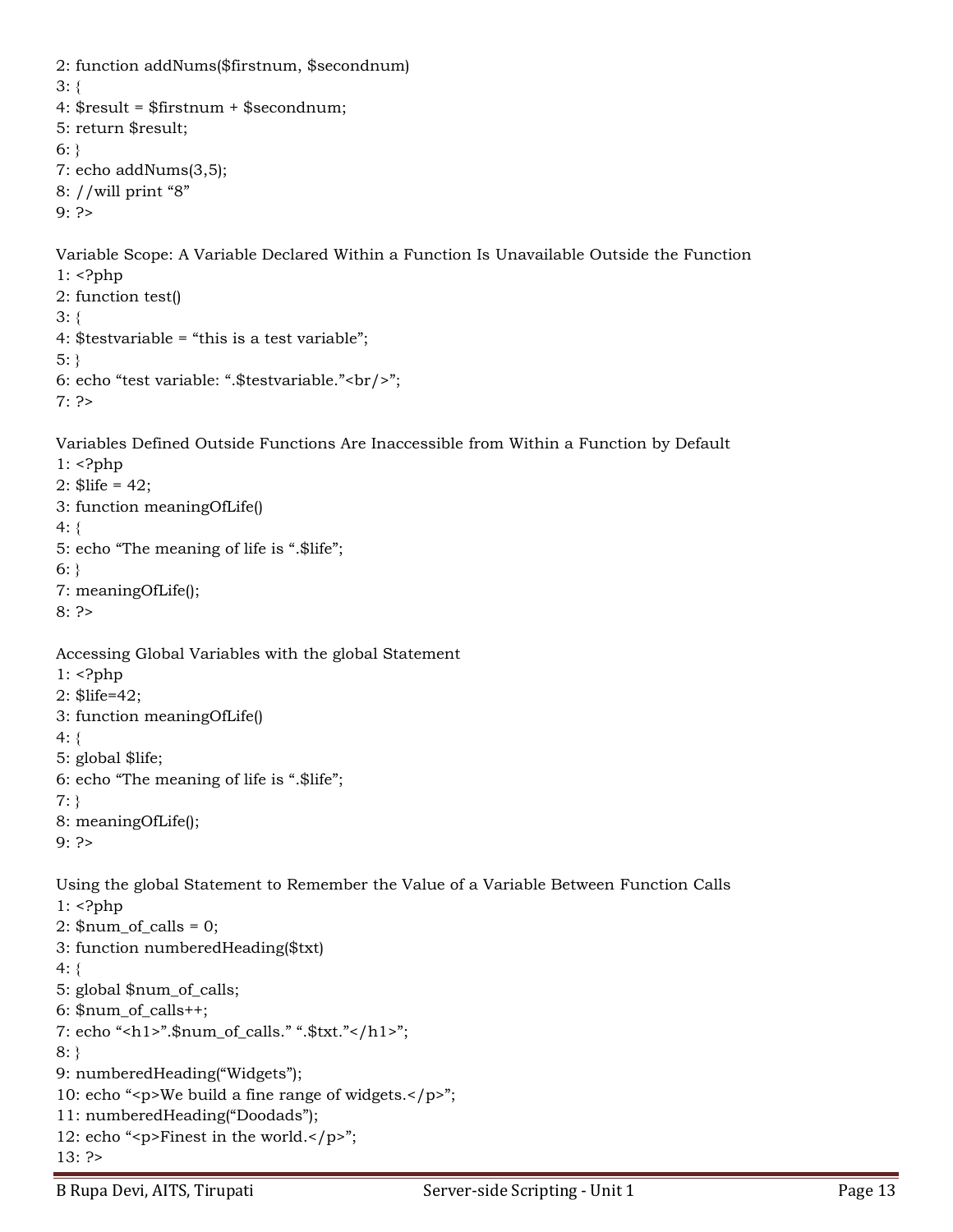Using the static Statement to Remember the Value of a Variable Between Function Calls 1: <?php

```
2: function numberedHeading($txt)
3: {
4: static $num_of_calls = 0;
5: $num_of_calls++;
6: echo "<h1>".$num_of_calls." ". $txt."</h1>";
7: }
8: numberedHeading("Widgets");
9: echo "<p>We build a fine range of widgets.</p>";
10: numberedHeading("Doodads");
11: echo "<p>Finest in the world.</p>";
12: ?>
A Function Requiring Two Arguments
1: <?php
2: function fontWrap($txt, $fontsize)
3: {
4: echo "<span style=\"font-size:$fontsize\">".$txt."</span>";
5: }
6: fontWrap("A Heading<br/>shr/>","24pt");
7: fontWrap("some body text<br/>shapping:
8: fontWrap("smaller body text<br/>>hr/>","12pt");
9: fontWrap("even smaller body text<br/>shown);
10: ?>
A Function with an Optional Argument
1: <?php
2: function fontWrap($txt, $fontsize = "12pt")
3: {
4: echo "<span style=\"font-size:$fontsize\">".$txt."</span>";
5: }
6: fontWrap("A Heading < br / >", "24pt");
7: fontWrap("some body text<br/>>heter(>");
8: fontWrap("smaller body text<br/>>hr/>");
9: fontWrap("even smaller body text<br/>shipsil);
10: ?Passing an Argument to a Function by Value
1: <?php
2: function addFive($num)
3: {
4: \text{\$num} += 5;
5: }
6: $orignum = 10;
7: addFive($orignum);
8: echo $orignum;
```
9: ?>

Using a Function Definition to Pass an Argument to a Function by Reference  $1:$   $\langle$ ?php 2: function addFive(&\$num)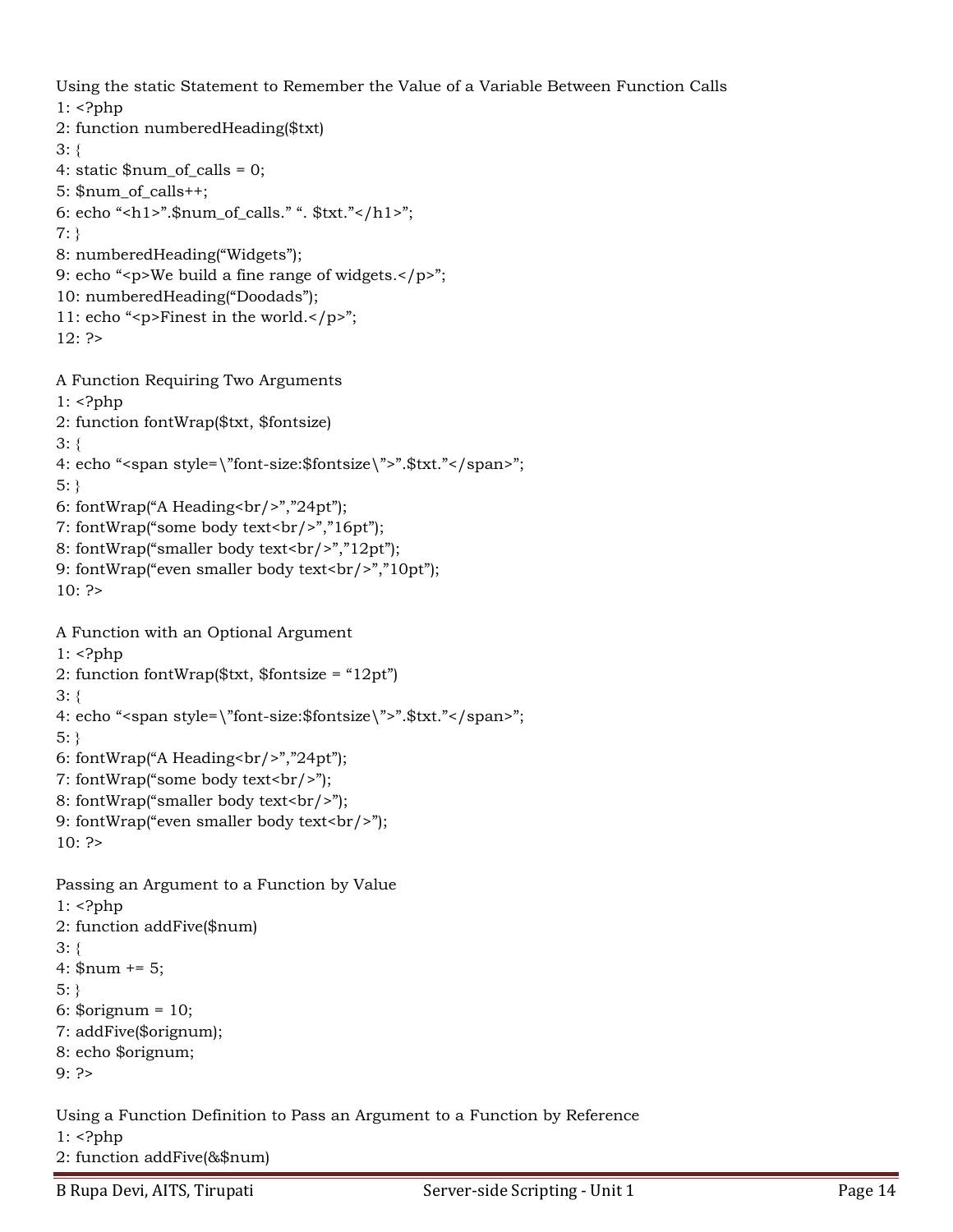```
3: {
4: \text{\$num} += 5;
5:}
6: $orignum = 10;
7: addFive($orignum);
8: echo $orignum;
9: ?>
Testing for a Function's Existence
1: <?php
2: function tagWrap($tag, $txt, $func = "")
3: {
4: if ((!empty($txt)) && (function_exists($func))) {
5: $txt = $func($txt);
6: return "<".$tag.">".$txt."</".$tag."><br/>";
7: } else {
8: return "<strong>".$txt."</strong><br/><br/>";
9:}
10:}
11:
12: function underline($txt)
13: {
14: return "<span style=\"text-decoration:underline;\">".$txt."</span>";
15:}
16: echo tagWrap('strong', 'make me bold');
17: echo tagWrap('em', 'underline and italicize me', "underline");
18: echo tagWrap('em', 'make me italic and quote me',
19: create_function($txt', 'return ""$txt"";'));
20: ?>8. Write code to create and access numeric arrays.
<html>
   <body>
     <?php
       /* First method to create array. */
      $numbers = array( 1, 2, 3, 4, 5); foreach( $numbers as $value ) {
         echo "Value is $value <br />";
       }
       /* Second method to create array. */
      $numbers[0] = "one";$numbers[1] = "two";$numbers[2] = "three";$numbers[3] = "four";$numbers[4] = "five"; foreach( $numbers as $value ) {
         echo "Value is $value <br />";
      }
     ?>
```
9. Demonstrate the usage of associative arrays. <html> <body>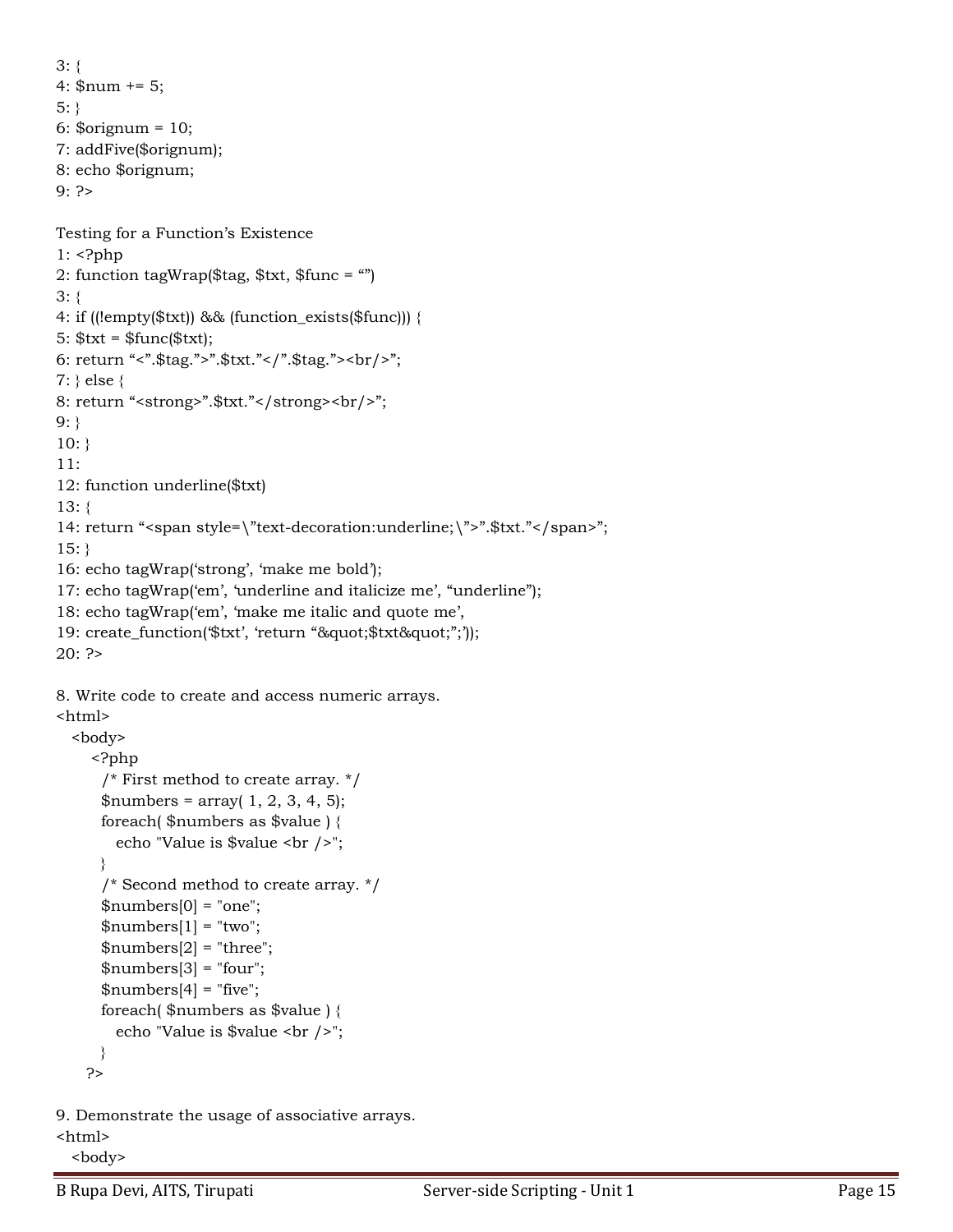```
 <?php
       /* First method to associate create array. */
       $salaries = array("mohammad" => 2000, "qadir" => 1000, "zara" => 500);
      echo "Salary of mohammad is ". $salaries['mohammad']. "<br />>";
      echo "Salary of qadir is ". $salaries['qadir']. "<br />>";
      echo "Salary of zara is ". $salaries['zara']. "<br />>";
       /* Second method to create array. */
       $salaries['mohammad'] = "high";
       $salaries['qadir'] = "medium";
       $salaries['zara'] = "low";
      echo "Salary of mohammad is ". $salaries['mohammad'] . "<br />>";
      echo "Salary of qadir is ". $salaries['qadir']. "<br />>";
      echo "Salary of zara is ". $salaries['zara']. "<br />";
     ?>
  </body>
</html>
10. Implement Multi-dimensional arrays
<html>
  <body>
         <?php
       $marks = array( 
         "mohammad" => array (
          "physics" \approx 35,
           "maths" => 30,
           "chemistry" => 39
         ),
         "qadir" => array (
          "physics" \Rightarrow 30,
          "maths" \Rightarrow 32,
           "chemistry" => 29
         ),
         "zara" => array (
          "physics" \Rightarrow 31,
          "maths" \Rightarrow 22,
           "chemistry" => 39
         )
      );
       /* Accessing multi-dimensional array values */
       echo "Marks for mohammad in physics : " ;
      echo $marks['mohammad']['physics']. "<br />';
       echo "Marks for qadir in maths : ";
      echo $marks['qadir']['maths']. "<br />";
       echo "Marks for zara in chemistry : " ;
      echo $marks['zara']['chemistry']. "<br />";
     ?>
  </body>
</html>
```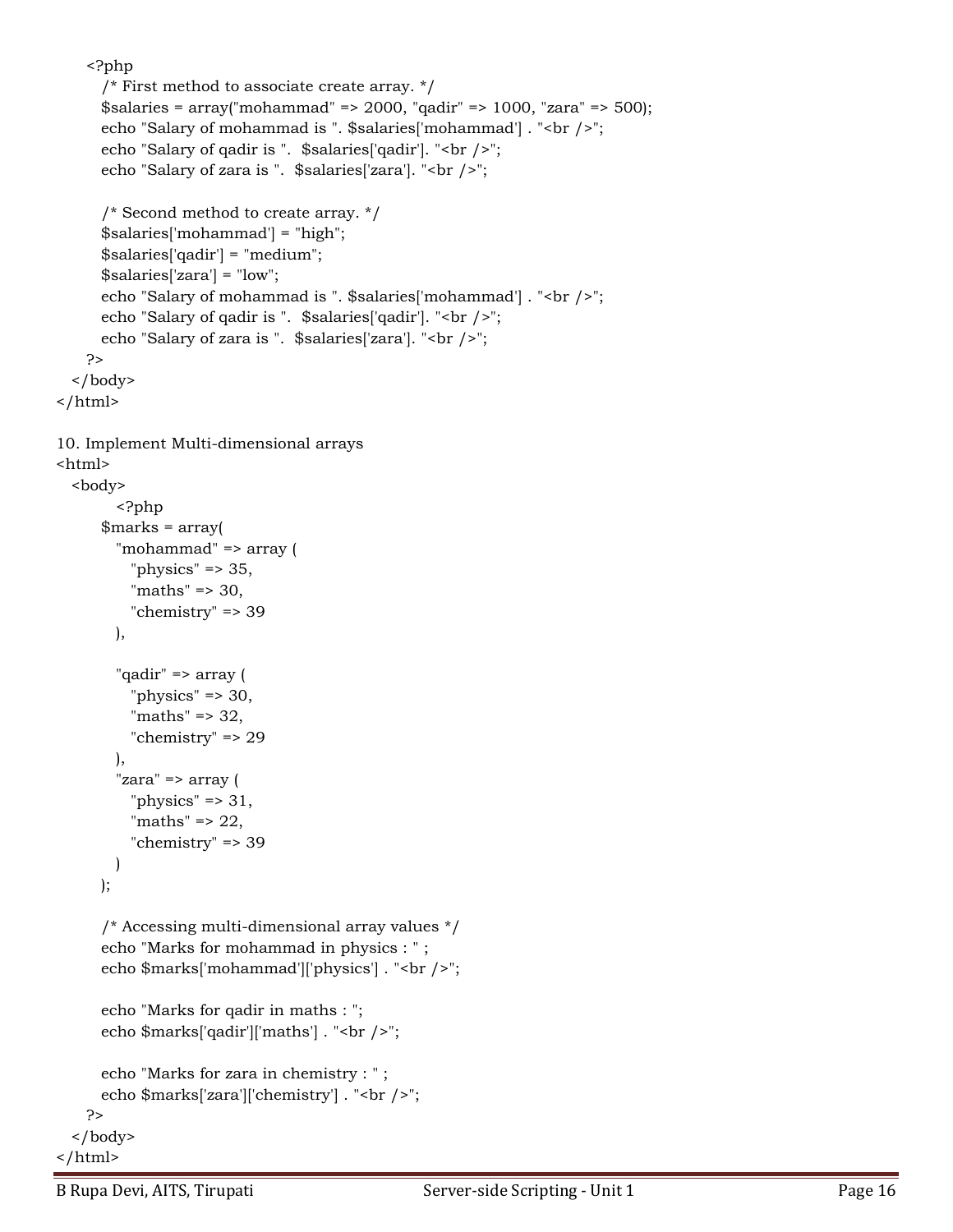11. Create a multidimensional array of movies organized by genre. This should take the form of an associative array with genres as keys, such as Science Fiction, Action, Adventure, and so forth. Each of the array's elements should be an array containing movie names, such as Alien, Terminator 3, Star Wars, and so on. After creating your arrays, loop through them, printing the name of each genre and its associated movies.

```
Rough Draft of the code:
<?php
$genres = array('Science Fiction' => array('Star Trek', 'Star Wars', 'Alien'), 'Drama' => array('Les Amant de Pont 
Neuf', 'War & Peace', 'Bridehead Revisited'), 'Crime' => array('Heat', 'Pulp Fiction', 'Messerine'));
foreach ($genres as $genre => $movies)
{
   print \gamma = . " - <br/> - \cdots - \cdots - \cdots - \cdots - \cdots - \cdots - \cdots - \cdots - \cdots - \cdots - \cdots - \cdots - \cdots - \cdots - \cdots - \cdots - \cdots - \cdots - \cdots - \cdots - \cdots - \cdot
    foreach ($movies as $movie)
    {
      print $movie . "<br/>>br/>";
    }
   print "</br>";
}
?>
Try this too:
function multiarray_keys($ar) {
      foreach($ar as k \geq 0) {
          \frac{8k \text{eys}}{8k};
           if (is_array($ar[$k]))
              $keys = array_merge($keys, multiarray_keys($ar[$k]));
       }
       return $keys;
    }
    $gKeys = multiarray_keys($genres);
echo "<pre>";
print_r(multiarray_keys($array));
echo "</pre>";
Working with objects
Proof That Your Object Exists
<?php
class myClass {
//code will go here
4:}
\text{Sobject1} = \text{new myClass}echo "\$object1 is an ".gettype($object1).".<br/>>br/>";
if (is_object($object1)) {
echo "Really! I swear \$object1 is an object!";
}
?> 
Showing Object Properties 
1: <?php
2: class myCar {
3: public$color = "silver";
```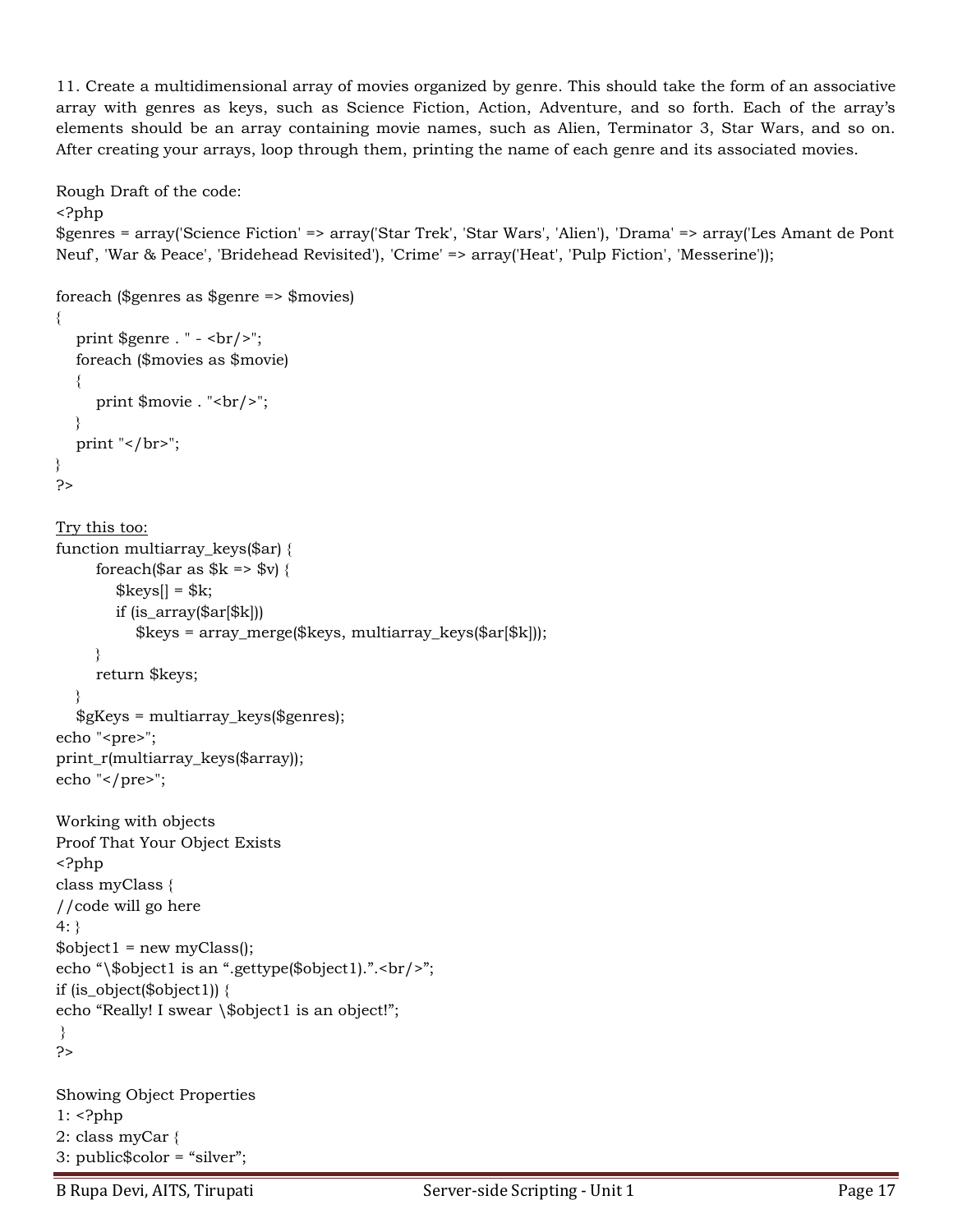```
4: public$make = "Mazda";
5: public$model = "Protege5";
6: \}7: \frac{1}{2}car = new myCar();
8: echo "I drive a: ".$car -> color." ".$car -> make." ".$car -> model;
9: ?> 
Changing Object Properties
1: <?php
2: class myCar {
3: public$color = "silver";
4: public$make = "Mazda";
5: public$model = "Protege5";
6: \}7: \frac{1}{2}car = new myCar();
8: $car -> color = "red";
9: $car -> make = "Porsche";
10: $car -> model = "Boxter";
11: echo "I drive a: ".$car -> color." ".$car -> make." ".$car -> model;
12: ?> 
A Class with a Method 
1: <?php2: class myClass {
3: function sayHello() {
4: echo "HELLO!";
5:}
6: }
7: \deltaobject1 = new myClass();
8: $object1 -> sayHello();
9: ?> 
Accessing Class Properties Within a Method 
1: <?php
2: class myClass {
3: public$name = "Jimbo";
4: function sayHello() {
5: echo "HELLO! My name is ".$this->name;
6: }
7: }
8: \deltaobject1 = new myClass();
9: $object1 -> sayHello();
10: ?>Changing the Value of a Property from Within a Method 
1: <?php
2: class myClass {
3: public$name = "Jimbo";
4: function setName($n) {
5: $this->name = $n;
6: \}7: function sayHello() {
8: echo "HELLO! My name is ".$this->name;
```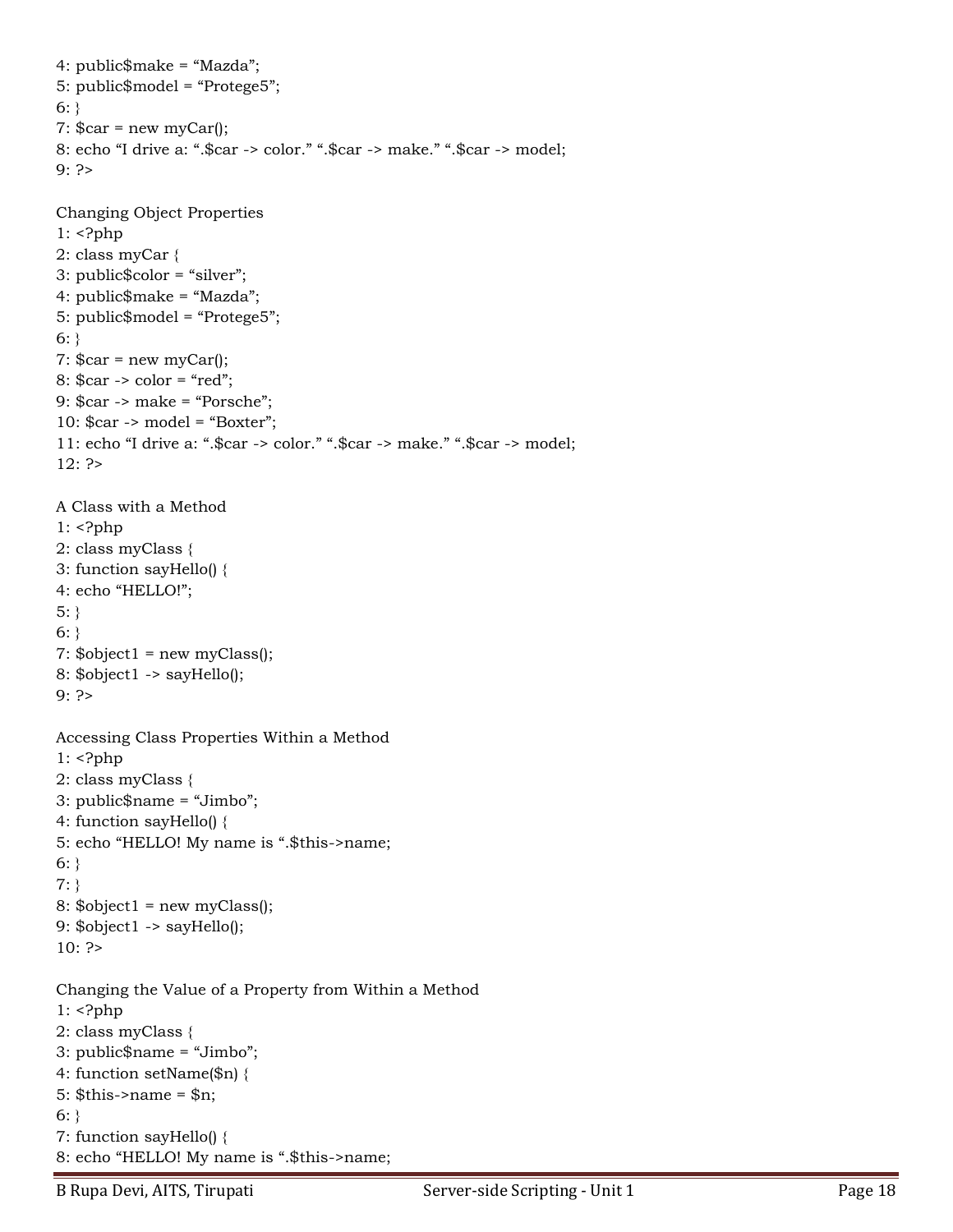```
9: }
10:}
11: \deltaobject1 = new myClass();
12: $object1 -> setName("Julie");
13: $object1 -> sayHello();
14: ?> 
A Class Inheriting from Its Parent 
1: <?php
2: class myClass {
3: public$name = "Matt";
4: function myClass($n) {
5: \thetathis->name = \etan;
6: \}7: function sayHello() {
8: echo "HELLO! My name is ".$this->name;
9: }
10:}
11: class childClass extends myClass {
12: //code goes here
13: }
14: $object1 = new childClass("Baby Matt");
15: $object1 -> sayHello();
16: ?> 
The Method of a Child Class Overriding That of Its Parent 
1: <?php
2: class myClass { 
3: public$name = "Matt";
4: function myClass($n) {
5: $this->name = $n;
6: \}7: function sayHello() {
8: echo "HELLO! My name is ".$this->name;
9: }
10:}
11: class childClass extends myClass {
12: function sayHello() {
13: echo "I will not tell you my name.";
14: }
15:}
16: $object1 = new childClass("Baby Matt");
17: $object1 -> sayHello();
18: ?>
```
12. Create a function that accepts four string variables and returns a string that contains an HTML table element, enclosing each of the variables in its own cell. <?PHP

```
function addTable($one, $two, $three, $four){
       \deltadata = "<table><tr>\n";
```

```
\delta \text{data} .= "<td>\deltaone</td>\n";
\deltadata .= "<td>\deltatwo</td>\n";
\deltadata .= "<td>\deltathree</td>\n";
```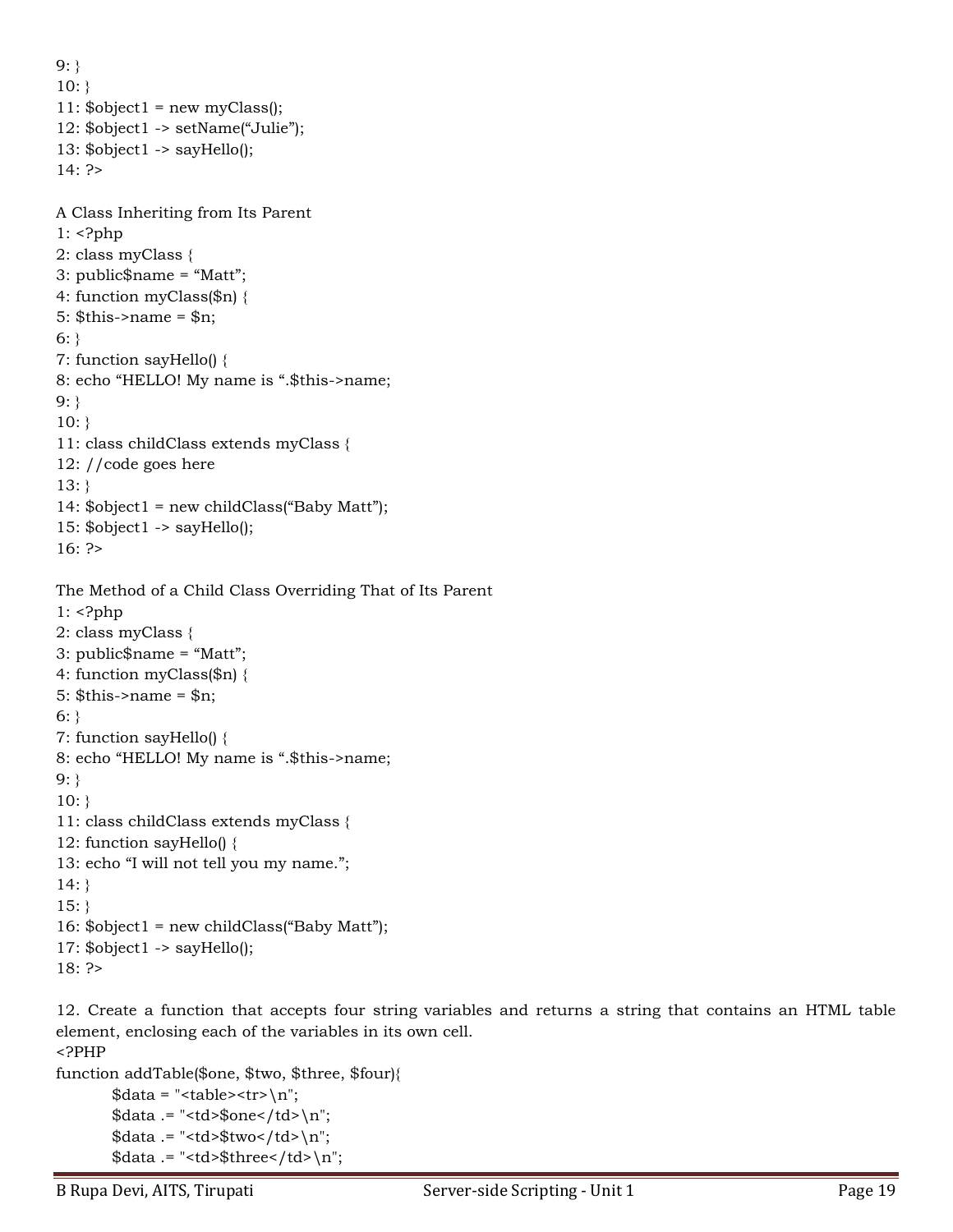```
\delta \text{data} .= "<td>\delta \text{four} \td>\n";
         \deltadata .= "</tr></table>\n";
         return $data;
echo addTable("one","two","three","four");
```
?>

}

13. Create a class called baseCalc() that stores two numbers as properties. Next, create a calculate() method that prints the numbers to the browser.

Watch this youtube video and write the solution: https://www.youtube.com/watch?v=d6dnCQS8DCk

14. Create classes called addCalc(), subCalc(), mulCalc(), and divCalc() that inherit functionality from baseCalc() but override the calculate() method and print appropriate totals to the browser.

```
<?php
class MyCalculator {
private $_fval, $_sval;
public function __construct( $fval, $sval ) {
$this-> [val = $fval;$this->sval = $sval;}
public function add() {
return $this->_fval + $this->_sval;
}
public function subtract() {
return $this->_fval - $this->_sval;
}
public function multiply() {
return $this->_fval * $this->_sval;
}
public function divide() {
return $this->_fval / $this->_sval;
}
}
\gamma $mycalc = new MyCalculator(12, 6);
echo $mycalc-> add()."\n"; // Displays 18
echo $mycalc-> multiply()."\n"; // Displays 72
echo $mycalc-> subtract()."\n"; // Displays 6
echo $mycalc-> divide()."\n"; // Displays 2
?>
```
Assignments:

- 1. Sum of Digits
- 2. Even Odd
- 3. Prime Number
- 4. Table of Number
- 5. Factorial
- 6. Armstrong Number
- 7. Palindrome Number
- 8. Fibonacci Series
- 9. Reverse Number
- 10. Reverse String
- 11. Swapping Two Numbers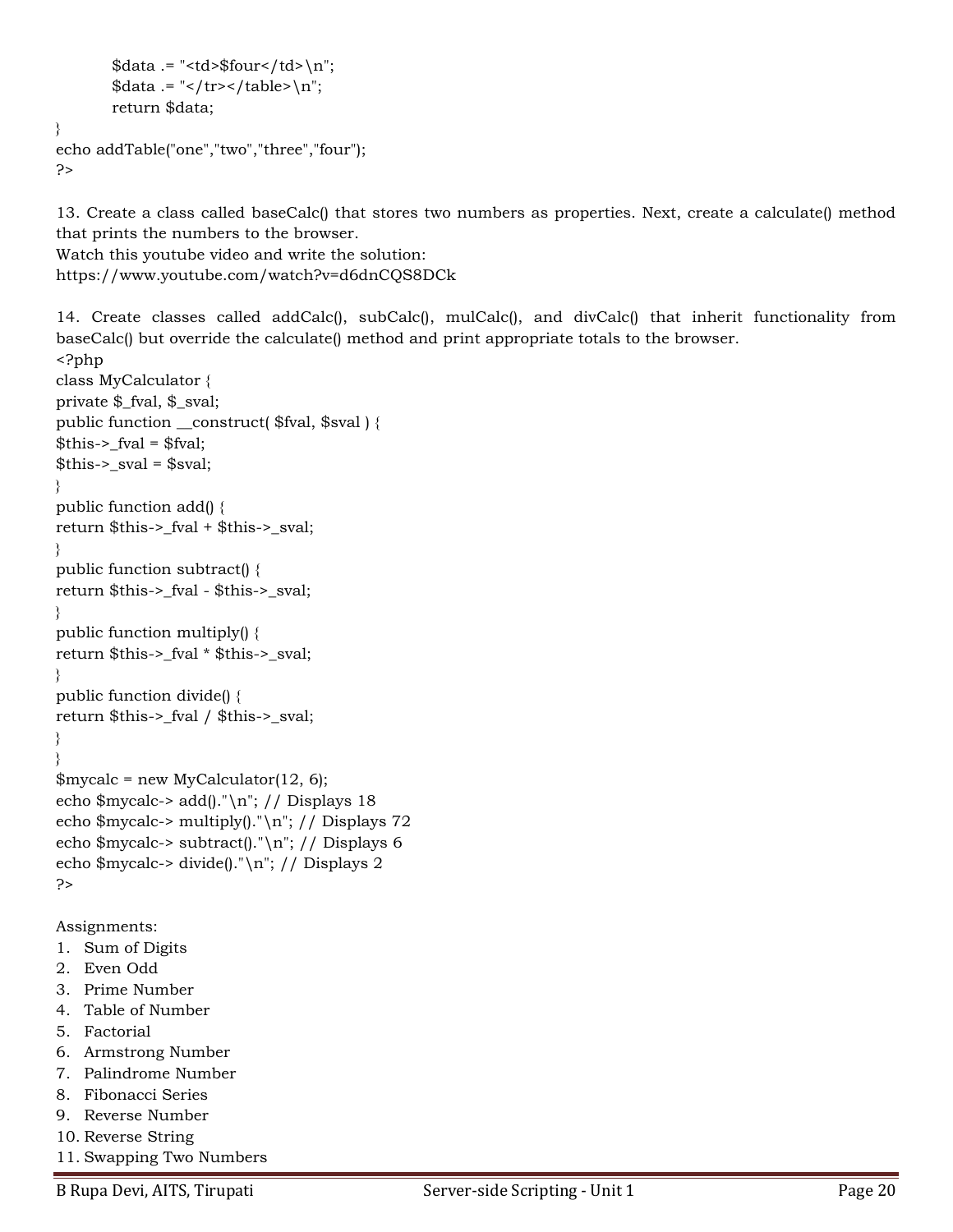- 12. Adding Two Numbers
- 13. Subtracting Two Numbers
- 14. Area of a Triangle
- 15. Area of Rectangle
- 16. Leap Year
- 17. Alphabet Triangle Method
- 18. Alphabet Triangle
- 19. Number Triangle
- 20. Star Triangle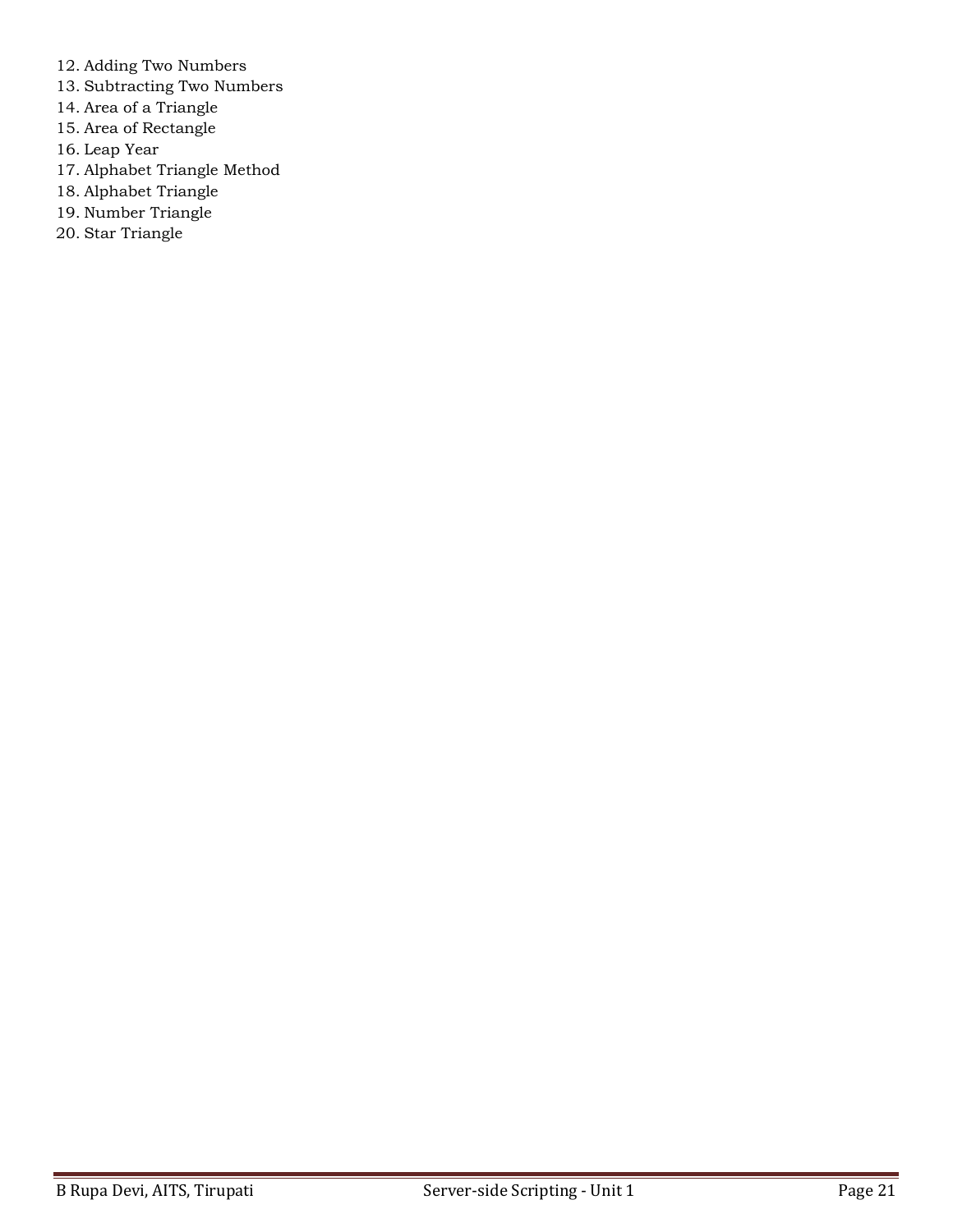Unit-2: Getting Involved with the Code,

Working with Strings, Dates, and Time - Working with Forms - Working with Cookies and User Sessions - Working with Files and Directories - Working with Images

```
Demonstrating Some Type Specifiers
1: <?php
2: $number = 543;
3: printf("Decimal: %d<br/>shr/>", $number);
4: printf("Binary: %b<br/>>br/>", $number);
5: printf("Double: %f<br/>shr/>", $number);
6: printf("Octal: %o<br>&gt;br/>", $number);
7: printf("String: %s<br/>shr/>", $number);
8: printf("Hex (lower): %x<br/>shamptor);
9: printf("Hex (upper): %X she /", $number);
10: ?><?php
printf("%04d", 36);
// prints "0036"
?>
<?php
printf("% 4d", 36)
// prints " 36"
?>
<?php
printf ("%'x4d", 36);
// prints "xx36"
?>
<?php
$red = 1;\text{green} = 1;
$blue = 1;printf("#%02X%02X%02X", $red, $green, $blue);
// prints "#010101"
?>
<?php
echo "<pre>";
printf("%20s\n", "Books");
printf("%20s\n", "CDs");
printf("%20s\n", "DVDs");
printf("%20s\n", "Games");
printf("%20s\n", "Magazines");
echo "</pre>";
?>
<?php
printf("%.2f", 5.333333);
// prints "5.33"
?>
```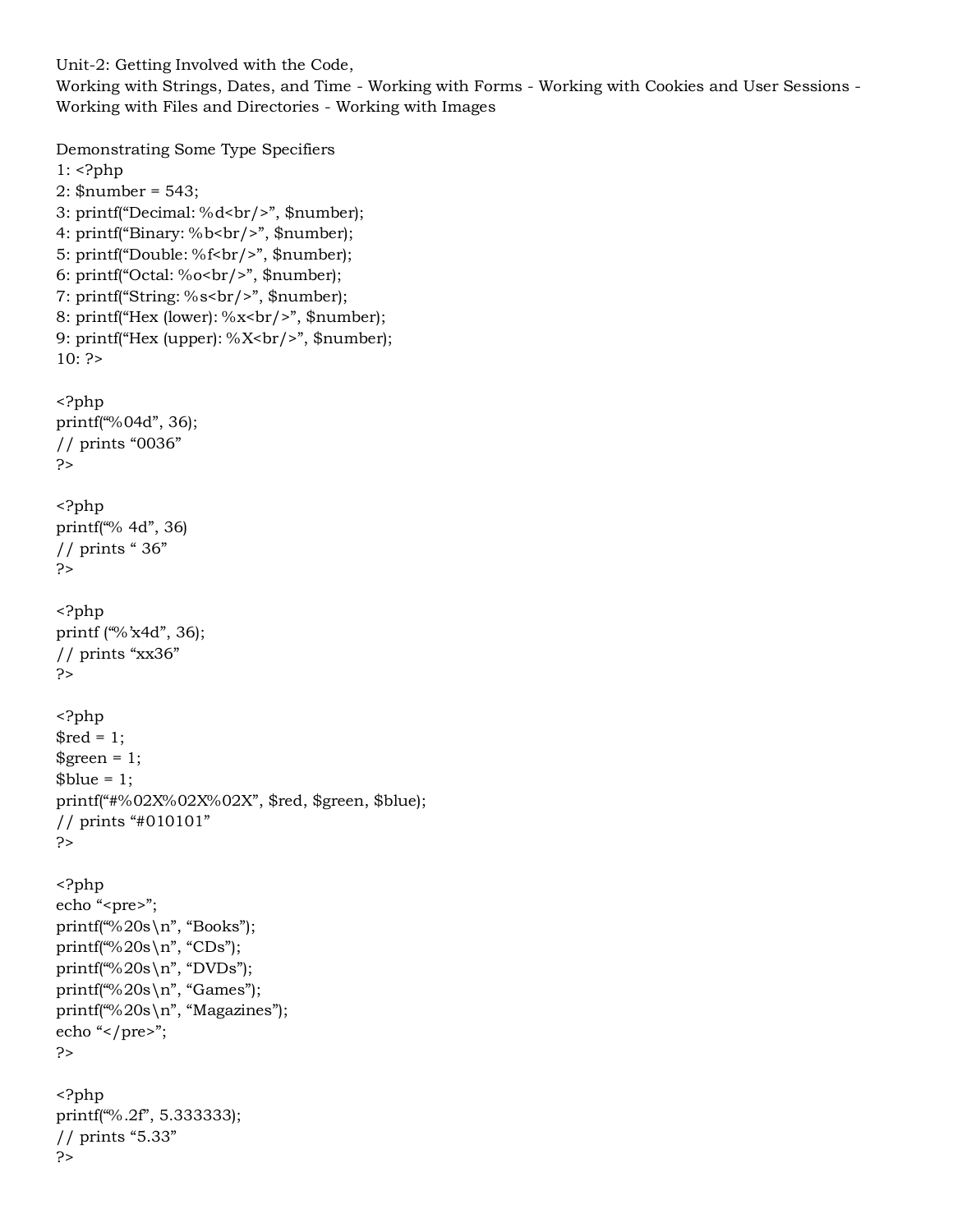```
Using printf() to Format a List of Product Prices
1: <?php
2: $products = array("Green armchair" => "222.4",3: "Candlestick"=> "4",
4: "Coffee table"=> "80.6");
5: echo "<pre>";
6: printf("%-20s%20s\n", "Name", "Price");
7: printf("%'-40s\n", "");
8: foreach ($products as $key=>$val) {
9: printf( "%-20s%20.2f\n", $key, $val );
10:}
11: echo "</pre>";
12: ?>
```
## **local\_format.php**

```
<?php
return "%02d/%02d/%d<br/>";
?>
```
assume the dates are in a multidimensional array and you are using printf() to format the output: <?php

```
$dates = array(
array('mon'=> 12, 'mday'=>25, 'year'=>2011),
array('mon'=> 1, 'mday'=>23, 'year'=>2012),
array('mon'=> 10, 'mday'=>29, 'year'=>2011)
);
$format = include("local_format.php");
foreach($dates as $date) {
printf("$format", $date['mon'], $date['mday'], $date['year']);
}
?>
Access the individual characters of a string as if they were elements of an array:
<?php
$test = "phpcoder";
echo $test[0]; // prints "p"
echo $test[4]; // prints "o"
?>
Finding the Length of a String with strlen()
<?php
$membership = "pAB7";
if (strlen($membership) == 4) {
echo "<p>Thank you!</p>";
} else {
echo "<p>Your membership number must be four characters long.</p>";
}
?>
Finding a Substring Within a String with strstr()
<?php
$membership = "pAB7";
```

```
if (strstr($membership, "AB")) {
```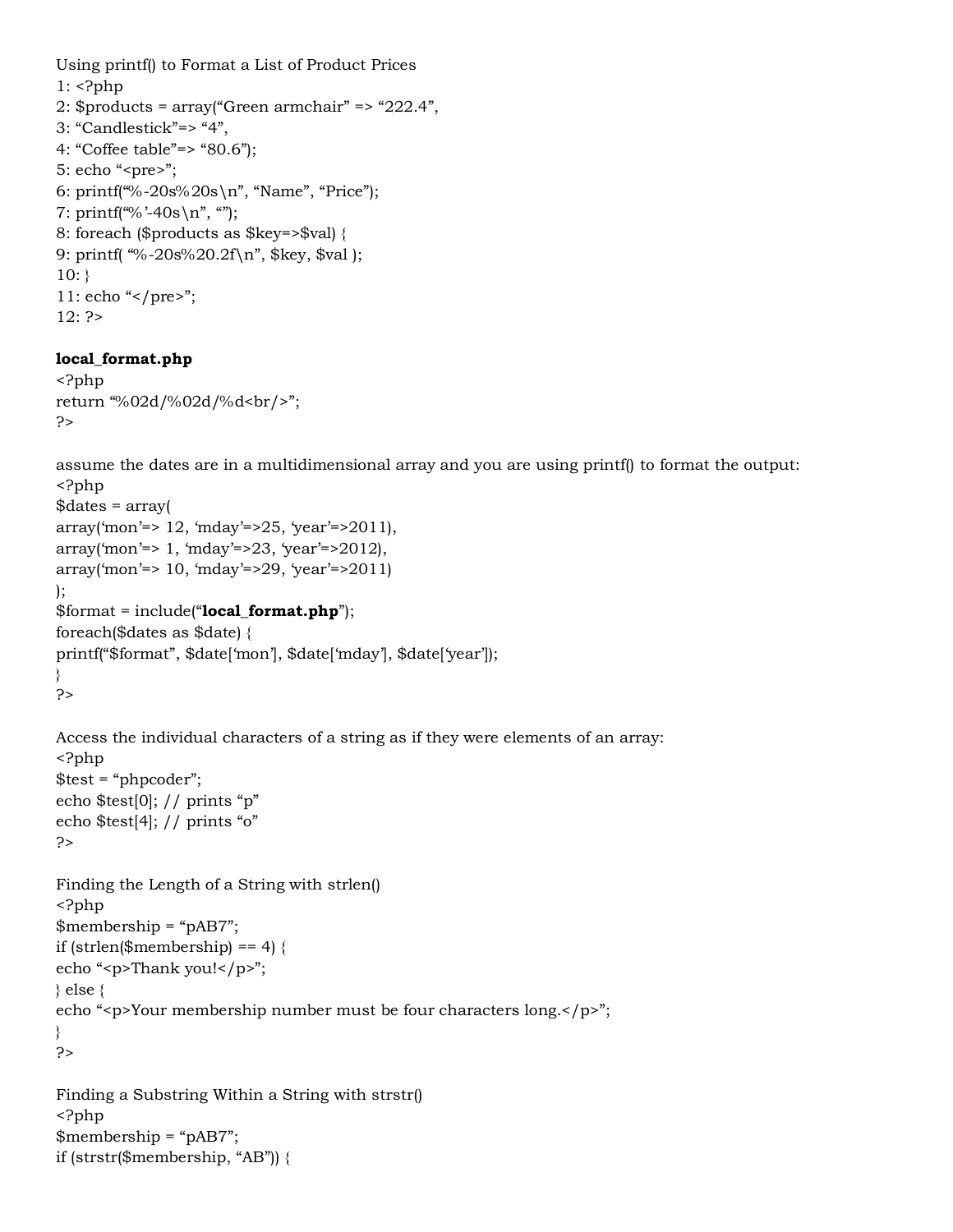```
echo "<p>Your membership expires soon!</p>";
} else {
echo "<p>Thank you!</p>";
}
?>
Finding the Position of a Substring with strpos()
<?php
$membership = "mz00xyz";if (strpos($membership, "mz") === 0) {
echo "Hello mz!";
}
?>
Extracting Part of a String with substr()
<?php
$test = "phpcoder";
echo substr($test,3)."<br/>"; // prints "coder"
echo substr(\$test, 3, 2)."<br/>>br/>"; // prints "co"
?>
<?php
$test = "pierre@wanadoo.fr";if ($test = substr($test, -3) == ".fr") {
echo "<p>Bonjour! We have special prizes for you.</p>";
} else {
echo "<p>Welcome to our store.</p>";
}
?>
Tokenizing a String with strtok()
1: <?php
2: $test = "http://www.google.com/search?";
3: $test .= "hl=en&ie=UTF-8&q=php+development+books&btnG=Google+Search";
4: \deltadelims = "?&";
5: $word = strtok($test, $delims);
6: while (is_string($word)) {
7: if ($word) {
8: echo \sqrt{2} = 8: echo \sqrt{2} = 8: echo \sqrt{2} = 8: echo \sqrt{2} = 8: echo \sqrt{2} = 8: echo \sqrt{2} = 8: echo \sqrt{2} = 8: echo \sqrt{2} = 8: echo \sqrt{2} = 8: echo \sqrt{2} = 8: echo \sqrt{2} = 8: echo \sqrt{2} = 8: ec
9: }
10: $word = strtok($delims);
11:}
12: ?>
Cleaning Up a String with trim(), ltrim(), and strip_tags()
<?php
\text{first} = \text{t}\t{t} of room to breathe ";
echo "<pre>$text</pre>";
// prints " lots of room to breathe ";
$text = trim($text);echo "<pre>$text</pre>";
// prints "lots of room to breathe";
?>
```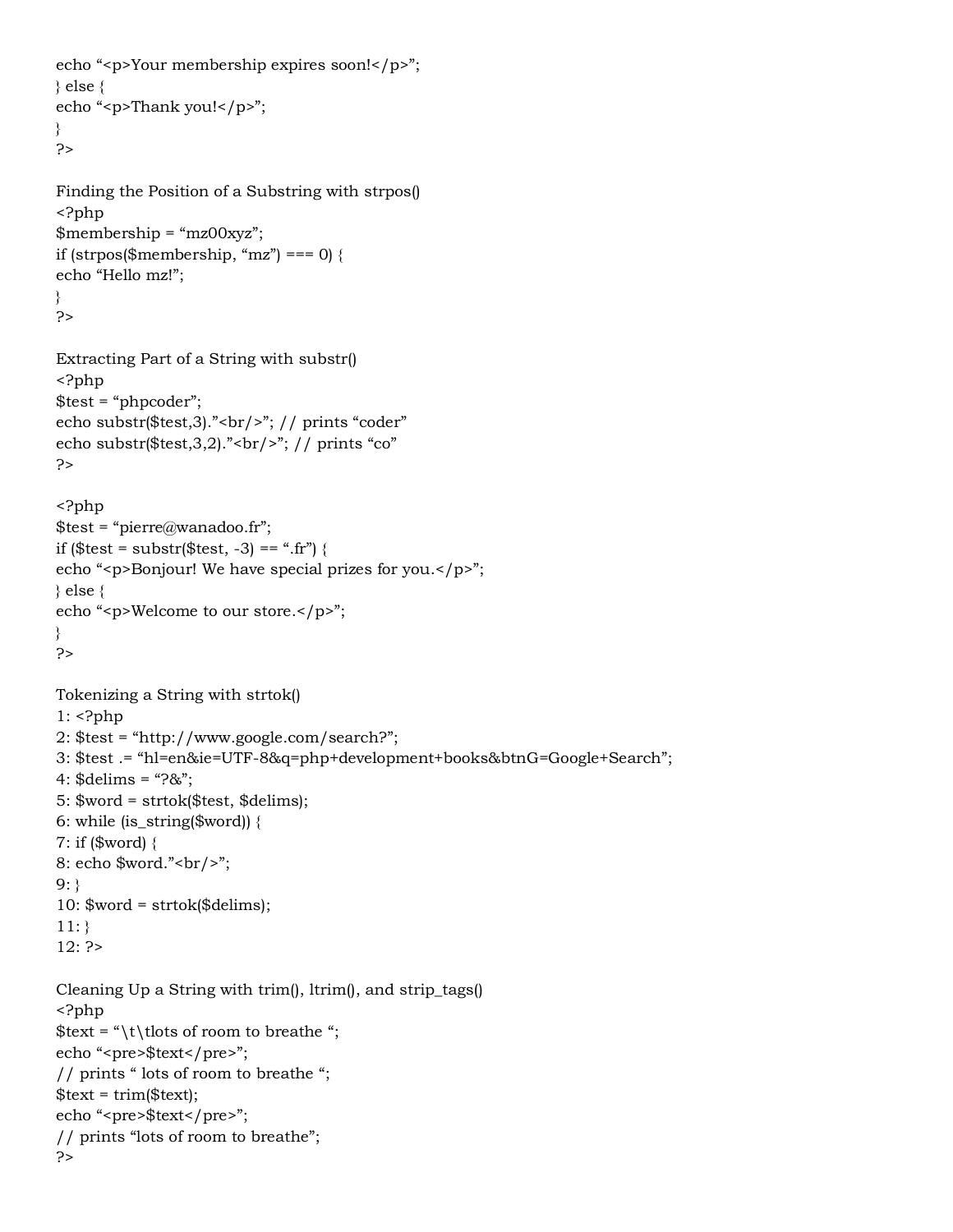```
<?php
$text = "\t\tlots of room to breathe ";
echo "<pre>$text</pre>";
// prints " lots of room to breathe ";
$text = rtrim($text);echo "<pre>$text</pre>";
// prints " lots of room to breathe";
?>
<?php
$text = "\\t\t) that the set of room to breath the set of room to breath the set of set of set of set of set of set of set of set of set of set of set of set of set of set of set of set of set of set of set of set of set of s
echo "<pre>$text</pre>";
// prints " lots of room to breathe ";
$text = 1trim($text);echo "<pre>$text</pre>";
// prints "lots of room to breathe ";
?>
<?php
$string = "<p>\gamma" <em>simply</em> will not have it,\gamma <br/> <br/>>br/>said Mr Dean.</p>
<p><strong>The end.</strong></p>";
echo strip_tags($string, "br/>>p>");
?>
Replacing a Portion of a String Using substr_replace()
<?php
$membership = "mz11xyz";$membership = substr_replace($membership, "12", 2, 2);
echo "New membership number: $membership";
// prints "New membership number: mz12xyz"
?>
Replacing Substrings Using str_replace
<?php
$string = "<h1>The 2010 Guide to All Things Good in the World </math>$string .= "<p>Site contents copyright 2010.</p>";
echo str_replace("2010","2012",$string);
?>
<?php
$source = array(
"The package which is at version 4.2 was released in 2005.",
"The year 2005 was an excellent time for PointyThing 4.2!");
$search = array("4.2", "2005");$replace = array("6.3", "2012");$source = str_replace($search, $replace, $source);
foreach($source as $str) {
echo "$str<br>";
}
?>
```
Converting Case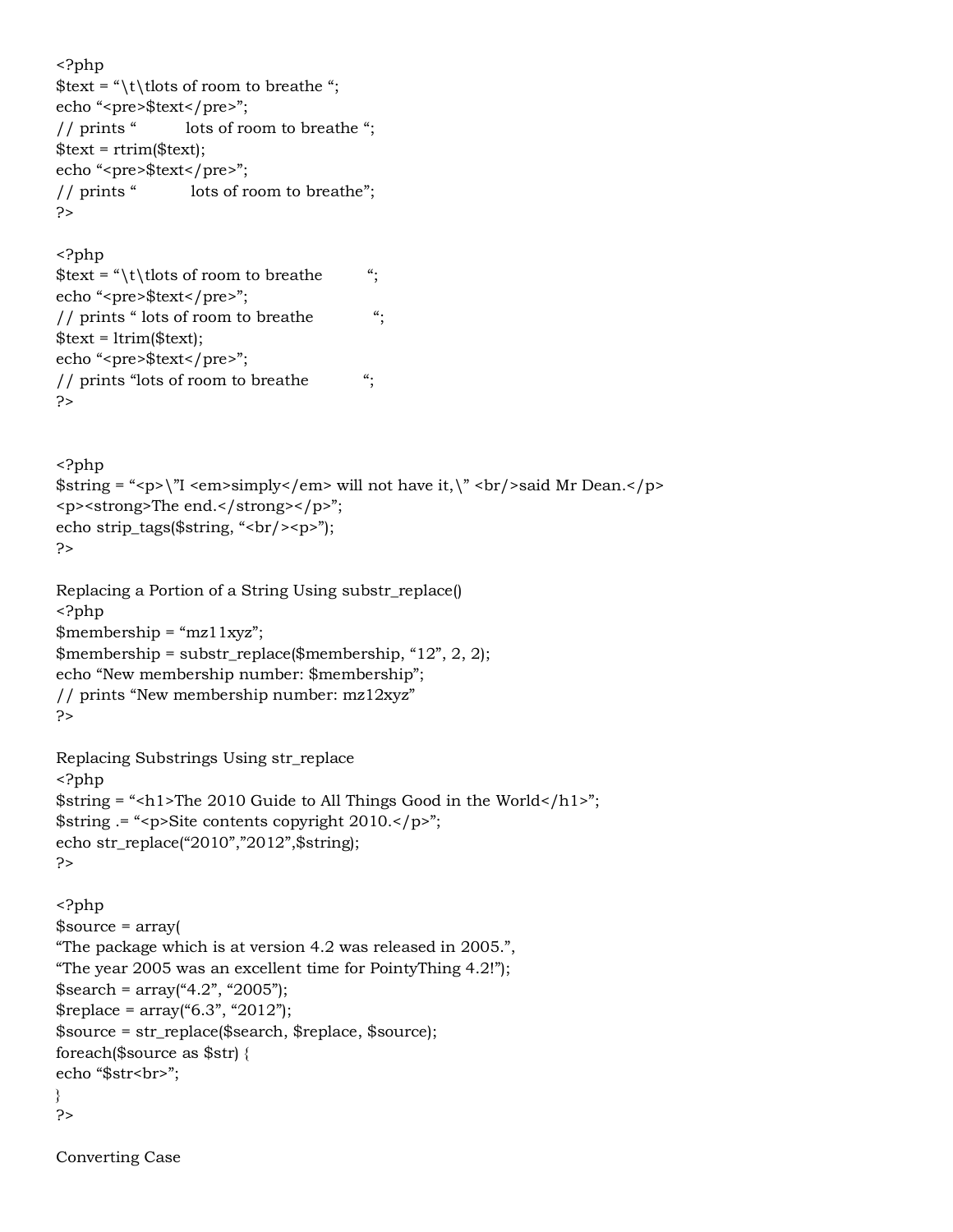```
<?php
$membership = "mz11xyz";$membership = strtoupper($membership);
echo "$membership"; // prints "MZ11XYZ"
?>
<?php
$membership = "MZ11XYZ";
$membership = strtolower($membership);
echo "$membership"; // prints "mz11xyz"
?>
<?php
$full_name = "violet elizabeth bott";
$full_name = ucwords($full_name);
echo $full_name; // prints "Violet Elizabeth Bott"
?>
<?php
$full_name = "VIolEt eLIZaBeTH bOTt";
$full_name = ucwords(strtolower($full_name));
echo $full_name; // prints "Violet Elizabeth Bott"
P<?php
$myString = "this is my string.";
$myString = ucfirst($myString);
echo $myString; // prints "This is my string."
?>
Wrapping Text with wordwrap() and nl2br()
<?php
$string = "one line \n";
$string = "another line \n",
$string = "a third for luck\n";
echo nl2br($string);
?>
<?php
$string = "Given a long line, wordwrap() is useful as a means of ";
$string .= "breaking it into a column and thereby making it easier to read";
echo wordwrap($string);
?>
<?php
$string = "As usual you will find me at http://www.witteringonaboutit.com/";
$string .= "chat/eating_green_cheese/forum.php. Hope to see you there!";
echo wordwrap(\frac{\sinh(24, \frac{\pi}{\pi})}{\sinh(1)};
?>
Breaking Strings into Arrays with explode()
<?php
```
 $$start$  date = "2012-02-19";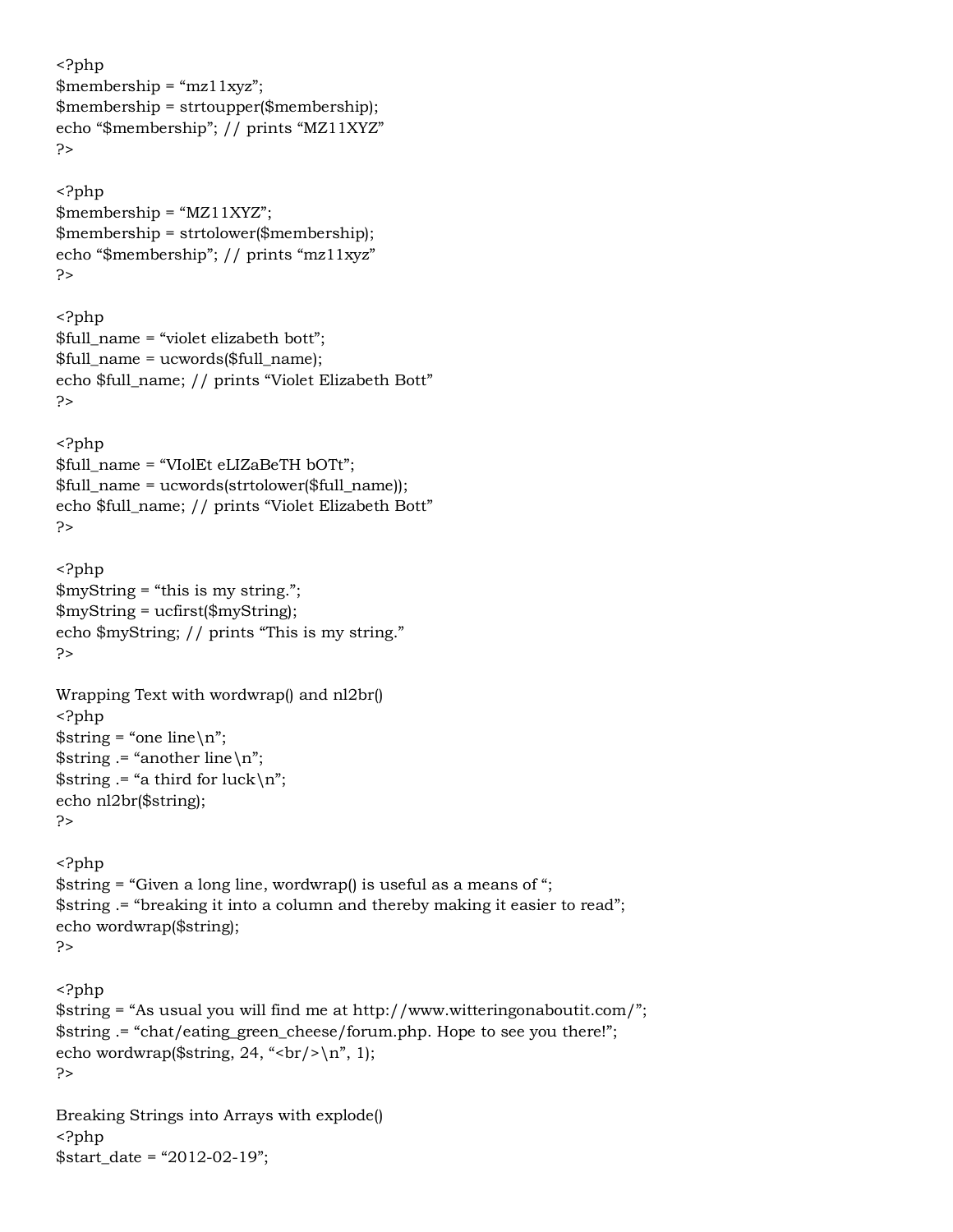```
$date_array = explode("-", $start_date);
// $date_array[0] == "2012"
1/ $date_array[1] == "02"
1/ $date_array[2] == "19"echo $date_array[0]."-".$date_array[1]."-".$date_array[2];
//prints 2012-02-19
?>
Acquiring Date Information with getdate()
1: <?php
2: $date_array = getdate(); // no argument passed so today's date will be used
3: foreach ($date_array as $key => $val) {
4: echo "\frac{1}{2}key = \frac{1}{2}val < br>";
5: }
6: ?>7: \text{hr/s}8: <?php
9: echo "<p>Today's date: ".$date_array['mon']."/".$date_array['mday']."/".
10: $date_array['year']."</p>";
11: ?>
Formatting a Date with date()
1: <?php
2: $time = time(); //stores the exact timestamp to use in this script
3: echo date("m/d/y G:i:s e", $time);
4: echo "<br/>>br/>";
5: echo "Today is ";
6: echo date("jS \of F Y, \a\\t g:ia \i\\n e", $time);
7: ?>Creating Timestamps with mktime()
1: <?php
2: // make a timestamp for Jan 17 2012 at 9:34 pm
3: $ts = mktime(21, 34, 0, 1, 17, 2012);
4: echo date("m/d/y G:i:s e", $ts);
5: echo "<br/> />";
6: echo "The date is ";
7: echo date("jS \of F Y, \a\\t g:ia \i\\n e", $ts );
8: ?>
Creating a Simple Input Form 
1: <!DOCTYPE html>
2: <html>
3: <head>
4: <title>A simple HTML form</title>
5: </head>
6: <b>body</b>7: <form method="post" action="send_simpleform.php">
8: <p><label for="user">Name:</label><br/>>hr/>
9: <input type="text" id="user" name="user"></p>
10: <p><label for="message">Message:</label><br/>
11: <textarea id="message" name="message" rows="5" cols="40"></textarea></p>
12: <button type="submit" name="submit" value="send">Send Message</button>
```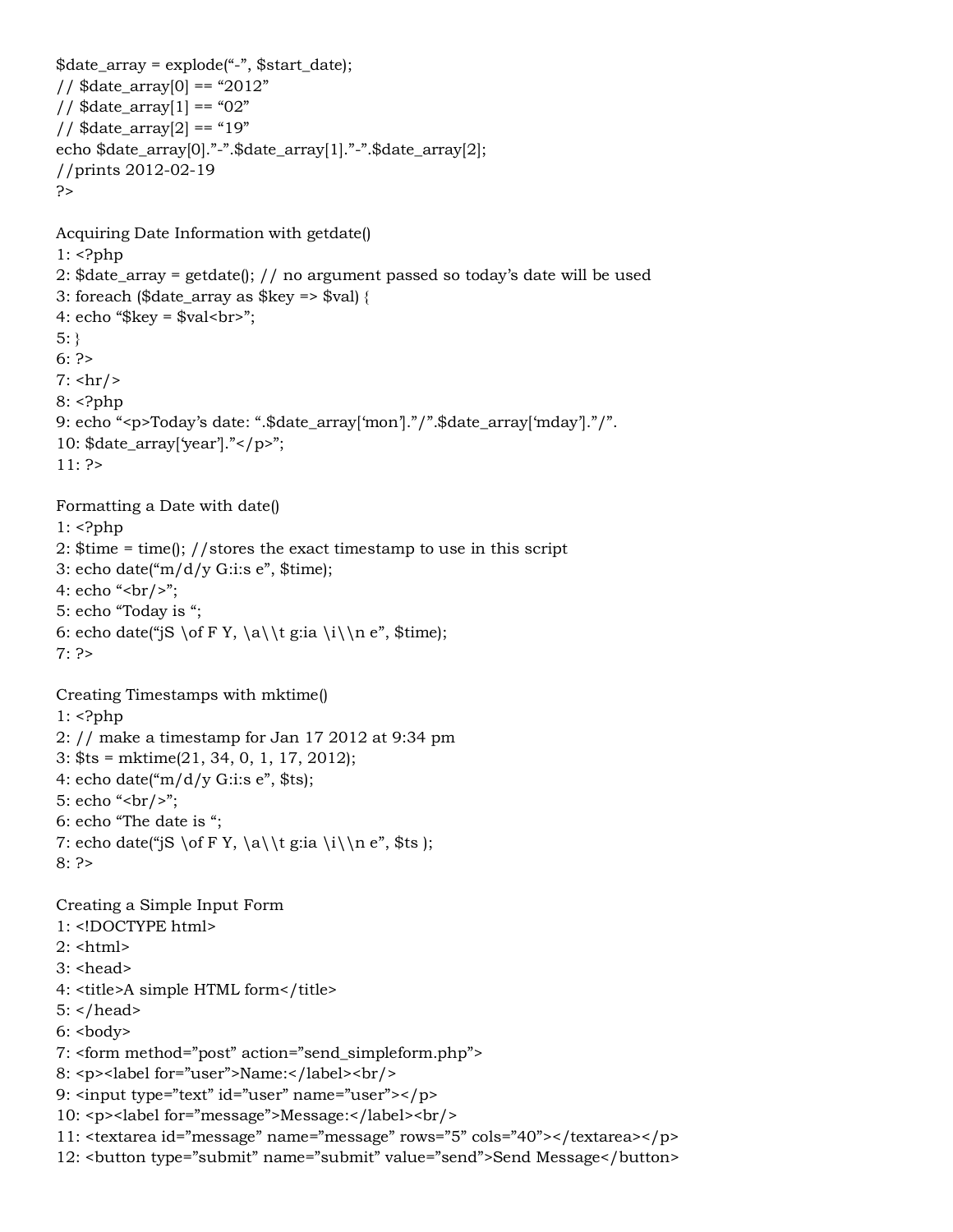13: </form> 14: </body>  $15:$  </html>

Reading Input from a Form 1: <!DOCTYPE html>  $2:$  <html>  $3:$  <head> 4: <title>A simple response</title>  $5:$  </head>  $6: **body**$ 7: <p>Welcome, <strong><?php echo \$\_POST['user']; ?></strong>!</p> 8: <p>Your message is: 9: <strong><?php echo \$\_POST['message']; ?></strong></p> 10: </body>

11: </html>

Accessing Form Input with User-Defined Arrays

- 1: <!DOCTYPE html>
- $2:$  <html>
- $3:$  <head>
- 4: <title>An HTML form with checkboxes</title>
- $5:$
- $6: <$ body>

```
7: <form action="send_formwithcb.php" method="POST">
```
- 8: <p><label>Name:</label><br/><br/>
- 9: <input type="text" name="user" /></p>
- 10: <fieldset>
- 11: <legend>Select Some Products:</legend><br/>
- 12: <input type="checkbox" id="tricorder"
- 13: name="products[]" value="Tricorder">
- 14: <label for="tricorder">Tricorder</label><br/>>br/>

```
15:
```
- 16: <input type="checkbox" id="ORAC\_AI"
- 17: name="products[]" value="ORAC AI">
- 18: <label for="ORAC\_AI">ORAC AI</label><br/>
- 19:
- 20: <input type="checkbox" id="HAL\_2000"
- 21: name="products[]" value="HAL 2000">
- 22: <label for="HAL\_2000">HAL 2000</label>
- 23: </fieldset>
- 24: <button type="submit" name="submit" value="submit">Submit Form</button>
- 25: </form>
- $26:$  </body>
- $27:$  </html>

Reading Input from the Form

- 1: <!DOCTYPE html>
- $2:$  <html>
- 3: <head>
- 4: <title>Reading checkboxes</title>
- $5:$  </head>
- $6: **body**$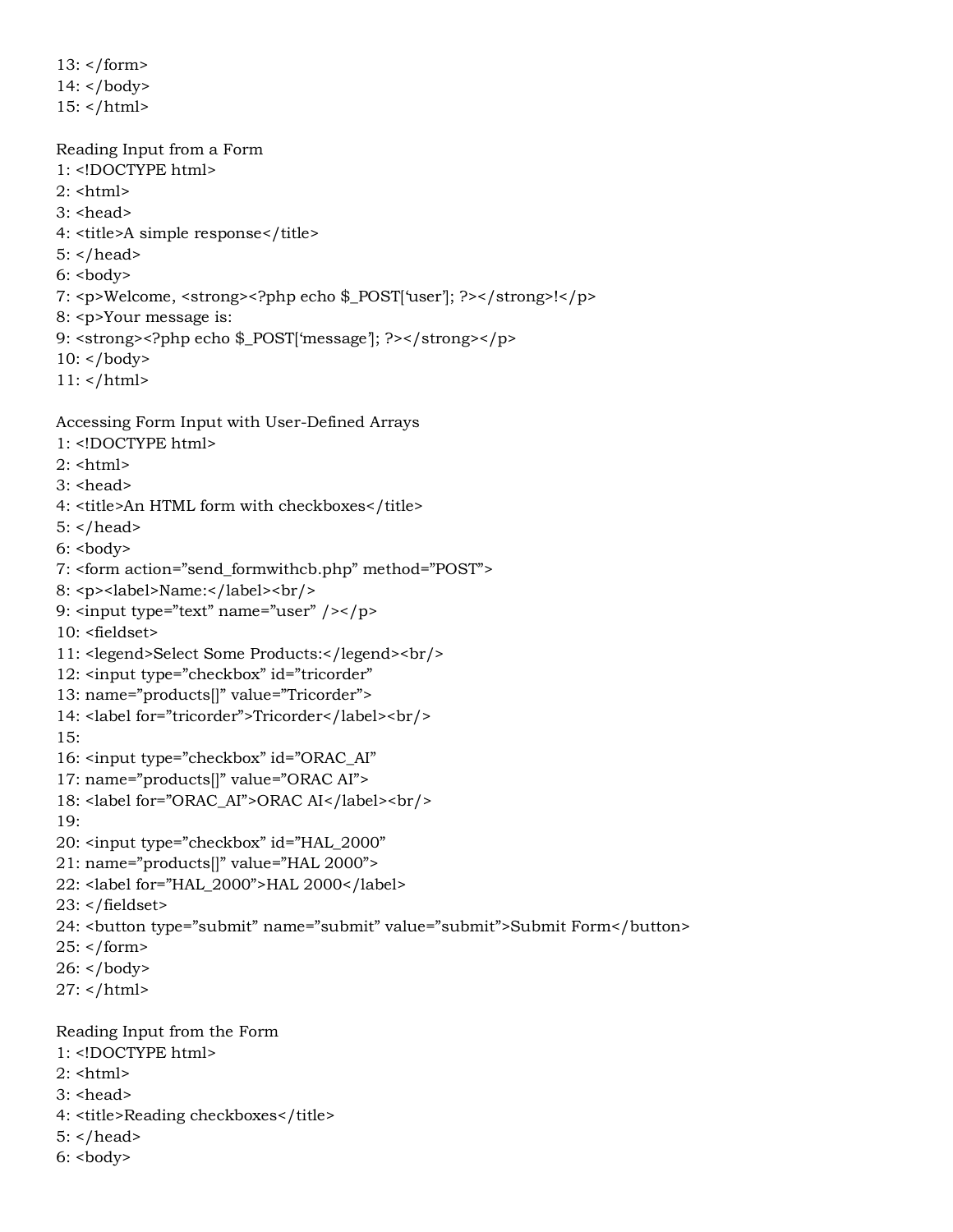```
7: <p>Welcome, <strong><?php echo $_POST['user']; ?></strong>!</p>
8: <p>Your product choices are:
9: <?php
10: if (!empty($_POST['products'])) {
11: echo "<ul>";
12: foreach ($_POST['products'] as $value) {
13: echo "<li>$value</li>";
14: }
15: echo "\langleul>";
16: } else {
17: echo "None";
18: }
19: ?>
20: </body>
21: </html>
Combining HTML and PHP Code on a Single Page
1: <!DOCTYPE html>
2: <html>
3: <head>
4: <title>An HTML form that calls itself</title>
5: </head>
6: <b>body</b>7: <form action="<?php echo $_SERVER['PHP_SELF']; ?>" method="POST">
8: <p><label for="guess">Type your guess here:</label> <br/> <br/>ht>
9: <input type="text" id="guess" name="guess" /></p>
10: <button type="submit" name="submit" value="submit">Submit</button>
11: </form>
12: </body>
13: </html>
1: <?php
2: $num_to_guess = 42;
3: if (!isset($_POST['guess'])) {
4: $message = "Welcome to the guessing machine!";
5: } elseif (!is_numeric($_POST['guess'])) { // is not numeric
6: $message = "I don't understand that response.";
7: } elseif ($_POST['guess'] == $num_to_guess) {\frac{\pi}{4} matches!
8: $message = "Well done!";
9: } elseif ($_POST['guess'] > $num_to_guess) {
10: $message = $_POST['guess']." is too big! Try a smaller number.";
11: } elseif ($_POST['guess'] < $num_to_guess) {
12: $message = $_POST['guess']." is too small! Try a larger number.";
13: } else { // some other condition
14: $message = "I am terribly confused.";
15:}
16: ?>
17: <!DOCTYPE html>
18: <html>
19: <head>
20: <title>A PHP number guessing script</title>
21: </head>
22: <body>
```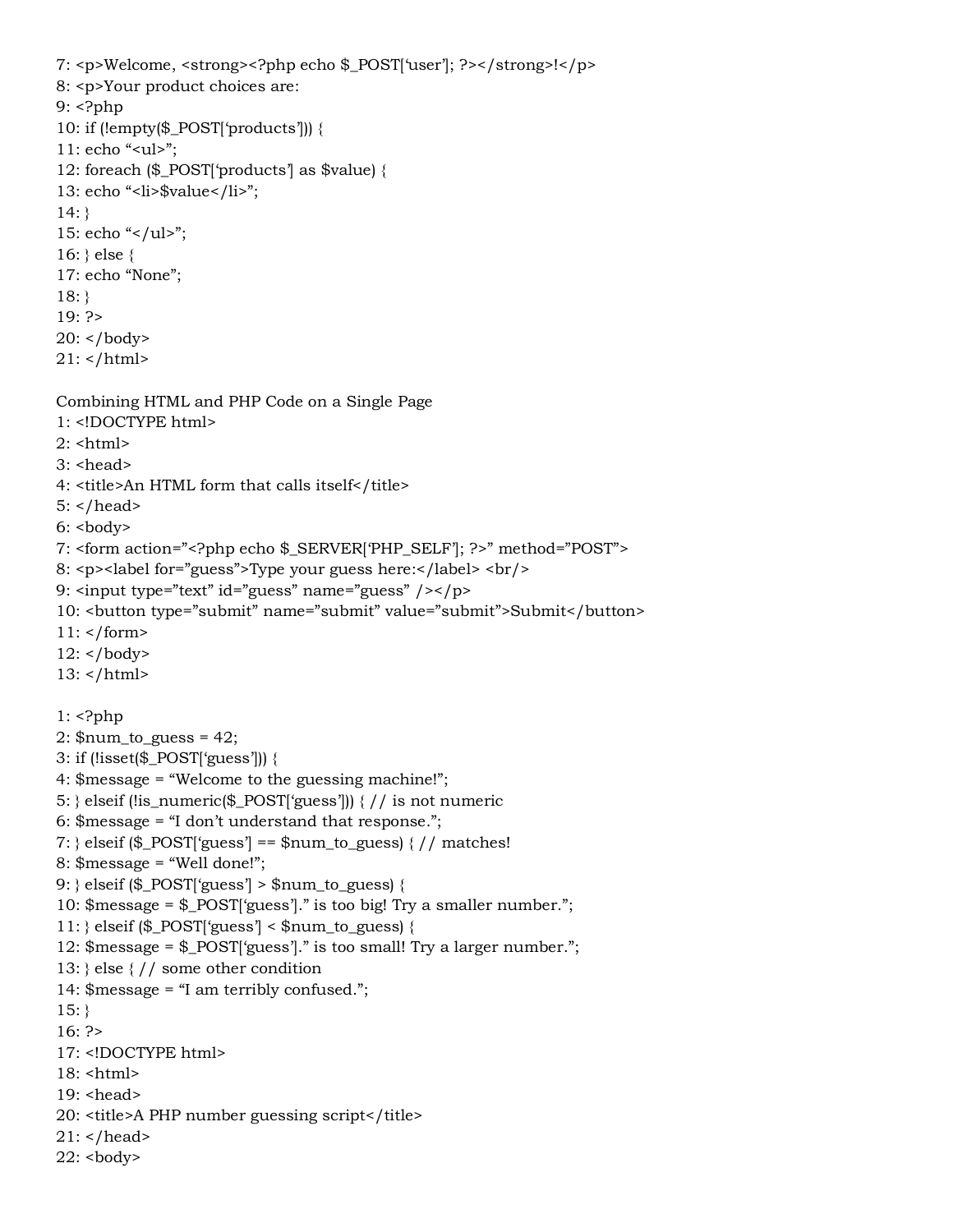```
23: <h1><?php echo $message; ?></h1>
24: <form action="<?php echo $_SERVER['PHP_SELF']; ?>" method="POST">
25: <p><label for="guess">Type your guess here:</label><br/>>br/>
26: <input type="text" is="guess" name="guess" /></p>
27: <button type="submit" name="submit" value="submit">Submit</button>
28: </form>
29: </body>
30: </html>
Saving State with a Hidden Field
1: <?php
2: \text{\$num_to_guess} = 42;3: $num_tries = (isset($_POST['num_tries'])) ? $num_tries + 1 : 1;
4: if (!isset($_POST['guess'])) {
5: $message = "Welcome to the guessing machine!";
6: } elseif (!is_numeric($_POST['guess'])) { // is not numeric
7: $message = "I don't understand that response.";
8: { elseif ($ POST['guess'] == $num_to_guess) { // matches!
9: $message = "Well done!";
10: } elseif ($_POST['guess'] > $num_to_guess) {
11: $message = $_POST['guess']." is too big! Try a smaller number.";
12: } elseif ($_POST\gammaguess'\gamma < $num_to_guess) {
13: $message = $_POST['guess']." is too small! Try a larger number.";
14: } else { // some other condition
15: $message = "I am terribly confused.";
16:}
17: ?>18: <!DOCTYPE html>
19: \text{thm}20: <head>
21: <title>A PHP number guessing script</title>
22: </head>
23: <br/>body>
24: <h1><?php echo $message; ?></h1>
25: <p><strong>Guess number:</strong> <?php echo $num_tries; ?></p>
26: <form action="<?php echo $_SERVER['PHP_SELF']; ?>" method="POST">
27: <p><label for="guess">Type your guess here:</label><br/>
28: <input type="text" id="guess" name="guess" /></p>
29: <input type="hidden" name="num_tries" value="<?php echo $num_tries; ?>"/>
30: <button type="submit" name="submit" value="submit">Submit</button>
31: </form>
32: </body>
33: </htmlUsing header() to Redirect User
1: \langle?php
2: \text{\$num_to_guess} = 42;3: \text{\$num\_tries} = \frac{\$exp(S_POST)[\text{num\_tries}]}{? \text{Sum\_tries} + 1 : 1;4: if (!isset($_POST['guess'])) {
```

```
5: $message = "Welcome to the guessing machine!";
```

```
6: } elseif (!is_numeric($_POST['guess'])) \frac{1}{1} is not numeric
```

```
7: $message = "I don't understand that response.";
```

```
8: { elseif ($_POST['guess'] == $num_to_guess) { // matches!
```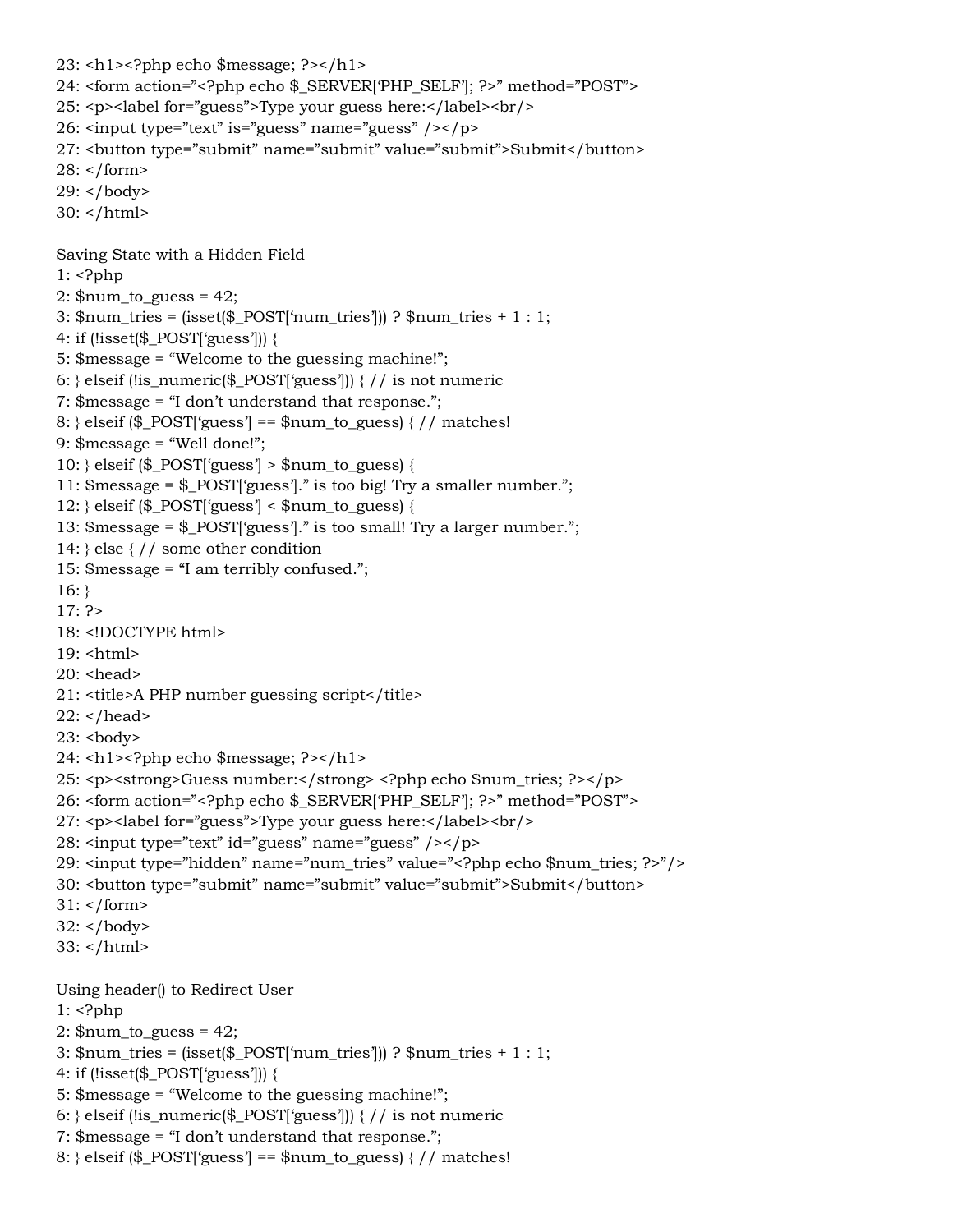```
9: header("Location: congrats.html");
10: exit;
11: } elseif ($_POST\gamma'guess'\gamma > $num_to_guess) {
12: $message = $_POST['guess']." is too big! Try a smaller number.";
13: } elseif ($_POST['guess'] < $num_to_guess) {
14: $message = $_POST['guess']." is too small! Try a larger number.";
15: } else { // some other condition
16: $message = "I am terribly confused.";
17:}
18: ?>
19:
20: <!DOCTYPE html>
21: <html>
22 \cdot <head>
23: <title>A PHP number guessing script</title>
24: </head>
25: <body>26: \text{th} > \text{2}?php echo $message; ? > \text{th} >
27: <p><strong>Guess number:</strong> <?php echo $num_tries; ?></p>
28: <form action="<?php echo $_SERVER['PHP_SELF']; ?>" method="POST">
29: <p><label for="guess">Type your guess here:</label><br/>
30: <input type="text" id="guess" name="guess" /></p>
31: <input type="hidden" name="num_tries" value="<?php echo $num_tries; ?>"/>
32: <button type="submit" name="submit" value="submit">Submit</button>
33: </form>
34: </body>
35: </html>
Creating a Simple Feedback Form
1: <!DOCTYPE html>
2: <html>
3: <head>
4: <title>E-Mail Form</title>
5: </head>
6: <body>7: <form action="sendmail.php" method="POST">
8: <p><label for="name">Name:</label><br/>>hr/>
9: \epsiloninput type="text" size="25" id="name" name="name"/>\epsilon/p>
10: <p><label for="email">E-Mail Address:</label><br/><br/>
11: <input type="text" size="25" id="email" name="email"/></p>
12: <p><label for="msg">Message:</label><br/>>br/>
13: <textarea id="msg" name="msg" cols="30" rows="5"></textarea></p>
14: <br />button type="submit" name="submit" value="send">Send Message</button>
15: </form>
16: </body>
17: </html>
Creating the Script to Send the Mail
1: \langle?php
2: //start building the mail string
3: $msg = "Name: ".$_POST['name']."\n";
```
4: \$msg .= "E-Mail: ".\$\_POST['email']."\n"; 5: \$msg .= "Message: ".\$\_POST['message']."\n";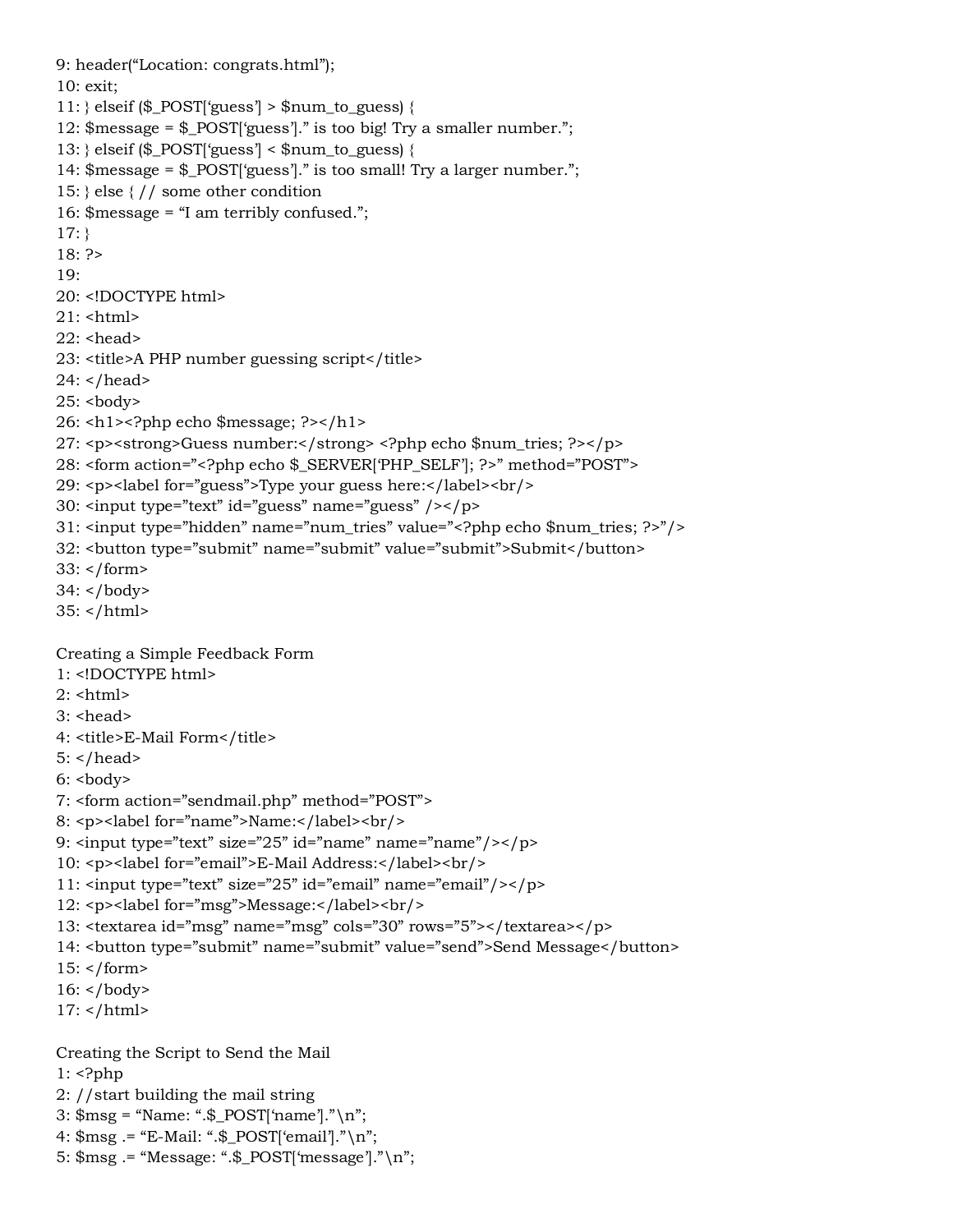6:

7: //set up the mail

8: \$recipient = "you@yourdomain.com";

9: \$subject = "Form Submission Results";

- 10:  $\frac{10}{2}$  mailheaders = "From: My Web Site <defaultaddress@yourdomain.com> \n";
- 11: \$mailheaders .= "Reply-To: ".\$\_POST['email'];

12:

- 13: //send the mail
- 14: mail(\$recipient, \$subject, \$msg, \$mailheaders);
- $15: ?>$
- 16: <!DOCTYPE html>
- $17:$  <html>
- 18: <head>
- 19: <title>Sending mail from the form in Listing 11.10</title>
- 20: </head>
- $21:$
- 22: <p>Thanks, <strong><?php echo \$\_POST['name']; ?></strong>,
- 23: for your message.</p>
- 24: <p>Your e-mail address:
- 25: <strong><?php echo \$\_POST['email']; ?></strong></p>
- 26: <p>Your message: <br/> <?php echo \$\_POST['message']; ?> </p>
- $27:$  </body>
- 28: </html>

Sending the Simple Feedback Form: HTML Version

 $1:$   $\langle$ ?php

- 2: //start building the mail string
- 3: \$msg = "<p><strong>Name:</strong> ".\$\_POST['name']."</p>";
- 4: \$msg .= "<p><strong>E-Mail:</strong> ".\$\_POST['email']."</p>";
- 5: \$msg .= "<p><strong>Message:</strong> ".\$\_POST['message']."</p>";
- 6:
- 7: //set up the mail
- 8: \$recipient = "you@yourdomain.com";
- 9: \$subject = "Form Submission Results";
- 10:  $\text{Smailheads} = \text{MIME-Version: } 1.0 \r \n\rightharpoonup;$
- 11: \$mailheaders .= "Content-type: text/html; charset=ISO-8859-1 $\rm\{r\}n$ ";
- 12: \$mailheaders = "From: My Web Site <defaultaddress@yourdomain.com> \n";
- 13: \$mailheaders .= "Reply-To: ".\$\_POST['email'];
- 14:
- 15: //send the mail
- 16: mail(\$recipient, \$subject, \$msg, \$mailheaders);

17: ?>

- 18: <!DOCTYPE html>
- 19: <html>
- 20: <head>
- 21: <title>Sending the Simple Feedback Form HTML Version</title>
- $22:$  </head>
- $23:$
- 24: <p>Thanks, <strong><?php echo \$\_POST['name']; ?></strong>,
- 25: for your message.</p>
- 26: <p>Your e-mail address:
- 27: <strong><?php echo \$\_POST['email']; ?></strong></p>
- 28: <p>Your message: <br/> <br/> <>>> </pp> echo \$\_POST['message']; ?> </p>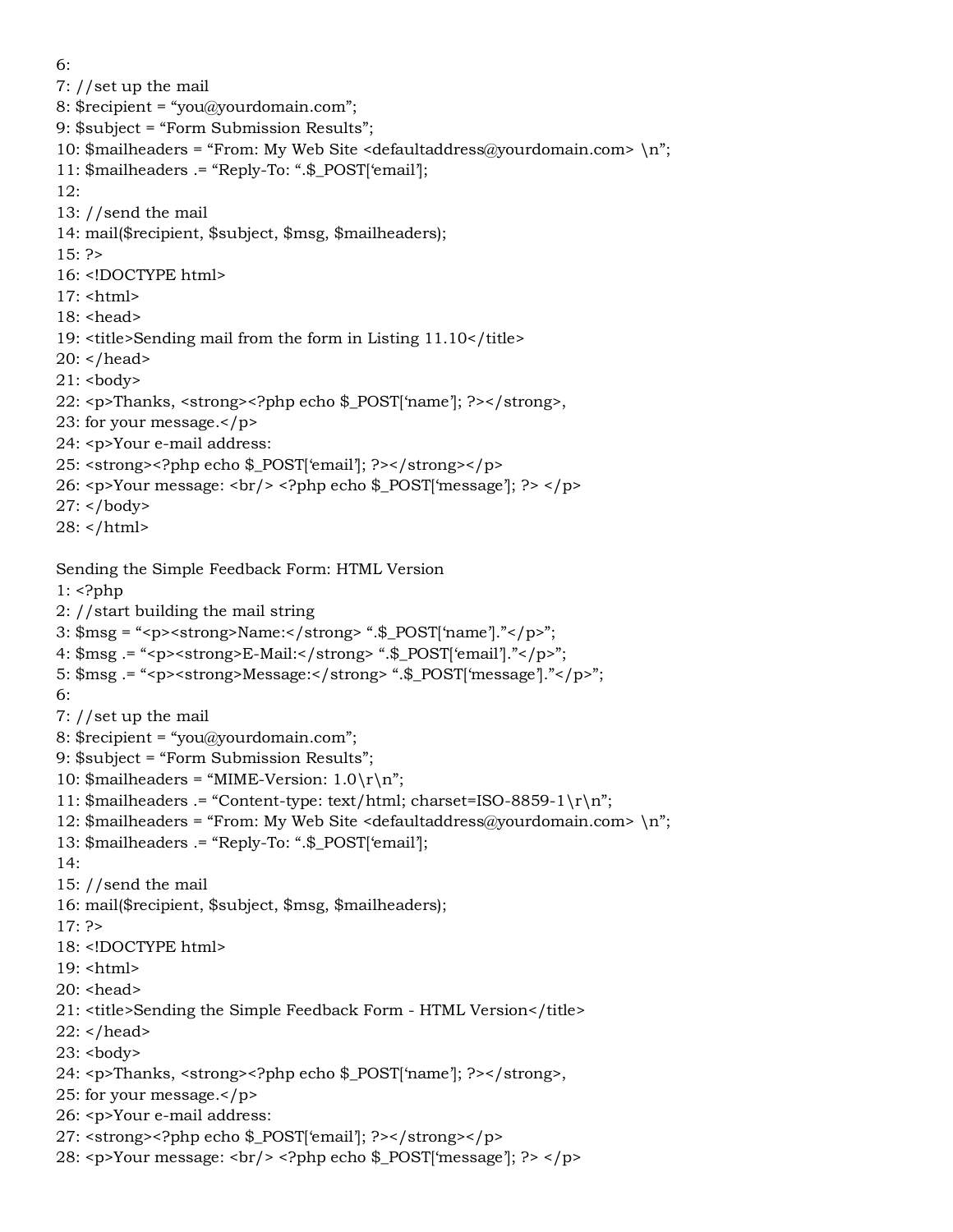```
29: </body>
30: </html>
Working with File Uploads
1: <!DOCTYPE html>
2 \cdot <html>
3: <head>
4: <title>A simple file upload form</title>
5: </head>
6: <b>body</b>7: <form action="do_upload.php" enctype="multipart/form-data" method="POST">
8: <input type="hidden" name="MAX_FILE_SIZE" value="1048576" />
9: <p><label for="fileupload">File to Upload:</label>
10: <input type="file" id="fileupload" name="fileupload" /></p>
11: <button type="submit" name="submit" value="send">Upload File</button>
12: </form13: </body>
14: </html>
A File Upload Script1: <?php
2: $file_dir = "/path/to/upload/directory";
3:
4: foreach($_FILES as $file_name => $file_array) {
5: echo "path: ".$file_array['tmp_name']."<br/>\rally'.
6: echo "name: ".$file_array['name']."<br/>br/>\n";
7: echo "type: ".$file_array['type']."<br/>\rand/';
8: echo "size: ".$file_array['size']."<br/>>br/>\n";
9:
10: if (is_uploaded_file($file_array['tmp_name'])) {
11: move_uploaded_file($file_array['tmp_name'],
12: "$file_dir/".$file_array['name'])
13: or die ("Couldn't move file");
14: echo "File was moved!";
15: } else {
16: echo "No file found.";
17: }
18: }
19: ?>
                                  Working with Cookies and User Sessions
```
Setting and Printing a Cookie Value

 $1:$   $\langle$ ?php

2: setcookie("vegetable", "artichoke", time()+3600, "/", ".yourdomain.com", 0); 3:

4: if (isset(\$\_COOKIE['vegetable'])) {

5: echo "<p>Hello again! You have chosen: ".\$\_COOKIE['vegetable'].".</p>";

 $6:$  } else {

7: echo "<p>Hello, you. This may be your first visit.</p>";

8: }

9: ?>

Starting or Resuming a Session 1: <?php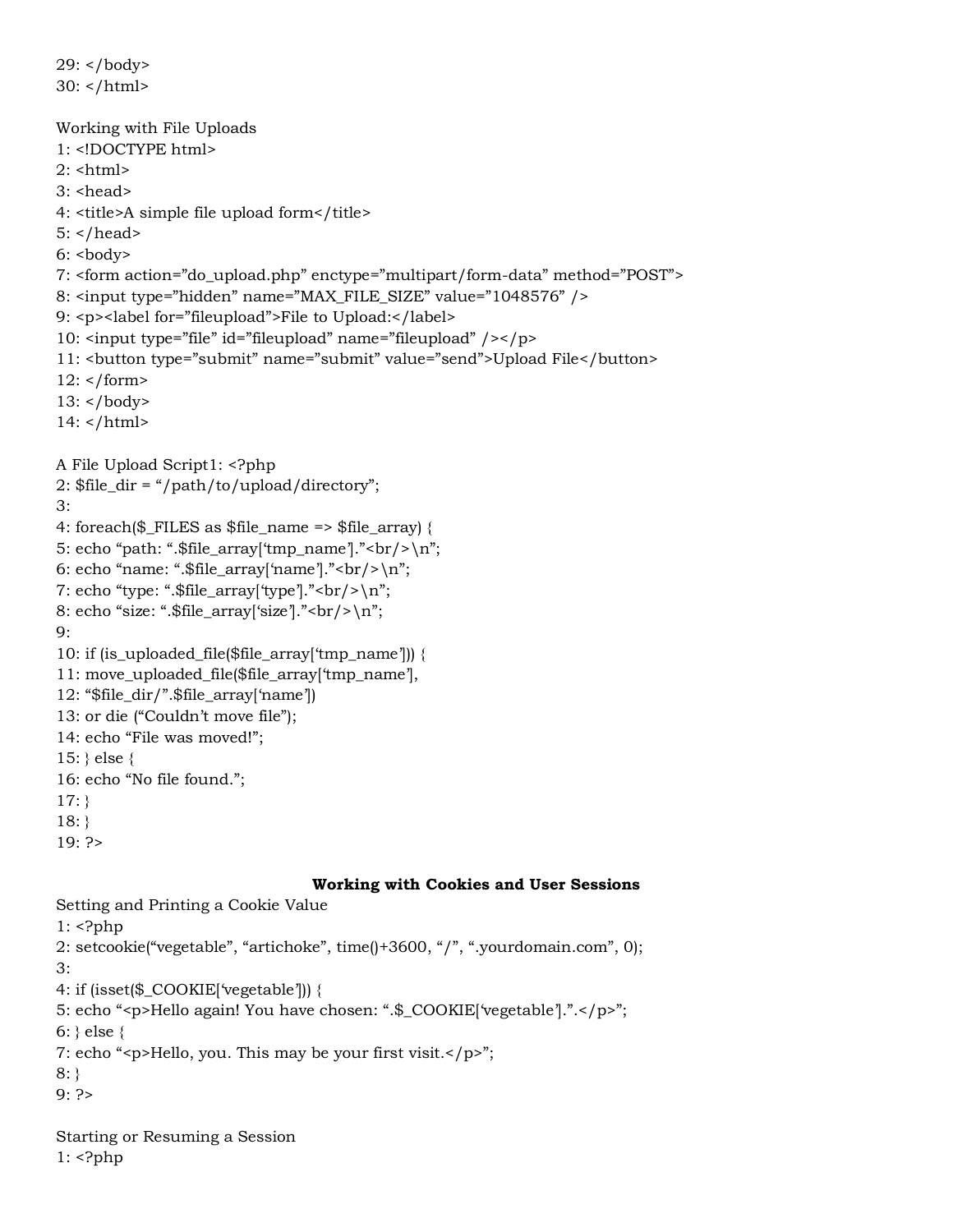2: session\_start(); 3: echo "<p>Your session ID is ".session\_id().".</p>";  $4.2$ 

Storing Variables in a Session 1: <?php 2: session\_start(); 3: \$\_SESSION['product1'] = "Sonic Screwdriver"; 4:  $\S$ \_SESSION['product2'] = "HAL 2000"; 5: echo "The products have been registered."; 6: ?>

Accessing Stored Session Variables

- $1:$  <?php
- 2: session\_start();
- $3: ?$
- 4: <p>Your chosen products are:</p>
- $5:$   $\langle$ ul $>$
- 6: <li><?php echo \$\_SESSION['product1']; ?></li>
- 7: <li><?php echo \$\_SESSION['product2']; ?></li>

```
8: </ul>
```
Adding an Array Variable to a Session Variable

```
1: \langle?php
```
- 2: session\_start();
- 3: ?>
- 4: <!DOCTYPE html>
- 5: <html>
- $6:$  <head>
- 7: <title>Storing an array with a session</title>
- 8: </head>

 $9:$ 

- 10: <h1>Product Choice Page</h1>
- 11: <?php
- 12: if (isset(\$\_POST['form\_products'])) {
- 13: if (!empty(\$\_SESSION['products'])) {
- 14: \$products = array\_unique(
- 15: array\_merge(unserialize(\$\_SESSION['products']),
- 16: \$\_POST['form\_products']));
- 17: \$\_SESSION['products'] = serialize(\$products);
- 18: } else {
- 19: \$\_SESSION['products'] = serialize(\$\_POST['form\_products']);

 $20:$ }

- 21: echo "<p>Your products have been registered!</p>";
- $22:$ }
- 23: ?>
- 24: <form method="post" action="<?php echo \$\_SERVER['PHP\_SELF']; ?>">
- 25: <p><label for="form\_products">Select some products:</label><br/>shownly
- 26: <select id="form\_products" name="form\_products[]" multiple="multiple"  $size="3"$
- 27: <option value="Sonic Screwdriver">Sonic Screwdriver</option>
- 28: <option value="Hal 2000">Hal 2000</option>
- 29: <option value="Tardis">Tardis</option>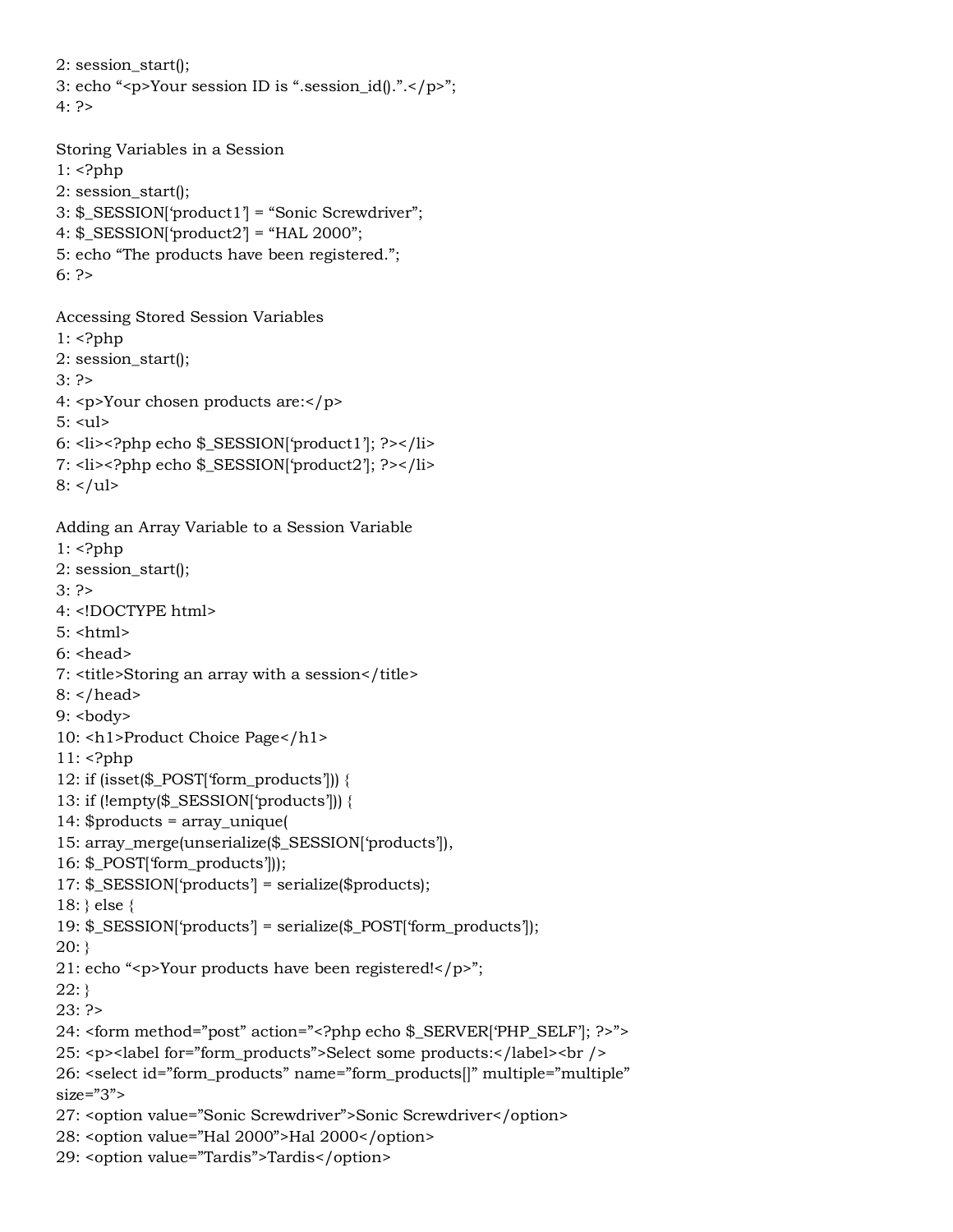```
30: <option value="ORAC">ORAC</option>
31: <option value="Transporter bracelet">Transporter bracelet</option>
32: </select></p>
33: <button type="submit" name="submit" value="choose">Submit Form</button>
34: </form>
35: <p><a href="session1.php">go to content page</a></p>
36: </body>
37: </html>
Accessing Session Variables
1: <?php
2: session_start();
3: ?>
4: <!DOCTYPE html>
5: <html>
6: <head>
7: <title>Accessing session variables</title>
8: </head>
9: <body>10: <h1>Content Page</h1>
11: <?php
12: if (isset($_SESSION['products'])) {
13: echo "<strong>Your cart:</strong><ol>";
14: foreach (unserialize($_SESSION['products]) as $p) {
15: echo "<li>".$p."</li>;
16:}
17: echo "</ol>";
18: }
19: ?>
20: <p><a href="arraysession.php">return to product choice page</a></p>
21: </body>
22: </html>
```
#### **Working with Files and Directories**

```
An Include File Containing PHP Code - myinclude.php
1: <?php
2: echo "I have been included!!<br/>>hr/>";
3: echo "But now I can add up... 4 + 4 = ".(4 + 4);
4: ?>
Using include()
1: \langle?php
2: include 'myinclude.php';
3: ?>
An Include File That Returns a Value
1: <?php2: $retval = (4 + 4);3: return $retval;
```

```
4: ?>
```
Using include to Execute PHP and Assign the Return Value 1: <?php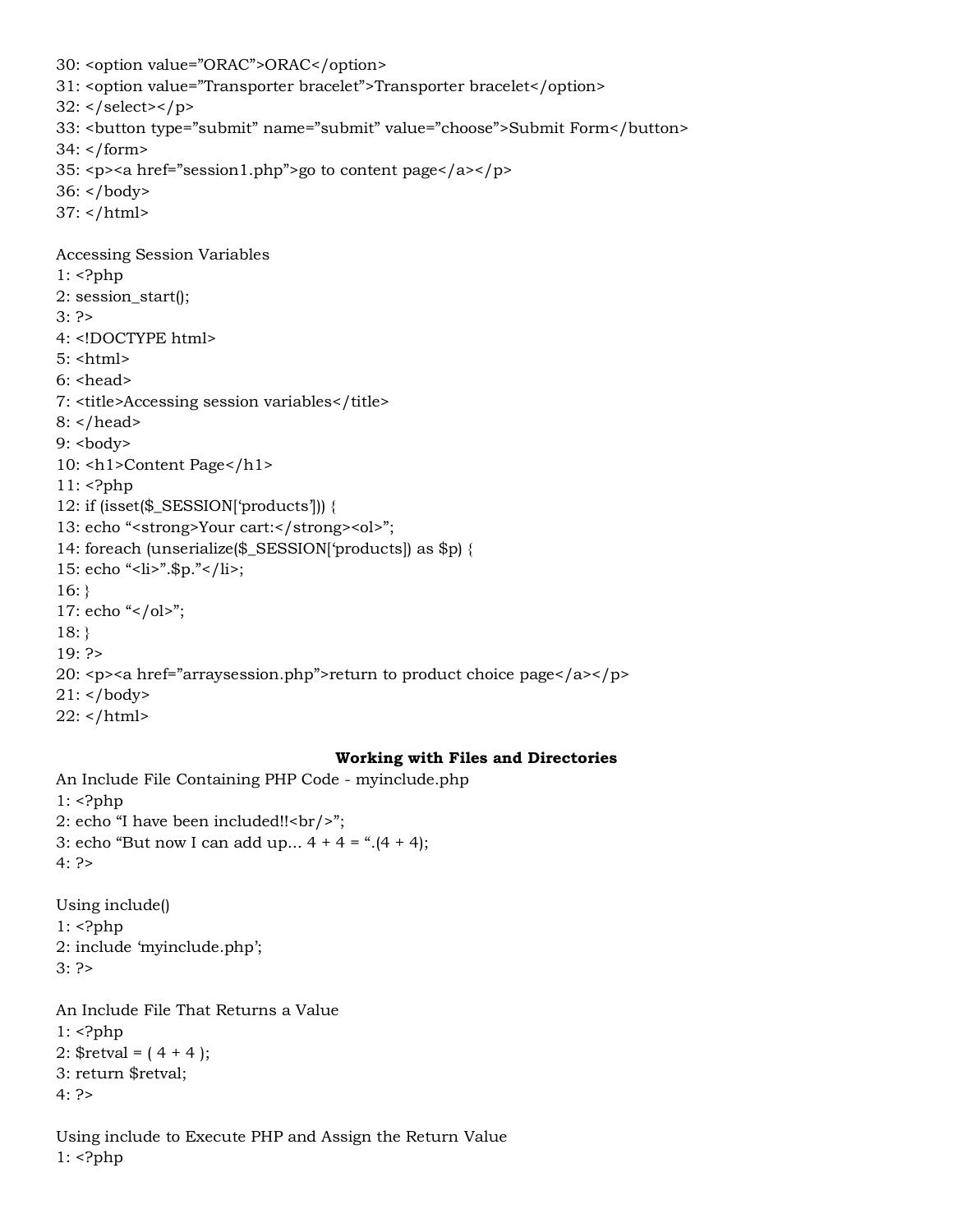```
2: $addResult = include 'returnvalue.php';
3: echo "The include file returned ".$addResult;
4.2
```

```
Using include Within a Loop
1: <?php
2: for (\$x = 1; \$x \le 3; \$x++) {
3: $incfile = "incfile".$x.".txt";
4: echo "Attempting to include ".$incfile."<br/>>br/>";
5: include $incfile;
6: echo "<hr/>*;
7: }
8: ?>
```
Save the contents in a file named **loopy\_include.php** and place it in the document root of the web server, along with three different files: incfile1.txt, incfile2.txt, and incfile3.txt.

A Function to Output the Results of Multiple File Tests

```
1: \langle?php
2: function outputFileTestInfo($f) {
3: if (!file_exists($f)) {
4: echo "<p>$f does not exist</p>";
5: return;
6:}
7: echo "<p>$f is ".(is_file($f) ? "" : "not ")."a file</p>";
8: echo "<p>$f is ".(is_dir($f) ? "" : "not ")."a directory</p>";
9: echo "<p>$f is ".(is_readable($f) ? "": "not ")."readable</p>";
10: echo "<p>$f is ".(is_writable($f) ? "": "not ")."writable</p>";
11: echo "<p>$f is ".(is_executable($f) ? "": "not ")."executable</p>";
12: echo "<p>$f is ".(filesize($f))." bytes</p>";
13: echo "<p>$f was accessed on ".date( "D d M Y g:i A",fileatime($f))."</p>";
14: echo "<p>$f was modified on ".date( "D d M Y g:i A",filemtime($f))."</p>";
15: echo "<p>$f was changed on ".date( "D d M Y g:i A",filectime($f) )."</p>";
16:}
17: $file = "test.txt";18: outputFileTestInfo($file);
19: ?>
Opening and Reading a File Line by Line
1: <?php
2: $filename = "test.txt";3: $fp = fopen($filename, "r") or die("Couldn't open $filename");
4: while (!feof($fp)) {
5: $line = fgets($fp, 1024);
6: echo \frac{\sin e \cdot \csc h}{\sin h};
7: }
8: ?>
Reading a File with fread()
1: \langle?php
2: $filename = "test.txt";
3: $fp = fopen($filename, "r") or die("Couldn't open $filename");
4: while (!f\text{eof}(\$fp)) {
5: \text{Schunk} = \text{fred}(\$fp, 8);
```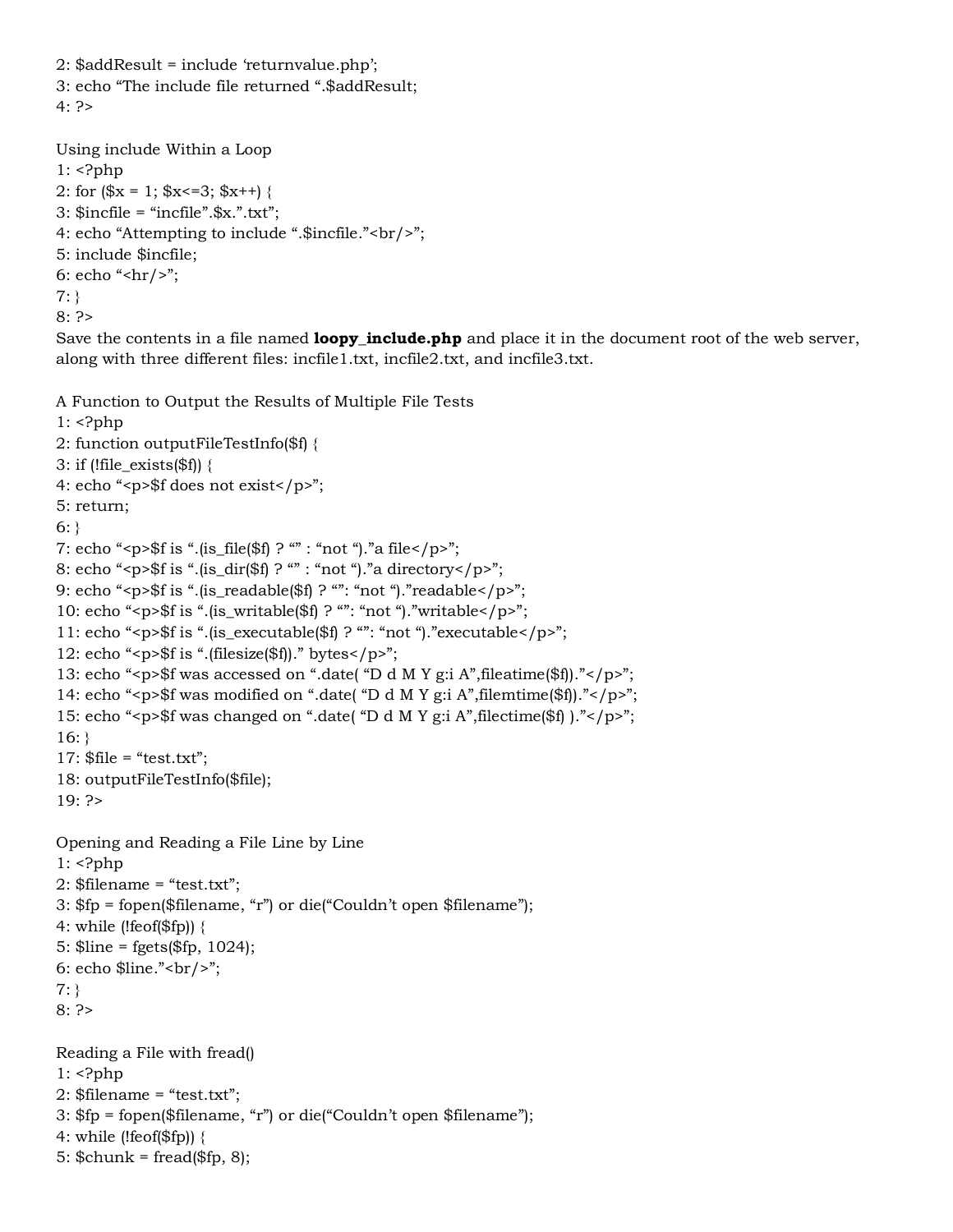```
6: echo \mathcal{S}chunk."<br/>>br/>";
7: }
8: ?>
```
4:

```
Moving Around a File with fseek()
1: <?php
2: $filename = "test.txt";
3: $fp = fopen($filename, "r") or die("Couldn't open $filename");
4: $fsize = filesize($filename);
5: \thetahalfway = (int)(\thetafsize / 2);
6: echo "Halfway point: ".$halfway." <br/> \text{Br}/\text{Br}";
7: fseek($fp, $halfway);
8: \text{Schunk} = \text{fred}(\text{Sfp}, \text{(Sfsize - Shalfway)});9: echo $chunk;
10: ?>Moving Around a File with fgetc()
1: <?php
2: $filename = "test.txt";
3: $fp = fopen($filename, "r") or die("Couldn't open $filename");
4: while (!feof($fp)) {
5: \text{Schar} = \text{fgetc}(\text{Sfp});6: echo \frac{\cosh x - \cosh y}{\sinh y};
7: }
8: ?>
Writing and Appending to a File
1: <?php
2: $filename = "test.txt";3: echo "<p>Writing to ".$filename." ... </p>";
4: $fp = fopen($filename, "w") or die("Couldn't open $filename");
5: fwrite($fp, "Hello world \n\rightharpoonup");
6: fclose($fp);
7: echo "<p>Appending to ".$filename." ...</p>";
8: $fp = fopen($filename, "a") or die("Couldn't open $filename");
9: fputs($fp, "And another thing\n");
10: fclose($fp);
11: ?>
Writing and Appending to a File
1: <?php2: $filename = "test.txt";
3: echo "<p>Writing to ".$filename." ... </p>";
4: file put contents ($filename, "Hello world\n");
5: echo "<p>Appending to ".$filename." ...</p>";
6: file_put_contents ($filename, "And another thing\n", FILE_APPEND);
7: ?>Listing the Contents of a Directory with readdir()
1: <?php
2: $dirname = ".";
3 : $dh = opendir($dirname) or die("Couldn't open directory");
```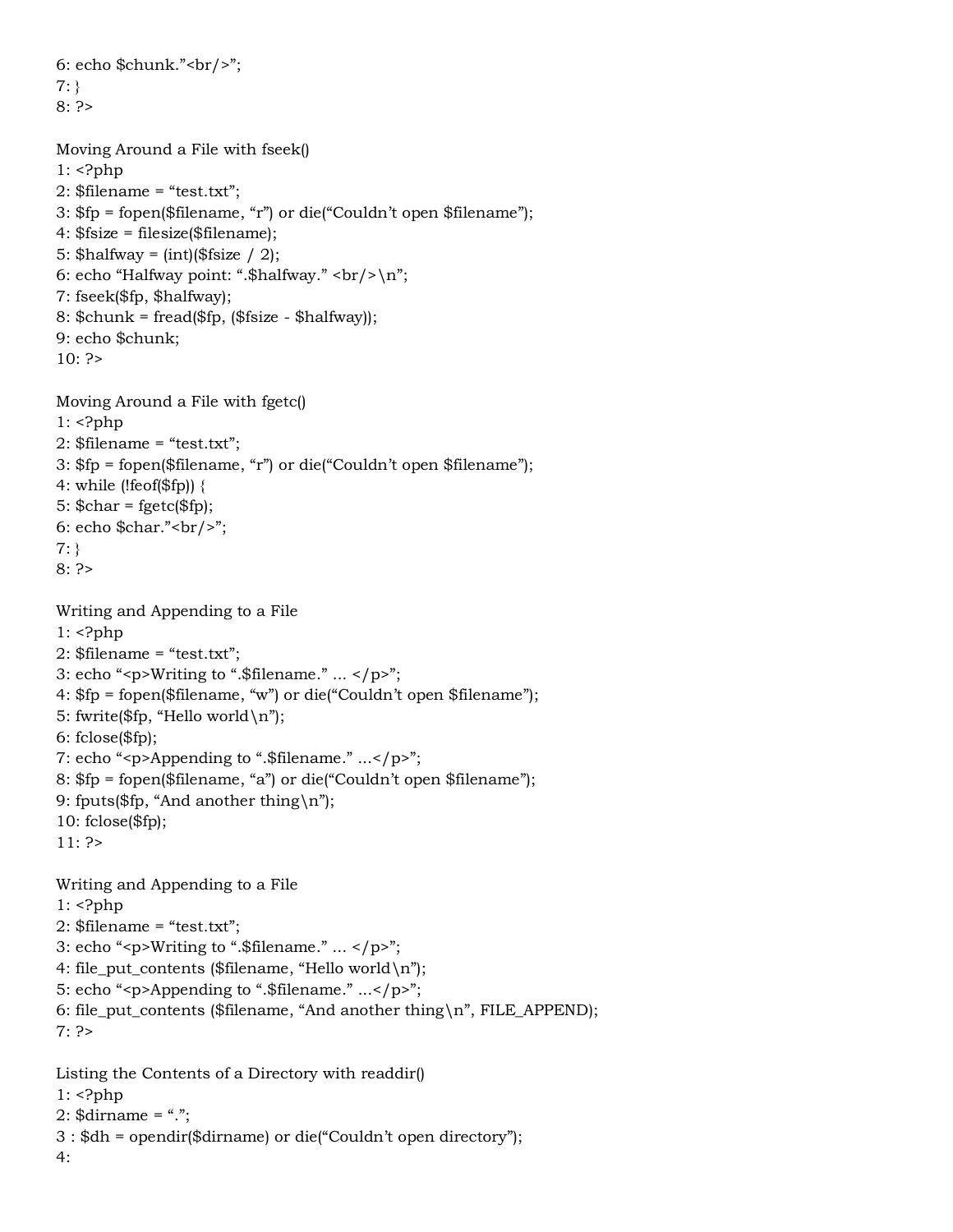5: while  $\left(\frac{1}{5}$  ( $\frac{1}{5}$ ) === false  $\right)$  { 6: if  $(is_dir("§dirname/\$file"))$  { 7: echo "(D) "; 8: } 9: echo \$file."<br/>>br/>";  $10:$ } 11: closedir(\$dh); 12: ?> Using popen() to Read a File  $1:$  <?php 2:  $$file\_handle = popen("path/to/fakefile 2>&1", "r");$  $3:$  \$read = fread(\$file\_handle, 2096);

4: echo \$read;

5: pclose(\$file\_handle);

 $6: ?$ 

#### **Working with Images**

Creating a New Image  $1:$   $\langle$ ?php 2: //create the canvas 3: \$myImage = ImageCreate(300,300); 4: 5: //set up some colors for use on the canvas 6: \$black = ImageColorAllocate(\$myImage, 0, 0, 0); 7: \$white = ImageColorAllocate(\$myImage, 255, 255, 255); 8: \$red = ImageColorAllocate(\$myImage, 255, 0, 0); 9: \$green = ImageColorAllocate(\$myImage, 0, 255, 0); 10: \$blue = ImageColorAllocate(\$myImage, 0, 0, 255); 11: 12: //draw some rectangles 13: ImageRectangle(\$myImage, 15, 15, 95, 155, \$red); 14: ImageRectangle(\$myImage, 95, 155, 175, 295, \$white); 15: ImageRectangle(\$myImage, 175, 15, 255, 155, \$red); 16: 17: //output the image to the browser 18: header ("Content-type: image/png"); 19: ImagePng(\$myImage); 20: 21: //clean up after yourself 22: ImageDestroy(\$myImage); 23: ?> Creating a New Image with Color Fills 1: <?php 2: //create the canvas 3: \$myImage = ImageCreate(300,300); 4: 5: //set up some colors for use on the canvas 6: \$black = ImageColorAllocate(\$myImage, 0, 0, 0); 7: \$white = ImageColorAllocate(\$myImage, 255, 255, 255); 8: \$red = ImageColorAllocate(\$myImage, 255, 0, 0); 9: \$green = ImageColorAllocate(\$myImage, 0, 255, 0);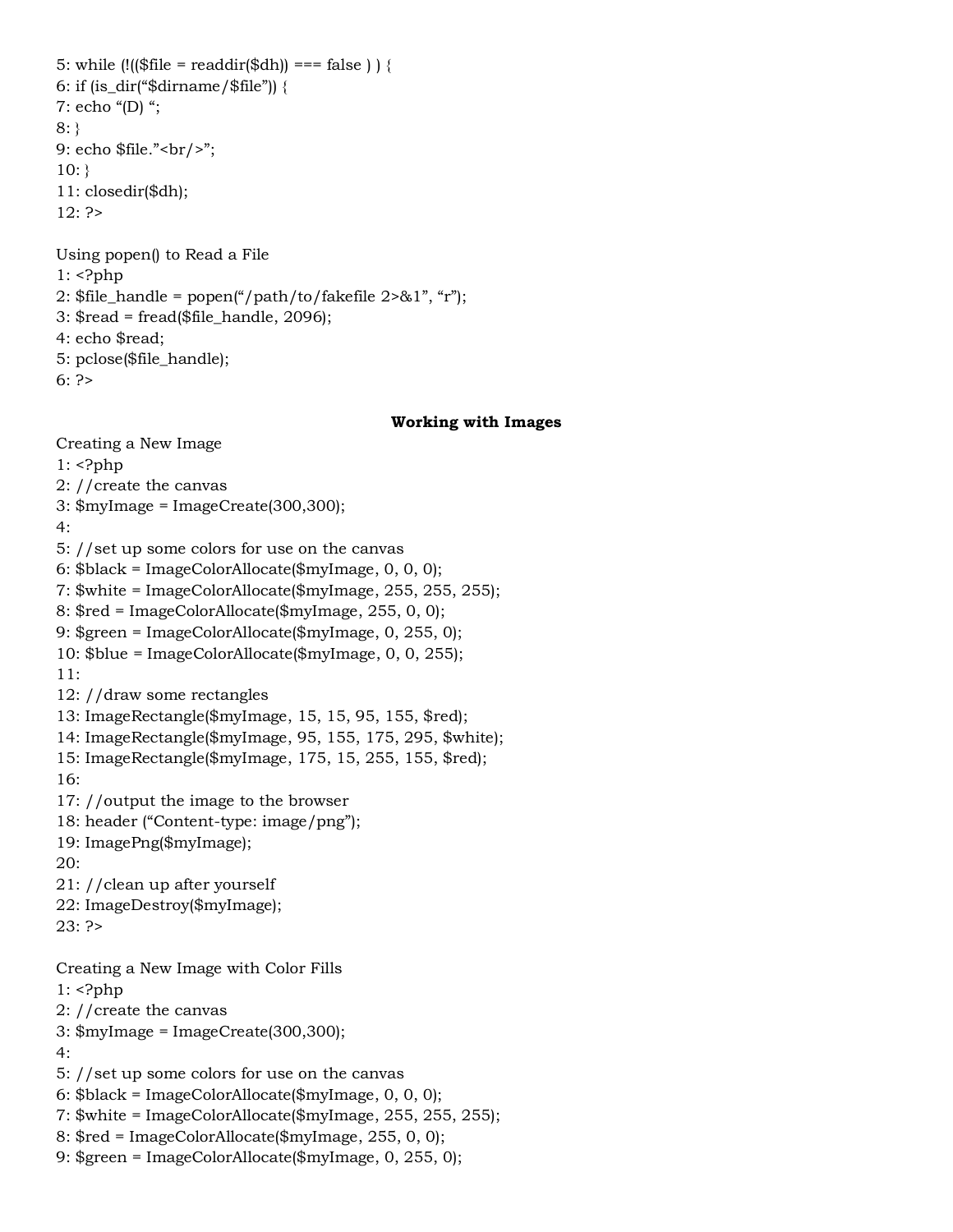```
10: $blue = ImageColorAllocate($myImage, 0, 0, 255);
11:
12: //draw some rectangles
13: ImageFilledRectangle($myImage, 15, 15, 95, 155, $red);
14: ImageFilledRectangle($myImage, 95, 155, 175, 295, $white);
15: ImageFilledRectangle($myImage, 175, 15, 255, 155, $red);
16:
17: //output the image to the browser
18: header ("Content-type: image/png");
19: ImagePng($myImage);
20:
21: //clean up after yourself
22: ImageDestroy($myImage);
23: ?>A Basic Pie Chart
1: <?php
2: //create the canvas
3: $myImage = ImageCreate(300,300);
4:
5: //set up some colors for use on the canvas
6: $white = ImageColorAllocate($myImage, 255, 255, 255);
7: $red = ImageColorAllocate($myImage, 255, 0, 0);
8: $green = ImageColorAllocate($myImage, 0, 255, 0);
9: $blue = ImageColorAllocate($myImage, 0, 0, 255);
10:
11: //draw a pie
12: ImageFilledArc($myImage, 100, 100, 200, 150, 0, 90, $red, IMG_ARC_PIE);
13: ImageFilledArc($myImage, 100, 100, 200, 150, 90, 180 , $green,
IMG_ARC_PIE);
14: ImageFilledArc($myImage, 100, 100, 200, 150, 180, 360 , $blue,
IMG_ARC_PIE);
15:
16: //output the image to the browser
17: header ("Content-type: image/png");
18: ImagePng($myImage);
19:
20: //clean up after yourself
21: ImageDestroy($myImage);
22: ?>A 3D Pie Chart
1: <?php
2: //create the canvas
3: $myImage = ImageCreate(300,300);
4:
5: //set up some colors for use on the canvas
6: $white = ImageColorAllocate($myImage, 255, 255, 255);
7: $red = ImageColorAllocate($myImage, 255, 0, 0);
8: $green = ImageColorAllocate($myImage, 0, 255, 0);
9: $blue = ImageColorAllocate($myImage, 0, 0, 255);
10: It red = ImageColorAlice(\n$myImage, 255, 150, 150);11: It green = ImageColorAlice(8myImage, 150, 255, 150);
```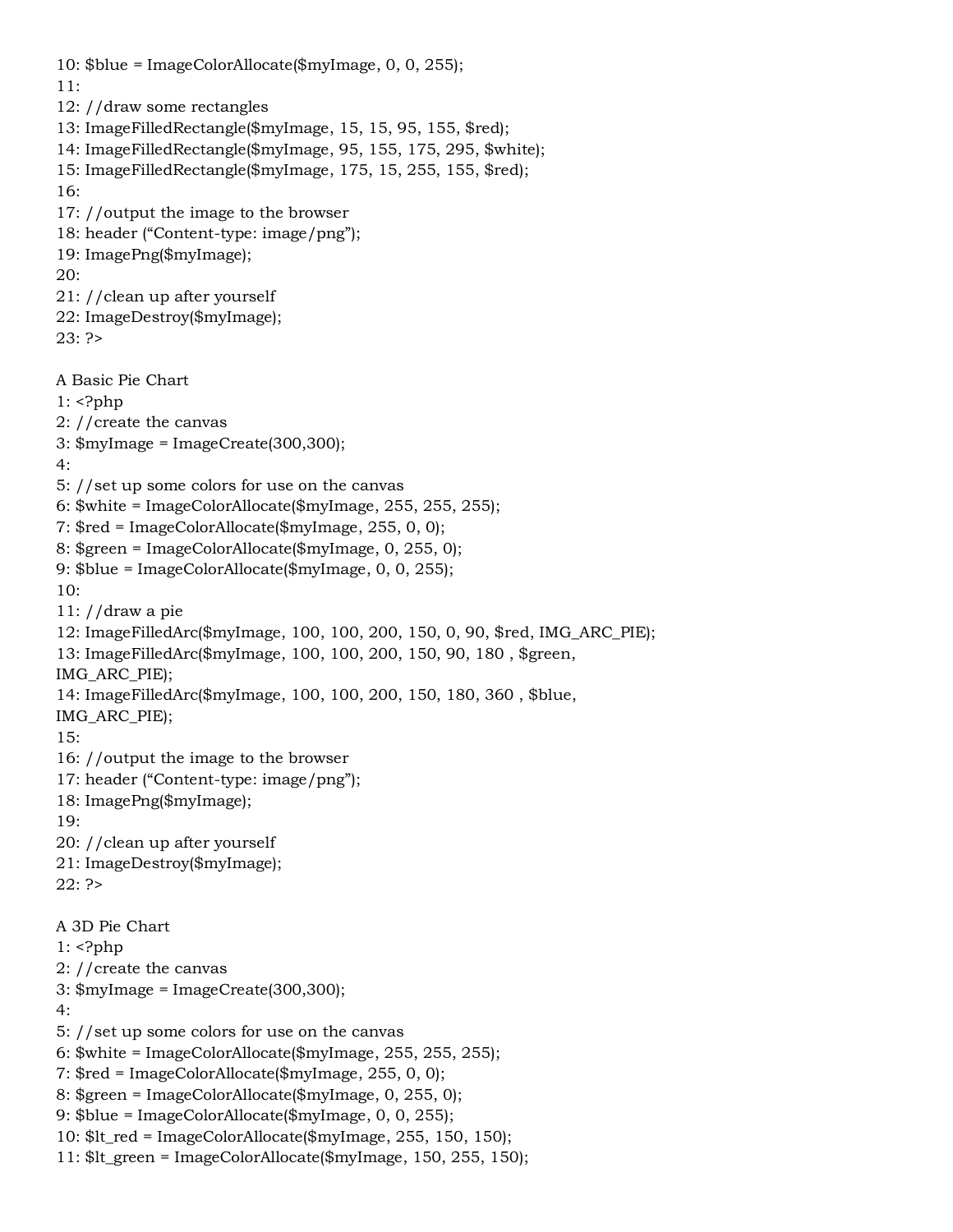12: \$lt\_blue = ImageColorAllocate(\$myImage, 150, 150, 255); 13: 14: //draw the shaded area 15: for  $(\$i = 110;\$i > 100;\$i--)$  { 16: ImageFilledArc (\$myImage,100,\$i,200,150,0,90,\$lt\_red,IMG\_ARC\_PIE); 17: ImageFilledArc (\$myImage,100,\$i,200,150,90,180,\$lt\_green,IMG\_ARC\_PIE); 18: ImageFilledArc (\$myImage,100,\$i,200,150,180,360,\$lt\_blue,IMG\_ARC\_PIE); 19: } 20: 21: //draw a pie 22: ImageFilledArc(\$myImage, 100, 100, 200, 150, 0, 90, \$red, IMG\_ARC\_PIE); 23: ImageFilledArc(\$myImage, 100, 100, 200, 150, 90, 180 , \$green, IMG\_ARC\_PIE); 24: ImageFilledArc(\$myImage, 100, 100, 200, 150, 180, 360 , \$blue, IMG\_ARC\_PIE);  $25$ 26: //output the image to the browser 27: header ("Content-type: image/png"); 28: ImagePng(\$myImage); 29: 30: //clean up after yourself 31: ImageDestroy(\$myImage); 32: ?> Creating a New Image from an Existing Image  $1:$   $\langle$ ?php 2: //use existing image as a canvas 3: \$myImage = ImageCreateFromPng("baseimage.png"); 4: 5: //allocate the color white 6: \$white = ImageColorAllocate(\$myImage, 255, 255, 255); 7: 8: //draw on the new canvas 9: ImageFilledEllipse(\$myImage, 100, 70, 20, 20, \$white); 10: ImageFilledEllipse(\$myImage, 175, 70, 20, 20, \$white); 11: ImageFilledEllipse(\$myImage, 250, 70, 20, 20, \$white); 12: 13: //output the image to the browser 14: header ("Content-type: image/png"); 15: ImagePng(\$myImage); 16: 17: //clean up after yourself 18: ImageDestroy(\$myImage); 19: ?> Stacking Images and Making Them Transparent  $1:$   $\langle$ ?php 2: //select an image to start with 3: \$baseimage = ImageCreateFromPng("img1.png"); 4: 5: //loop through images #2 through the end 6: for $(\$i=2; \$i \leq 5; \$i++)$  { 7: //allocate the transparent color, and stack 8: \$myImage = ImageCreateFromPng("img".\$i.".png"); 9: \$gray = ImageColorAllocate(\$myImage, 185, 185, 185);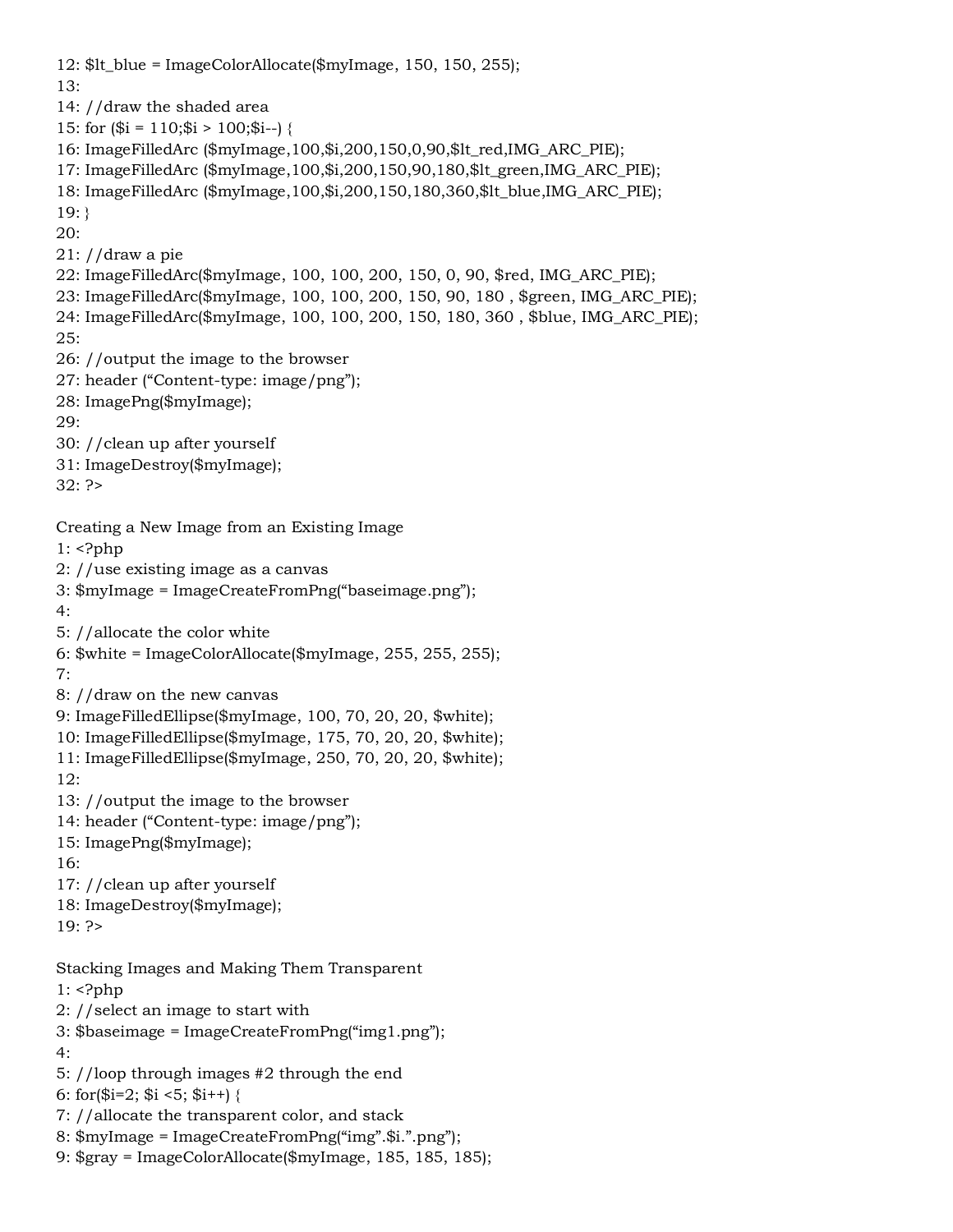10: ImageColorTransparent(\$myImage, \$gray); 11: ImageCopyMerge(\$baseimage,\$myImage,0,0,0,0,150,150,100);  $12:$ } 13: 14: //output the image to the browser 15: header ("Content-type: image/png"); 16: ImagePng(\$baseimage); 17: 18: //clean up after yourself 19: ImageDestroy(\$baseimage);  $20: ?>$ Creating an Image from User Input  $1:$  <?php 2: if (!\$\_POST) { 3: //show form  $4: ?>$ 5: <!DOCTYPE html>  $6:$  <html>  $7:$  <head> 8: <title>Image Creation Form</title> 9: 10: <style type="text/css"> 11: fieldset{border: 0; padding: 0px 0px 12px 0px;} 12: fieldset label {margin-left: 24px;} 13: legend, label {font-weight:bold;} 14: </style> 15: 16: </head> 17: <br/>body> 18: <h1>Create an Image</h1> 19: <form method="POST" action="<?php echo \$\_SERVER['PHP\_SELF']; ?>"> 20: 21: <fieldset> 22: <legend>Image Size:</legend><br/> 23: <label for="w">W:</label> 24:  $\langle$ input type="text" id="w" name="w" size="5" maxlength="5" /> 25: <label for="h">H:</label> 26: <input type="text" id="h" name="h" size="5" maxlength="5" /> 27: </fieldset> 28: 29: <fieldset> 30: <legend>Background Color:</legend><br/>  $31:$  <label for="b\_r">R:</label> 32:  $\langle$ input type="text" id="b\_r" name="b\_r" size="3" maxlength="3" /> 33: <label for="b\_g">G:</label> 34: <input type="text" id="b\_g" name="b\_g" size="3" maxlength="3" /> 35: <label for="b\_b">B:</label> 36: <input type="text" id="b\_b" name="b\_b" size="3" maxlength="3" /> 37: </fieldset> 38: 39: <fieldset> 40: <legend>Text Color:</legend><br/>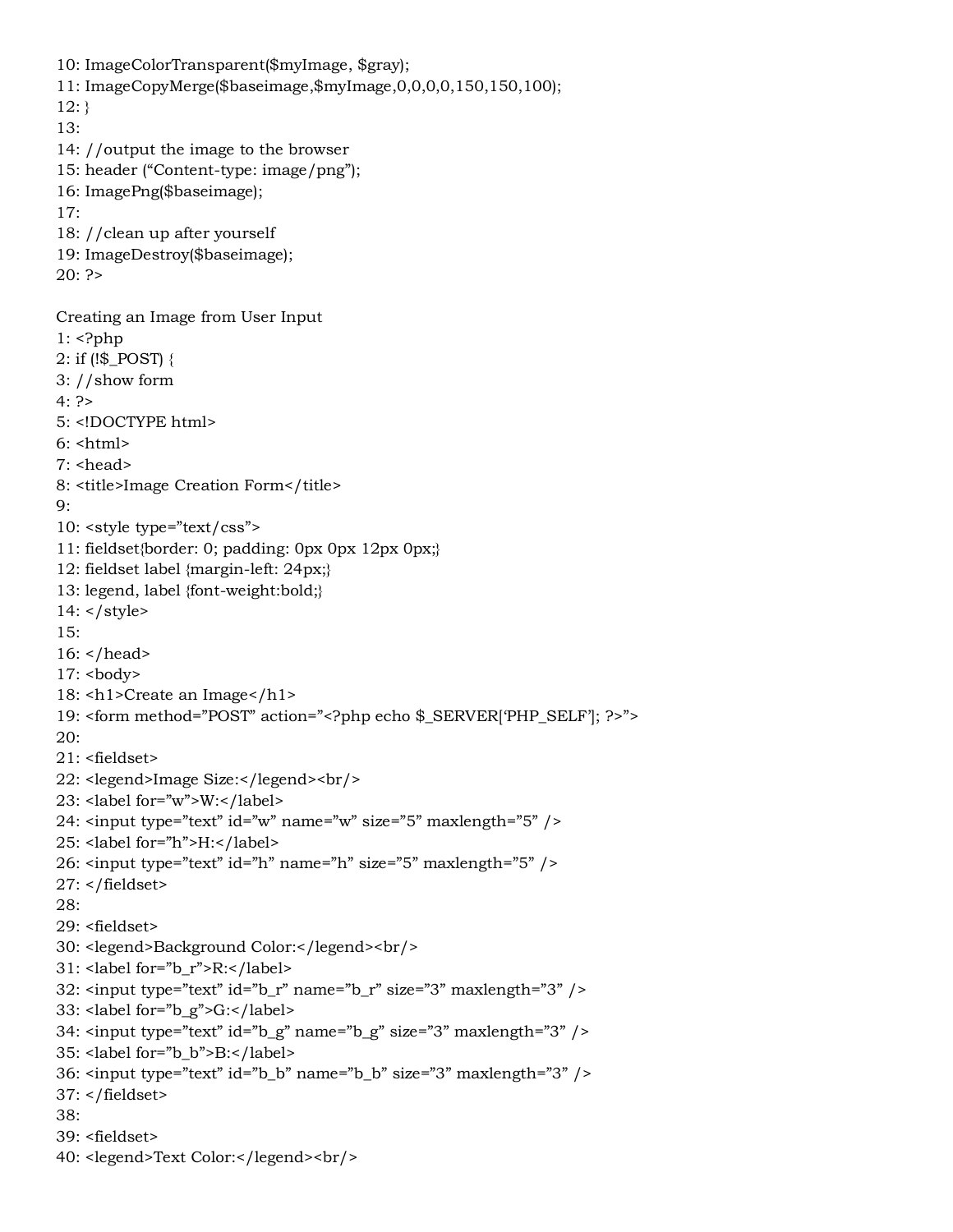```
41: < label for ="t_r">R: < / label>42: \langleinput type="text" id="t_r" name="t_r" size="3" maxlength="3" />
43: <label for="t_g">G:</label>
44: \langleinput type="text" id="t_g" name="t_g" size="3" maxlength="3" />
45: <label for="t_b">B:</label>
46: \langleinput type="text" id="t_b" name="t_b" size="3" maxlength="3" />
47: </fieldset>
48:
49: <p><label for="string">Text String:</label>
50: \langleinput type="text" id="string" name="string" size="35" />\langle/p>
51:
52: <p><label for="font_size">Font Size:</label>
53: <select id="font_size" name="font_size">
54: <option value="1">1</option>
55: < option value="2">2</option>
56: <option value="3">3</option>
57: <option value="4">4</option>
58: <option value="5">5</option>
59: \langle select>\langle p>
60:
61: <fieldset>
62: <legend>Text Starting Position:</legend><br/>
63: <label for="x">X:</label>
64: \epsiloninput type="text" id="x" name="x" size="3" maxlength="3" />
65: <label for="y">Y:</label>
66: \langleinput type="text" id="y" name="y" size="3" maxlength="3" />
67: </fieldset>
68:
69: <button type="submit" name="submit" value="create">Create Image</button>
70: </form>
71: </body>
72: </html>
73: <?php
74: } else {
75: //create image
76: //create the canvas
77: $myImage = ImageCreate($_POST['w'], $_POST['h']);
78:
79: //set up some colors
80: $background = ImageColorAllocate ($myImage, $_POST['b_r'],
81: $_POST['b_g'], $_POST['b_b']);
82: $text = ImageColorAllocate ($myImage, $_POST['t_r'],
83: $_POST['t_g'], $_POST['t_b']);
84:
85: // write the string at the top left
86: ImageString($myImage, $_POST['font_size'], $_POST['x'],
87: $_POST['y'], $_POST['string'], $text);
88:
89: //output the image to the browser
90: header ("Content-type: image/png");
91: ImagePNG($myImage);
92:
93: //clean up after yourself
```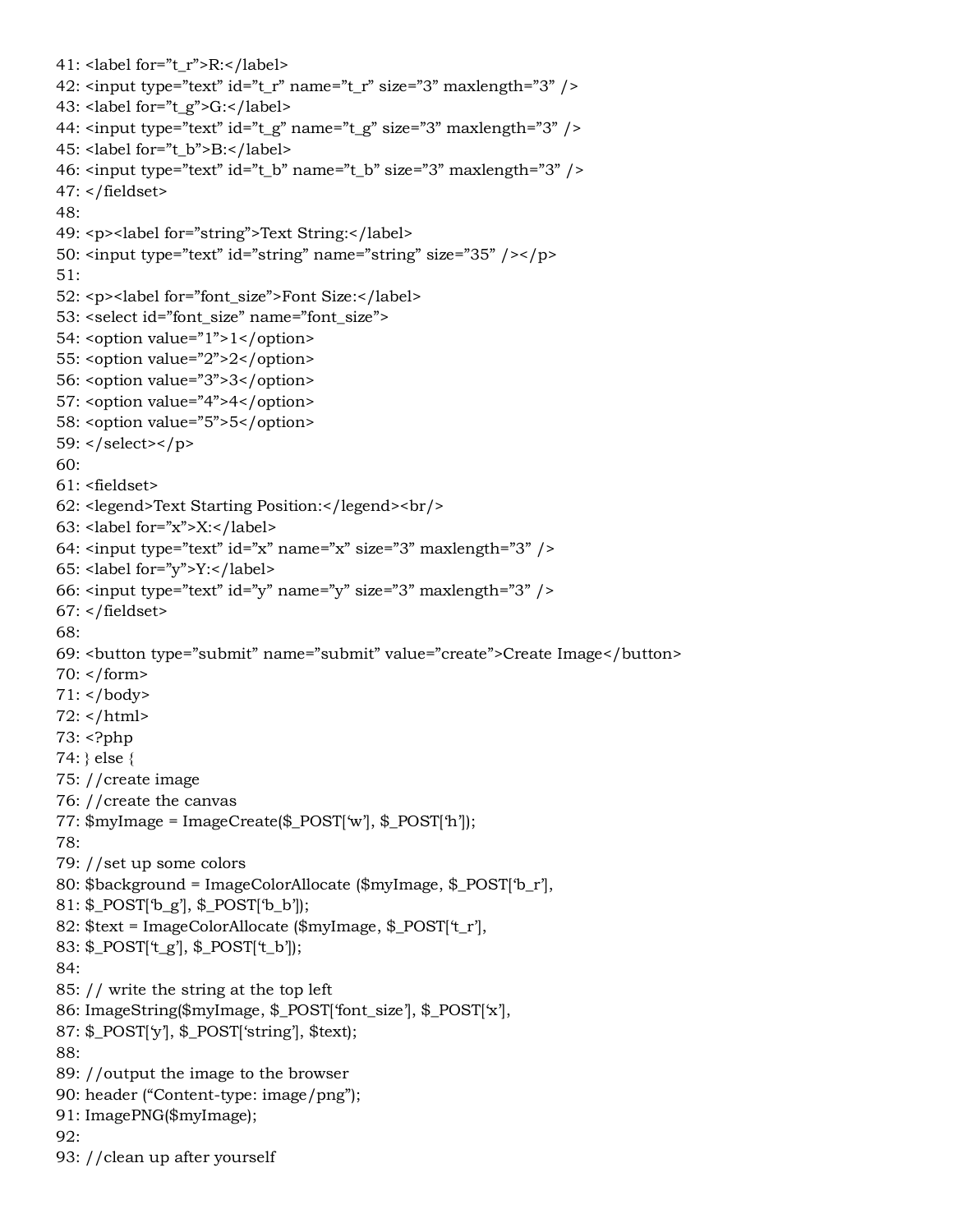94: ImageDestroy(\$myImage); 95: } 96: ?> Creating an Image with Custom Font and Text 1: <?php 2: //create the canvas 3: \$myImage = ImageCreate(150,25); 4: 5: //set up some colors for use on the canvas 6: \$white = ImageColorAllocate(\$myImage, 255, 255, 255); 7: \$black = ImageColorAllocate(\$myImage, 0, 0, 0); 8: 9: //load a font 10: \$font = imageloadfont("hootie.gdf"); 11: 12: // write the string 13: ImageString(\$myImage, \$font, 0, 0, "CAPTCHA!", \$black); 14: 15: //output the image to the browser 16: header ("Content-type: image/png"); 17: ImagePng(\$myImage); 18: 19: //clean up after yourself 20: ImageDestroy(\$myImage); 21: ?> Using Images Created by Scripts 1: <!DOCTYPE html>  $2:$   $\text{html}$ 

- $3:$  <head>
- 4: <title>Using Images Created by Scripts</title>
- $5:$  </head>
- $6:$  </body>
- 7: <h1>Generated Image Below...</h1>
- 8: <img src="imagecustomfont.php" alt="generated image" />
- 9: </body>
- $10:$  </html>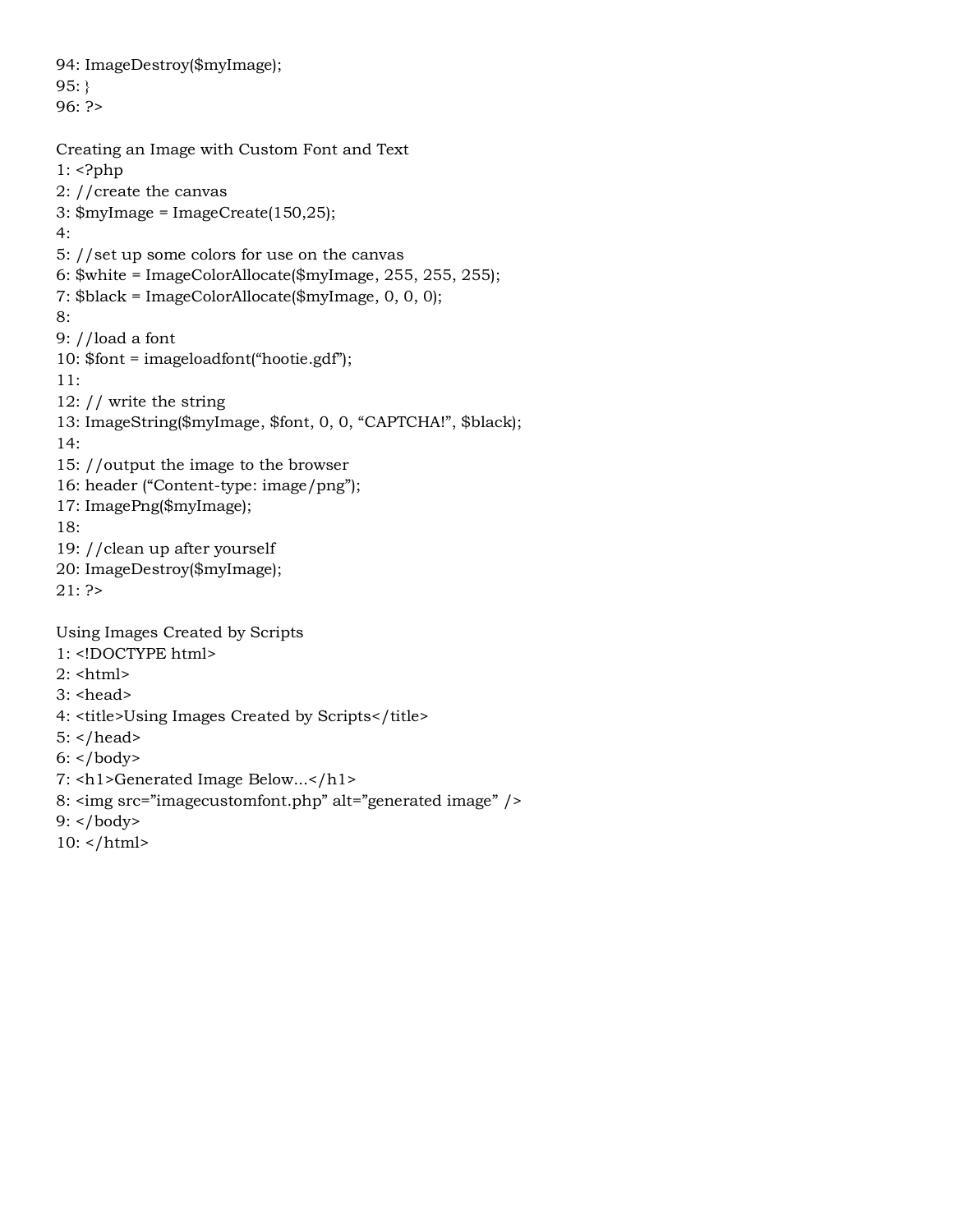## Assignments:

1. Create a feedback form that accepts a user's full name and an email address. Use case-conversion functions to capitalize the first letter of each name the user submits and print the result back to the browser. Check that the user's email address contains the  $@$  symbol and print a warning otherwise.

Suggestions:

```
<label for="name">Name</label>
  <div>
   <input type="text" name="name" id="name" value="">
 \langle div>
```

```
<label for="email">Email</label>
  <div>
   <input type="text" name="email" id="email" value="">
 \langle div\rangle
```
<?php

```
$email = "john.doe@example.com";
// Remove all illegal characters from email
$email = filter_var($email, FILTER_SANITIZE_EMAIL);
// Validate email
if (filter_var($email, FILTER_VALIDATE_EMAIL)) {
   echo $email." is a valid email address";
} else {
   echo $email." is not a valid email address";
}
?>
<div>
```

```
 <input type="submit" name="submit" value="Submit">
</div>
```

```
<form method="POST" action="<?php echo htmlspecialchars($_SERVER["PHP_SELF"]);?>">
```
2. Create an array of doubles and integers. Loop through the array, converting each element to a floatingpoint number with a precision of 2. Right-align the output within a field of 20 characters.

3. Create a birthday countdown script. Given form input of month, day, and year, output a message that tells the user how many days, hours, minutes, and seconds until the big day.

4. Create a calculator script that enables the user to submit two numbers and choose an operation (addition, multiplication, division, or subtraction) to perform on them.

5. Use hidden fields with the script you created in activity 1 to store and display the number of requests that the user submitted.

6. Create a script that uses session functions to track which pages in your environment the user has visited.

7. Create a new script that will list for the user all the pages he/she has visited within your environment, and when.

8. Create a form that accepts a user's first and second name. Create a script that saves this data to a file.

9. Create a script that reads the data file you created in the first activity. In addition to writing its contents to the browser (adding a tag to each line), print a summary that includes the number of lines in the file and the file's size.

10. Draw a New Image, shapes and lines.

11. Create a New Image with Color Fills.